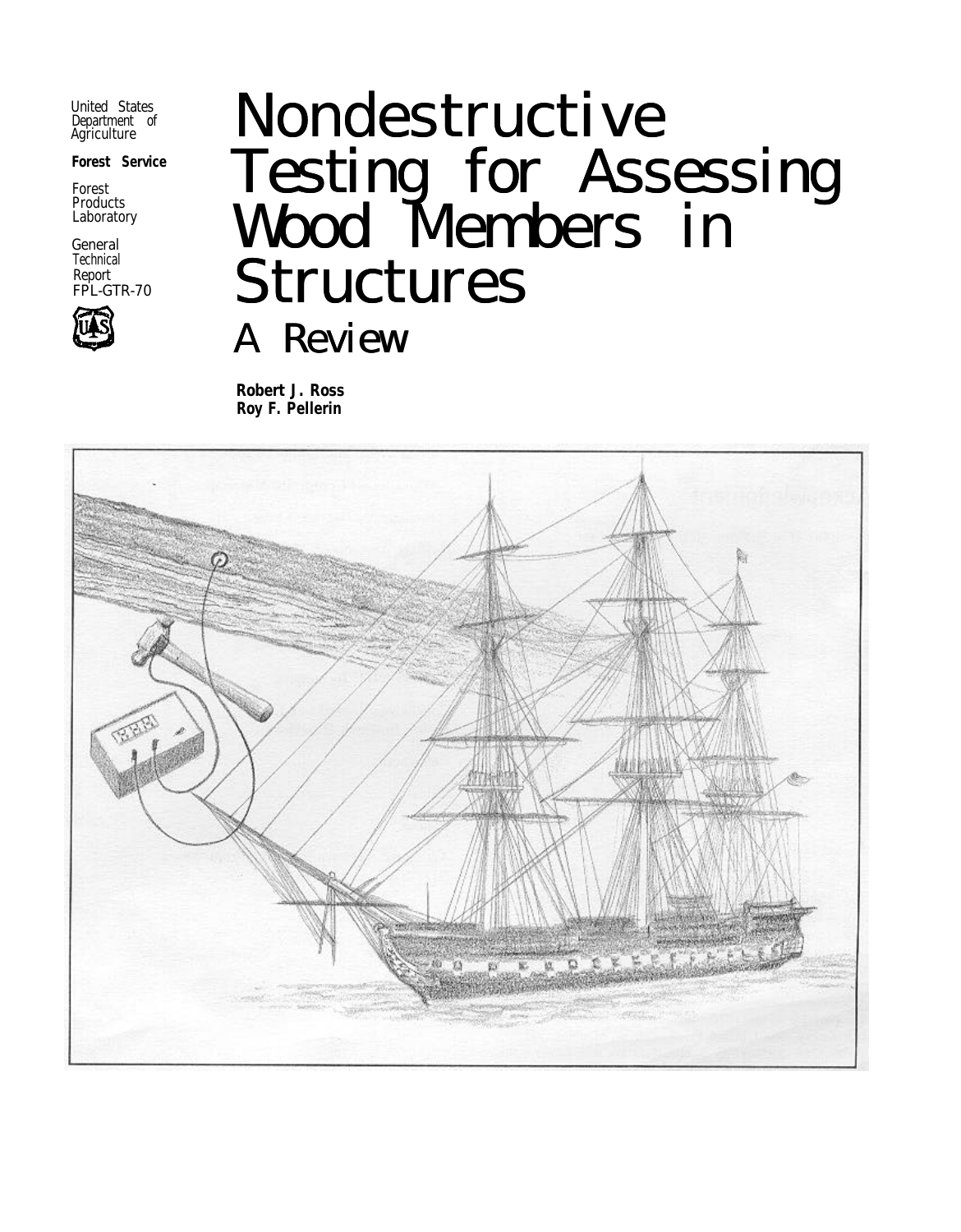# **Abstract**

Numerous organizations have conducted research to develop nondestructive testing (NDT) techniques for assessing the condition of wood members in structures. A review of this research was published in 1991. This is an update of the 1991 report. It presents a comprehensive review of published research on the development and use of NDT tools for inplace assessment of wood members. It examines the fundamental hypothesis behind NDT of wood, reviews several widely used NDT techniques, and summarizes results of projects that focused on laboratory verification of the fundamental hypothesis. Results obtained from projects that used NDT techniques for in-place evaluation of wood members are presented. In addition, recommendations are given for future in-place assessment NDT research.

Keywords: Nondestructive testing, structures, literature review, wood

# **Acknowledgment**

We thank Randy Kampen for the cover art

Revised May 1994

Ross, Robert J.; Pellerin, Roy F. 1994. Nondestructive testing for assessing wood members in structures: A review. Gen. Tech. Rep. FPL-GTR-70 (Rev.). Madison, WI: U.S. Department of Agriculture, Forest Service, Forest Products Laboratory. 40 p.

A limited number of free copies of this publication are available to the public from the Forest Products Laboratory, One Giffford Pinchot Drive, Madison, WI 53705—2398. Laboratory publications are sent to more than 1,000 libraries in the United States and elsewhere.

The Forest Products Laboratory is maintained in cooperation with the University of Wisconsin.

# **Contents**

| Executive Summary.<br>$\mathcal{A}$ , and $\mathcal{A}$ , and $\mathcal{A}$<br>and the contract of<br>$\sim$ | 1                |
|--------------------------------------------------------------------------------------------------------------|------------------|
| Introduction<br>$\sim$                                                                                       | 1                |
| Fundamental Hypothesis                                                                                       | 2                |
| NDT Techniques                                                                                               | 2                |
| Static Bending Techniques.                                                                                   | 2                |
| Transverse Vibration Techniques.                                                                             | $\boldsymbol{2}$ |
| Stress Wave Techniques                                                                                       | 3                |
| Other Techniques                                                                                             | 4                |
| Laboratory Verification of<br>Fundamental Hypothesis.<br>the contract of the contract of the                 | 5                |
| Clear Wood and Lumber Products.<br>and the contract of the                                                   | 5                |
| Wood-Based Composite Materials.                                                                              | 5                |
| Biologically Degraded Wood                                                                                   | 5                |
| In-Place Assessment of Wood Members.<br><b>Contract Contract</b>                                             | 6                |
| Static Bending Techniques.                                                                                   | 6                |
| Transverse Vibration Techniques.                                                                             | 6                |
| Stress Wave Techniques<br>$\mathcal{L}^{\text{max}}$ , and $\mathcal{L}^{\text{max}}$                        | 6                |
| Other NDT Techniques.<br>$\sim$                                                                              | 8                |
| <b>Concluding Remarks and</b><br>Future Research Directions                                                  | 8                |
| References<br>$\cdots$ $\cdots$<br>$\cdots$                                                                  | 9                |
| Tables.                                                                                                      | 13               |
| Figures.                                                                                                     | 22               |
| Appendix-Reference Listing From the<br>NDT Symposium Series.                                                 | 28               |

*Page*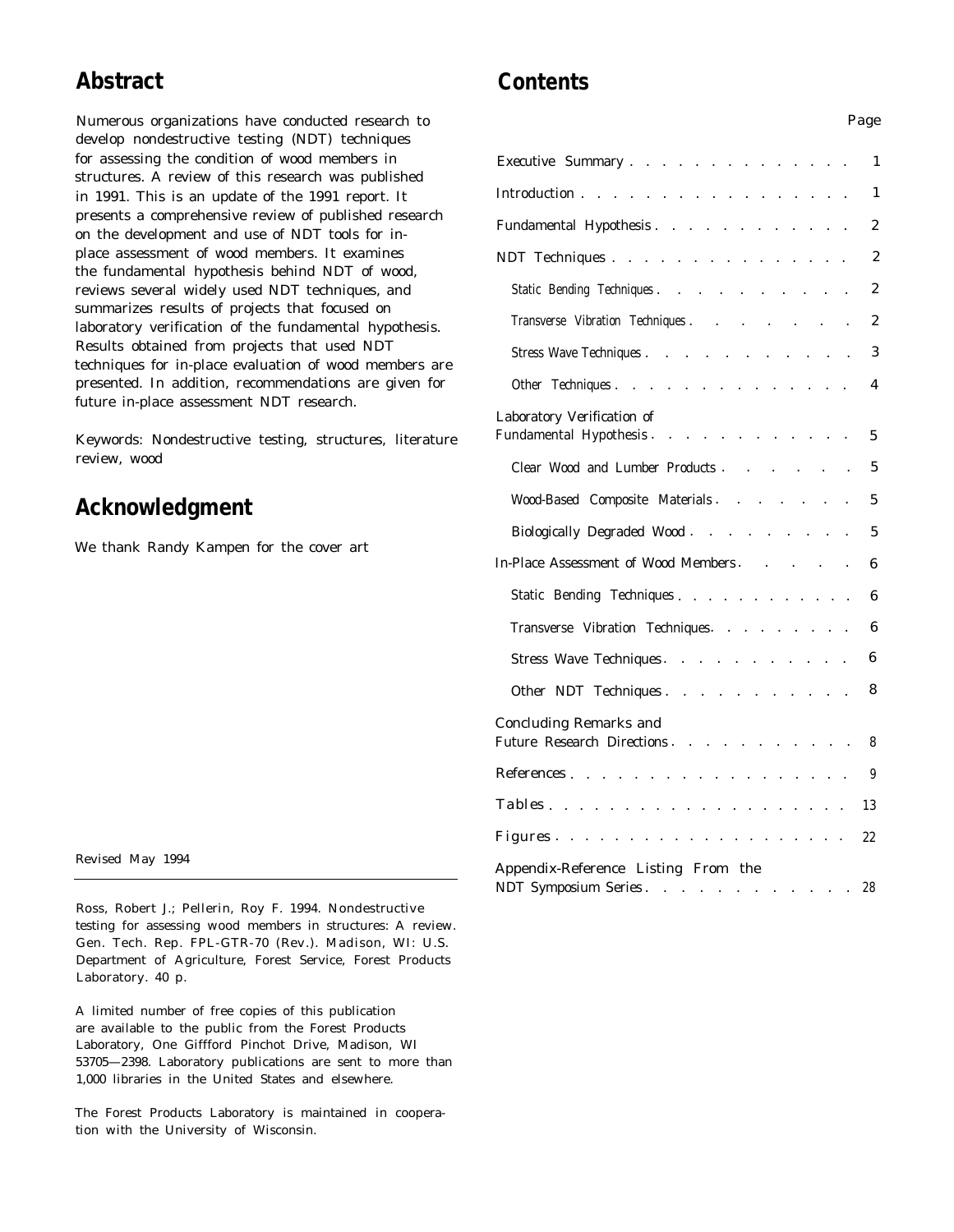# **Nondestructive Testing for Assessing Wood Members in Structures**

# **A Review**

**Robert J. Ross,** Supervisory Research General Engineer Forest Products Laboratory, Madison, Wisconsin

**Roy F. Pellerin,** Professor of Structural Engineering Washington State University, Pullman, Washington

# **Executive Summary**

The USDA Forest Service, Forest Products Laboratory (FPL), and Washington State University (WSU) have been actively developing nondestructive testing (NDT) techniques for wood products for more than 30 years. Their individual and combined efforts of research and technology transfer activities have yielded a variety of NDT tools and techniques that are commonly used by manufacturers and users of forest products throughout the world.

Recently, individuals and organizations have shown considerable interest in the use of NDT for assessing the performance of wood members in structures. Both the FPL and WSU have received numerous requests for background information that illustrates use of NDT techniques for in-place member assessment. Questions are frequently asked about fundamental NDT concepts and about previous NDT research that might be extended to a particular application.

We prepared this updated report to provide a synthesized information base to aid in addressing such requests. This report is a compilation of various published research and application efforts that have focussed on NDT of wood products. The report begins by examining fundamental concepts for NDT of wood. It then reviews pertinent laboratory investigations designed to explore fundamental concepts and presents several examples of how to apply these concepts to in-place assessment of wood members. Recommendations are also given for future in-place assessment NDT research.

# **Introduction**

By definition, nondestructive materials evaluation is the science of identifying physical and mechanical properties of a piece of material without altering

its end-use capabilities. Such evaluations rely upon nondestructive testing (NDT) techniques to provide accurate information pertaining to the properties, performance, or condition of the material in question.

Historically, the wood products community has developed and used NDT techniques almost exclusively for sorting or grading structural products. Two excellent examples are machine stress rating (MSR) of lumber and ultrasonic grading of veneer. As currently practiced in North America, MSR couples visual sorting criteria with nondestructive measurements of the stiffness of a piece of lumber to assign it to an established grade (Galligan and others 1977). Similarly, laminated veneer manufacturing facilities use stress wave NDT techniques to sort incoming veneer into strength classes prior to processing into finished products. Veneers are assigned to strength categories, which are established through empirical relationships between stress wave velocity and strength, based on the velocity at which an induced stress wave travels through the veneer (Sharp 1985).

However, a need also exists for NDT techniques to be used in the evaluation of wood in structures. This need is expanding because an increasing amount of resources are being devoted to repair and rehabilitation of existing structures rather than to new construction. As more resources are devoted to repair, an increasing emphasis must be placed on the in-place assessment of structures. This, in turn, requires accurate, costeffective NDT techniques.

This updated report presents a review of literature on NDT techniques used for in-place evaluation of wood in structures. Reports of work utilizing NDT techniques for in-place evaluation of wood in structures are also discussed. The Appendix contains a reference listing from the Nondestructive Testing of Wood Symposium Series.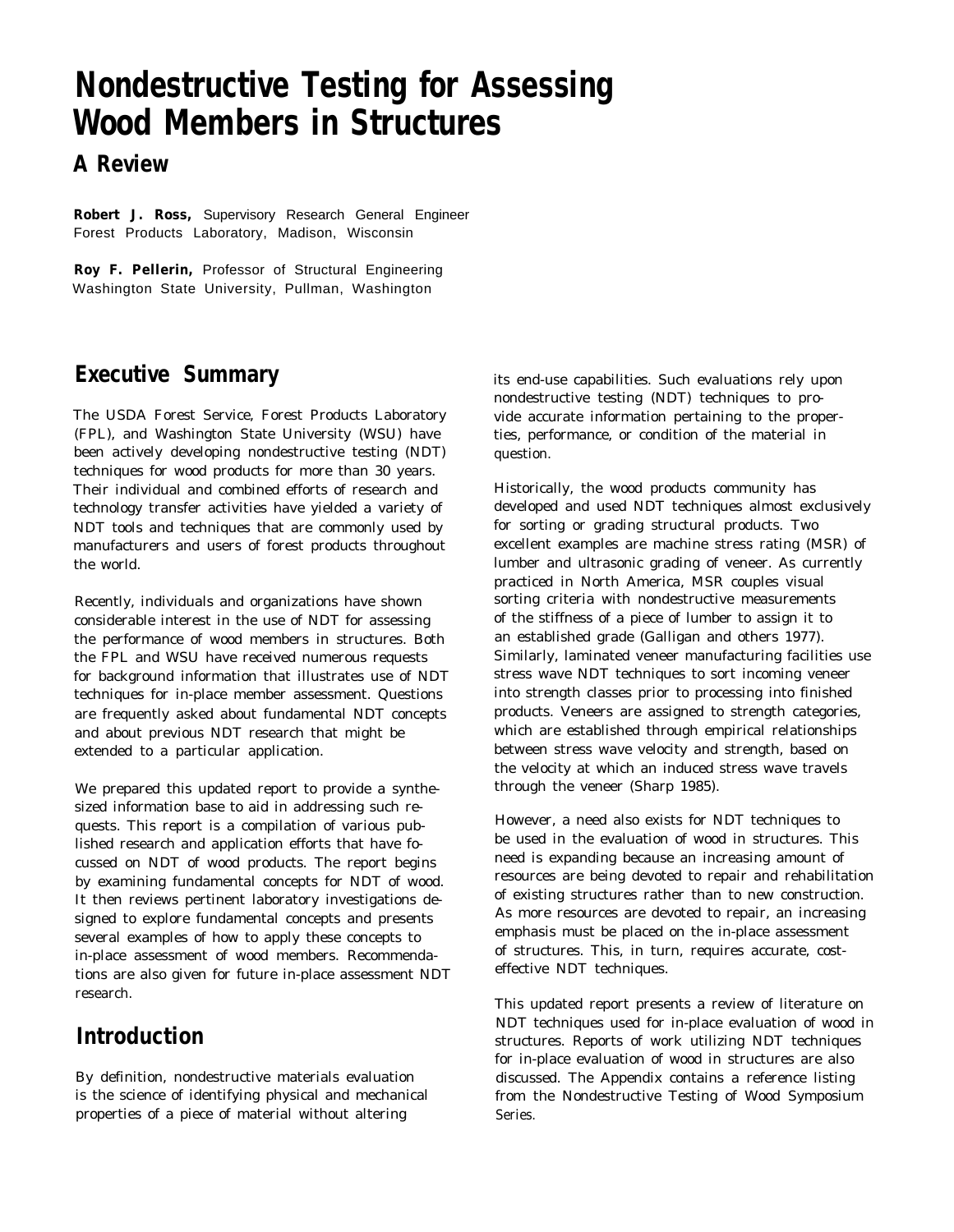# **Fundamental Hypothesis**

Nondestructive testing techniques for wood differ greatly from those for homogeneous, isotropic materials such as metals, plastics, and ceramics. In such nonwood-based materials, whose mechanical properties are known and tightly controlled by manufacturing processes, NDT techniques are used only to detect the presence of discontinuities, voids, or inclusions. However, in wood, these irregularities occur naturally and may be further induced by degradative agents in the environment. Therefore, NDT techniques for wood are used to measure how natural and environmentally induced irregularities interact in a wood member to determine its mechanical properties.

This concept led researchers to vigorously examine several NDT techniques for grading structural lumber and evaluating the quality of laminated materials (Bell and others 1950; Galiginaitis and others 1954; Jayne 1955, 1959; James 1959; Hoyle 1961b; McKean and Hoyle 1962; Senft and others 1962). Two significant developments evolved from their efforts: MSR of lumber, and perhaps more significant, the evolution of a hypothesis based on fundamental material properties for establishing relationships between measurable NDT parameters and static mechanical properties.

The fundamental hypothesis for NDT of wood materials was initiated by Jayne (1959). He proposed that the energy storage and dissipation properties of wood materials, which can be measured nondestructively by using a number of NDT techniques, are controlled by the same mechanisms that determine the static behavior of such material. As a consequence, useful mathematical relationships between these properties and static elastic and strength behavior should be attainable through statistical regression analysis.

To elaborate on Jayne's (1959) hypothesis, consider how the microscopic structure of clear wood affects its static mechanical behavior and energy storage and dissipation properties. Clear wood is a composite material composed of many tube-like cells cemented together. At the microscopic level, energy storage properties are controlled by orientation of the cells and structural composition, factors that contribute to static elasticity and strength. Such properties are observable as frequency of oscillation in vibration or speed-of-sound transmission. Conversely, energy dissipation properties are controlled by internal friction characteristics, which bonding behavior between constituents contributes to significantly. Rate of decay of free vibration or acoustic wave attenuation measurements are frequently used to observe energy dissipation properties in wood and other materials.

Statistical regression analysis methods are used to establish mathematical relationships between NDT parameters and performance characteristics. As shown in Figure 1, the closer data are grouped around the regression line and the lower the variability, the more successful an NDT parameter is at predicting performance. In the literature we reviewed, most researchers reported on the quality of an NDT parameter in terms of a correlation coefficient r. Correlation coefficients can range from -1 to 1. A correlation coefficient nearing 1 suggests a strong positive relationship, and a coefficient near 0.7 indicates a positive relationship. A correlation coefficient of zero reveals that no relationship exists, positive or negative.

# **NDT Techniques**

The following sections briefly describe several techniques used to nondestructively evaluate wood-based materials.

# **Static Bending Techniques**

Measuring modulus of elasticity (MOE) of a member by static bending techniques is the foundation of MSR of lumber. As currently employed for MSR, this relatively simple measurement involves utilizing the load-deflection relationship of a simply supported beam loaded at its midspan (Fig. 2). Modulus of elasticity can be computed directly by using equations derived from fundamental mechanics of materials and used to infer strength.

# **Transverse Vibration Techniques**

Transverse vibration techniques have received considerable attention for NDT applications. To illustrate these methods, an analogy can be drawn between the behavior of a vibrating beam and the vibration of a mass that is attached to a weightless spring and internal damping force (Fig. 3). In Figure 3, mass *M* is supported from a rigid body by a weightless spring whose stiffness is denoted by *K.* Internal friction or damping is represented by the dashpot *D.* A forcing function equaling  $P_0$  sin  $wt$  or zero is applied for forced and free vibration, respectively. When *M* is set into vibration, its equation of motion can be expressed by the following:

$$
M\left(\frac{d^2x}{dt^2}\right) + D\left(\frac{dx}{dt}\right) + Kx = P_0 \sin \omega t \tag{1}
$$

Equation (1) can be solved for either *K* or *D.*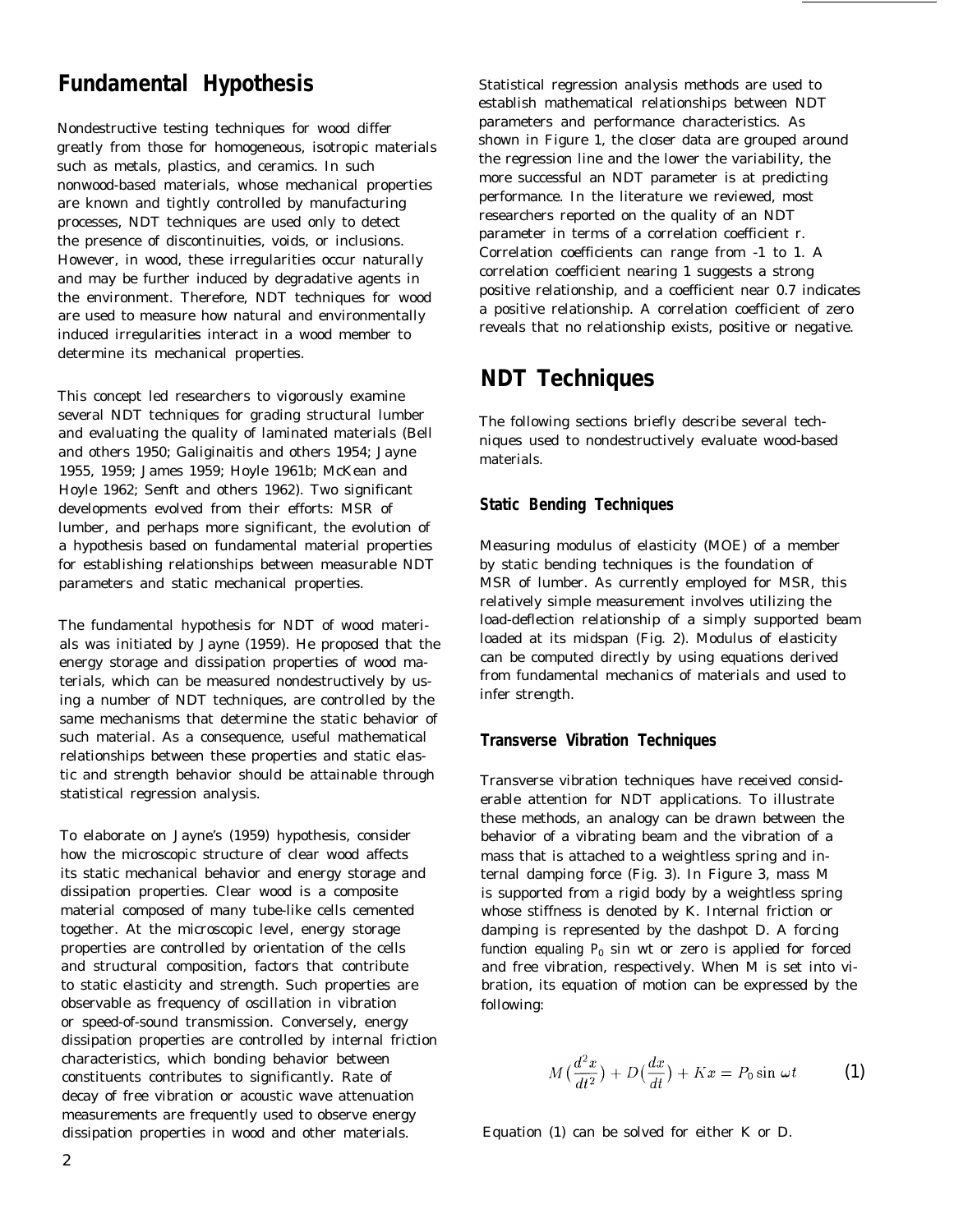A solution for *K* will lead to an expression for MOE method) is substituted for A in Equation (5), the where **equation reduces** to the equation reduces to the equation reduces to the equation reduces to the equation reduces to the equation reduces to the equation reduces to the equation reduces to the equation reduces to th

$$
MOE = \frac{f_r^2 WL^3}{12.65Ig}
$$
 (2)

for a beam freely supported at two nodal points and

$$
\text{MOE} = \frac{f_r^2 W L^3}{2.46 I g} \tag{3}
$$

for a beam simply supported at its ends

In Equations (2) and (3),

MOE is dynamic modulus of elasticity (lb/in<sup>2</sup> (Pa)),

- $f_r$  resonant frequency (Hz),
- W beam weight (lb  $(kg·g)$ ),
- $L$  beam span (in.  $(m)$ ),
- beam moment of inertia (in $^{4}$  (m $^{4}$ )), and
- acceleration due to gravity (386 in/s<sup>2</sup> (9.8 m/s<sup>2</sup>)).

Solving Equation (1) for D leads to an expression of the internal friction or damping component. The logarithmic decrement of vibrational decay d is a measure of internal friction and can be expressed in the form (for free vibrations)

$$
\delta = \frac{1}{(n-1)} \ln \frac{A_1}{A_n} \tag{4}
$$

where  $\rm A_{1}$  and  $\rm A_{n}$  are the amplitudes of two oscillations  $n - 1$  cycles apart (Fig. 4)

For forced vibrations,

$$
\delta = \frac{\pi \Delta f}{f_r} \frac{1}{\sqrt{(A_r/A)^2 - 1}}\tag{5}
$$

where

- Δ *f* is the difference in frequency of two points of amplitude A on each side of a resonance curve,
- *f*r the frequency at resonance, and
- *A*r the amplitude at resonance (Fig. 4b).

Sharpness of resonance *Q* is frequently used to measure damping capacity;  $Q$  is defined as the ratio of  $f_r$  /*f*. Note that if the value 0.707*A*<sup>r</sup> (half-power point

$$
\delta = \frac{\pi \Delta f}{f_{\rm r}} \tag{6}
$$

and

$$
Q = \frac{\pi}{\delta} \tag{7}
$$

#### **Stress Wave Techniques**

Several techniques that utilize stress wave propagation have been researched for use as NDT tools. Speedof-sound transmission and attenuation of induced stress waves in a material are frequently used as NDT parameters.

To illustrate these techniques, consider application of one-dimensional wave theory to the homogeneous viscoelastic bar (Fig. 5). After an impact hits the end of the bar, a wave is generated. This wave immediately begins moving down the bar as particles at the leading edge of the wave become excited, while particles at the trailing edge of the wave come to rest. The wave moves along the bar at a constant speed, but its individual particles have only small longitudinal movements as a result of the wave passing over them. After traveling the length of the bar, this forward-moving wave impinges on the free end of the bar, is reflected, and begins traveling back down the bar.

Energy is dissipated as the wave travels through the bar; therefore, although the speed of the wave remains constant, movement of particles diminishes with each successive passing of the wave. Eventually all particles of the bar come to rest.

Monitoring the movement of a cross section near the end of such a bar in response to a propagating stress wave results in waveforms that consist of a series of equally spaced pulses whose magnitude decreases exponentially with time (Fig. 6). The propagation speed *C* of such a wave can be determined by coupling measurements of the time between pulses At and the length of the bar *L* by

$$
C = \frac{2L}{\Delta t} \tag{8}
$$

The MOE can be computed using *C* and the mass density of the bar *r*:

$$
MOE = C^2 \rho \tag{9}
$$

3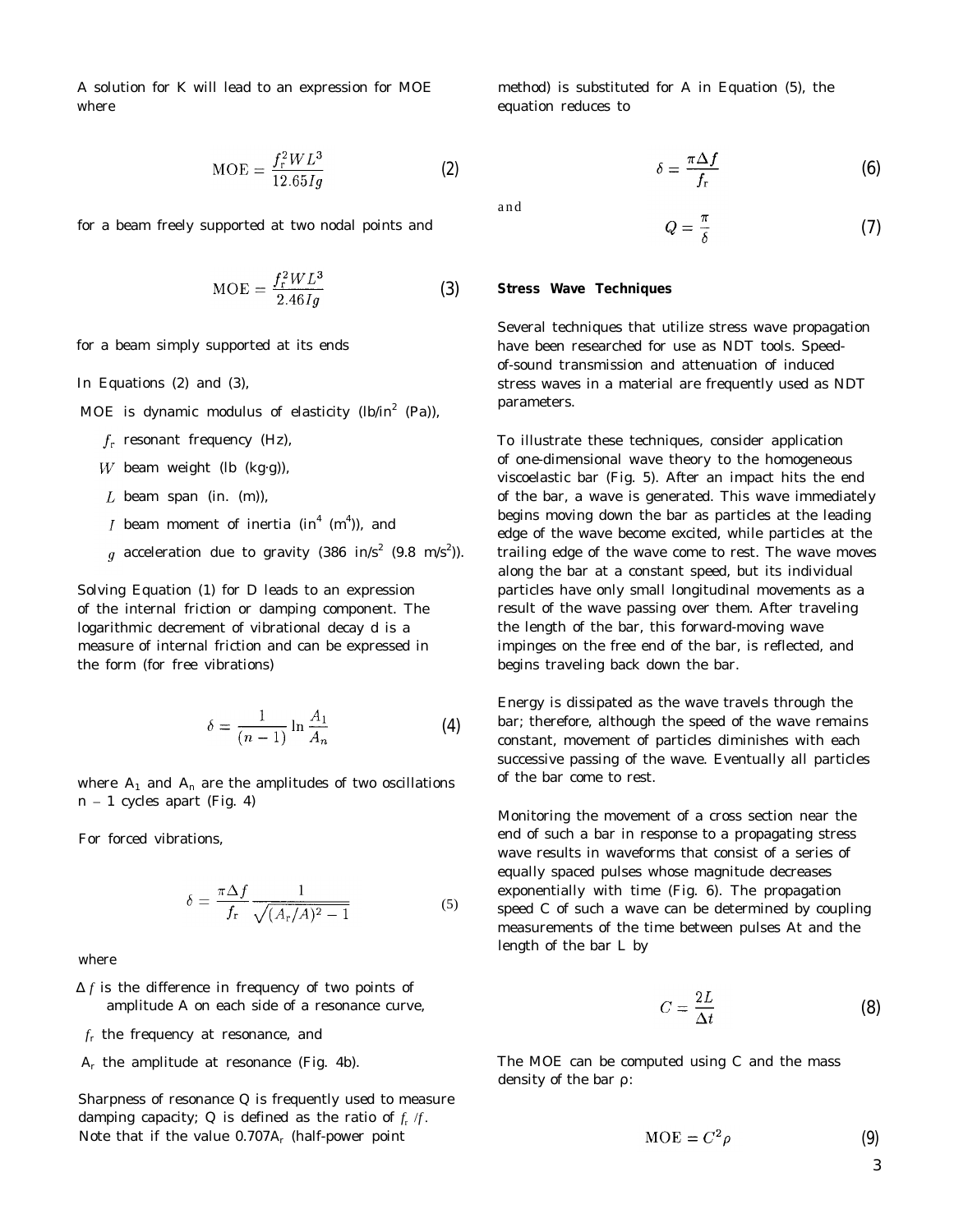Wave attenuation can be determined for the rate of decay of the amplitude of pulses using Equation (4) for logarithmic decrement.

Note that wave attenuation calculated using this formula is highly dependent upon characteristics of the excitation system used. Thus, results reported by various researchers cannot be directly compared because several excitation systems were employed. As their results show, energy loss characteristics as measured by stress wave techniques provide useful information pertaining to the performance of woodbased materials.

A more rigorous treatise on the measurement of energy loss by stress wave techniques is presented by Kolsky (1963). In general, a more appropriate method for evaluating energy loss would be to determine the quantity of energy imparted into a member and the corresponding rate of loss of energy. Loss of energy would be calculated using an integral of a waveform, as is done for determining the energy emitted during acoustic emission testing of materials (Harris and others 1972). This is defined as the root mean square (RMS) value.

Wood is neither homogeneous nor isotropic; therefore, the usefulness of one-dimensional wave theory for describing stress wave behavior in wood could be considered dubious. However, several researchers have explored application of the theory by examining actual waveforms resulting from propagating waves in wood and wood products and have found that onedimensional wave theory is adequate for describing wave behavior. For example, Bertholf (1965) found that the theory could be used to accurately predict dynamic strain patterns in small wood specimens. He verified predicted stress wave behavior with actual strain wave measurements and also verified dependence of propagation velocity on the MOE of clear wood. Ross (1985) examined wave behavior in both clear wood and wood-based composites and observed excellent agreement with one-dimensional theory. Similar results were obtained with clear lumber in tests conducted by Kaiserlik and Pellerin (1977).

An interesting series of experiments designed to explore wave behavior in lumber was also conducted by Gerhards (1981, 1982). He observed changes in the shape of a wave front in lumber containing knots and cross grain by measuring the change in wave speed in the vicinity of such defects. He concluded that a stress wave traveling in lumber containing knots and cross grain does not maintain a planar wave front.

One commonly used technique that employs stress wave NDT technology utilizes simple time-of-flighttype measurement systems to determine speed-of-wave propagation (Figs. 7,8). In these measurement systems, a mechanical or ultrasonic impact is used to impart a longitudinal wave into a member. Piezoelectric sensors are placed at two points on the member and used to sense passing of the wave. The time it takes for the wave to travel between sensors is measured and used to compute wave propagation speed.

Several research projects designed to examine application of one-dimensional theory to wave propagation in clear wood, lumber, and veneer have been conducted using this type of measurement. These projects examined relationships between MOE values obtained from stress wave measurements and those measured using static testing techniques. Note the strong correlative MOE relationships found in these research projects (Table 1).

Considerable research activity has focused on development of techniques to measure stress wave attenuation in wood products. For example, Ross and Pellerin (1988) used an inexpensive velocity meter to measure wave attenuation. Others (Beall 1987, Patton-Mallory and De Groot 1989, Biernacki and Beall 1993) examined coupling acoustic emission (AE) and ultrasonic techniques to measure wave attenuation.

Acoustic emission techniques have also been extensively researched for application to wood-based materials. These techniques rely upon the application of stress to a member to generate a stress wave. An excellent review of AE techniques and research related to their application to wood-based materials is presented by Beall (1987).

# **Other Techniques**

Several other NDT techniques have been investigated for use with wood. For example, the attenuation of x-rays has been investigated for detecting internal voids in wood (Mothershead and Stacey 1965) and for inspecting utility poles and trees (Monro and others 1990).

Screw withdrawal (Talbot 1982) and pick- or probingtypes tests have also been examined. These inexpensive techniques provide information about a member at a point and are consequently of limited value for inferring strength for large members. However, they are useful for detecting surface damage of members.

The Pilodyn test is also used to detect surface damage. The Pilodyn instrument consists of a spring-loaded pin device that drives a hardened steel pin into the wood. Depth of pin penetration is used as a measure of degree of degradation (Hoffmeyer 1978).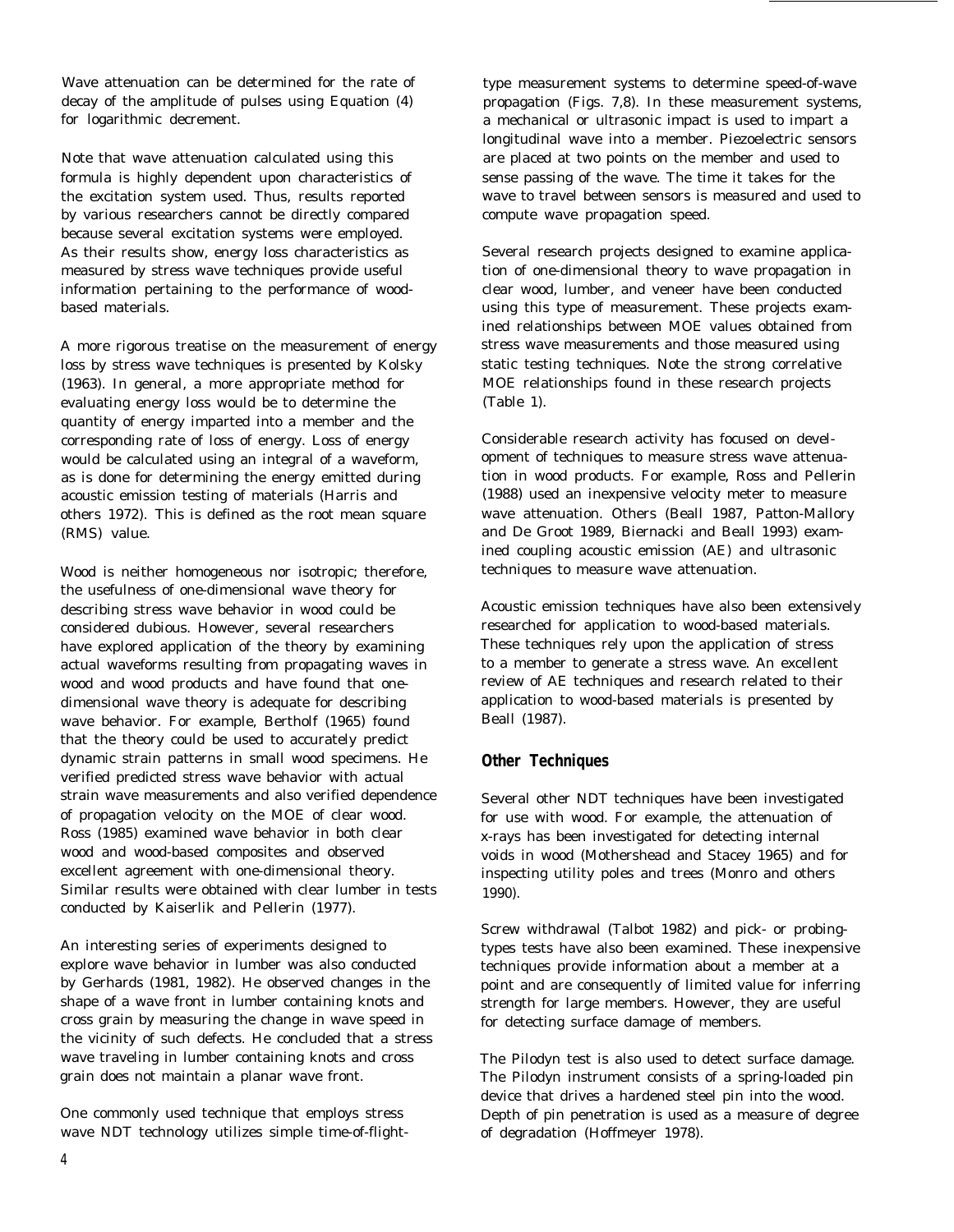# **Laboratory Verification of Fundamental Hypothesis**

Several research organizations have examined application of fundamental concepts under laboratory conditions. The following sections summarize results presented by these organizations.

# **Clear Wood and Lumber Products**

Initial laboratory studies to verify the fundamental hypothesis were conducted with clear wood and lumber products using a variety of NDT techniques. For example, considerable research activity was conducted in the early 1960s to examine relationships between the static bending MOE and ultimate strength of softwood dimension lumber. Results obtained from various projects designed to examine this relationship are summarized in Tables 2 to 4. Note that useful correlative relationships were found between MOE and the bending, compressive, and tensile strengths of dimension lumber obtained from various softwood species. Recently, these relationships have been shown to exist for hardwood structural lumber (Table 5) (Green and McDonald 1993a,b).

Research coupling noncontact scanning technology with other NDT techniques has also yielded encouraging results. Results indicate that an increase of accuracy estimates of the strength of lumber products can be achieved when measurements of slope-of-grain are incorporated into strength predictive equations (Bechtel and Allen 1987, Cramer and McDonald 1989).

Research using transverse vibration and stress wave techniques is summarized in Table 6. Jayne (1959) designed and conducted one of the first studies that utilized transverse vibration NDT techniques for evaluating the strength of wood. He was successful in demonstrating a relationship between energy storage and dissipation properties, measured by forced transverse vibration techniques, and the static bending properties of small, clear wood specimens. He utilized an experimental setup similar to that illustrated in Figure 9. With this setup, Jayne was able to determine the resonant frequency of a specimen from a frequency response curve. In addition, sharpness of resonance (energy loss) was obtained using the half-power point method. Pellerin (1965a,b) verified the hypothesis using free transverse vibration techniques on dimension lumber and glulam timbers with the apparatus shown in Figure 10. After obtaining a damped sine waveform for a specimen (Fig. 3), he analyzed it utilizing equations for MOE and logarithmic decrement.

Measured values of MOE and logarithmic decrement were then compared to static MOE and strength values. O'Halloran (1969) used a similar apparatus and obtained comparable results with softwood dimension lumber. Wang and others (1993) used a variety of stress wave and transverse vibration techniques to evaluate the static bending MOE of structural lumber. Recently, Ross and others (1991) coupled relatively inexpensive personal computer technologies and transverse vibration NDT techniques and obtained comparable results.

Kaiserlik and Pellerin (1977) furthered the hypothesis by using stress wave techniques to evaluate the tensile strength of a small sample of clear lumber containing varying degrees of slope of grain (Fig. 11). They utilized the one-dimensional wave Equation (9) to compute MOE and the equation presented by Pellerin (1965b) for logarithmic decrement.

Laboratory research has also been conducted to examine the validity of using fundamental concepts to evaluate the quality of green or wet materials (Ross and Pellerin 1991). Results from this research revealed that stress wave NDE techniques may be useful for evaluating the structural performance of wet materials.

# **Wood-Based Composite Materials**

The fundamental hypothesis was verified using stress wave techniques on wood-based composites (Suddarth 1965, Pellerin and Morschauser 1974, Ross 1984, Fagan and Bodig 1985, Vogt 1985, and Ross and Pellerin 1988) (Table 7). Pellerin and Morschauser (1974) used the setup in Figure 7 to show that stress wave speed, a measure of energy storage properties, could be used to predict the flexural behavior of underlayment grade particleboard. Ross (1984) and Ross and Pellerin (1988) revealed that wave attenuation, a measure of energy dissipation properties, is sensitive to bonding characteristics and is a valuable NDT parameter that contributes significantly to the prediction of tensile and flexural mechanical behavior of wood-based particle composites. Vogt (1985) furthered the application of the hypothesis to wood-based fiber composites. In an additional study, Vogt (1986) found a strong relationship between internal bond and stress wave parameters of particle and fiber composites. Suddarth (1965) verified the hypothesis by using forced transverse vibration techniques to locate poorly bonded or debonded areas in wood components for missiles.

# **Biologically Degraded Wood**

Verification of the hypothesis with wood subjected to different levels of deterioration by decay fungi, which adversely effect the mechanical properties of wood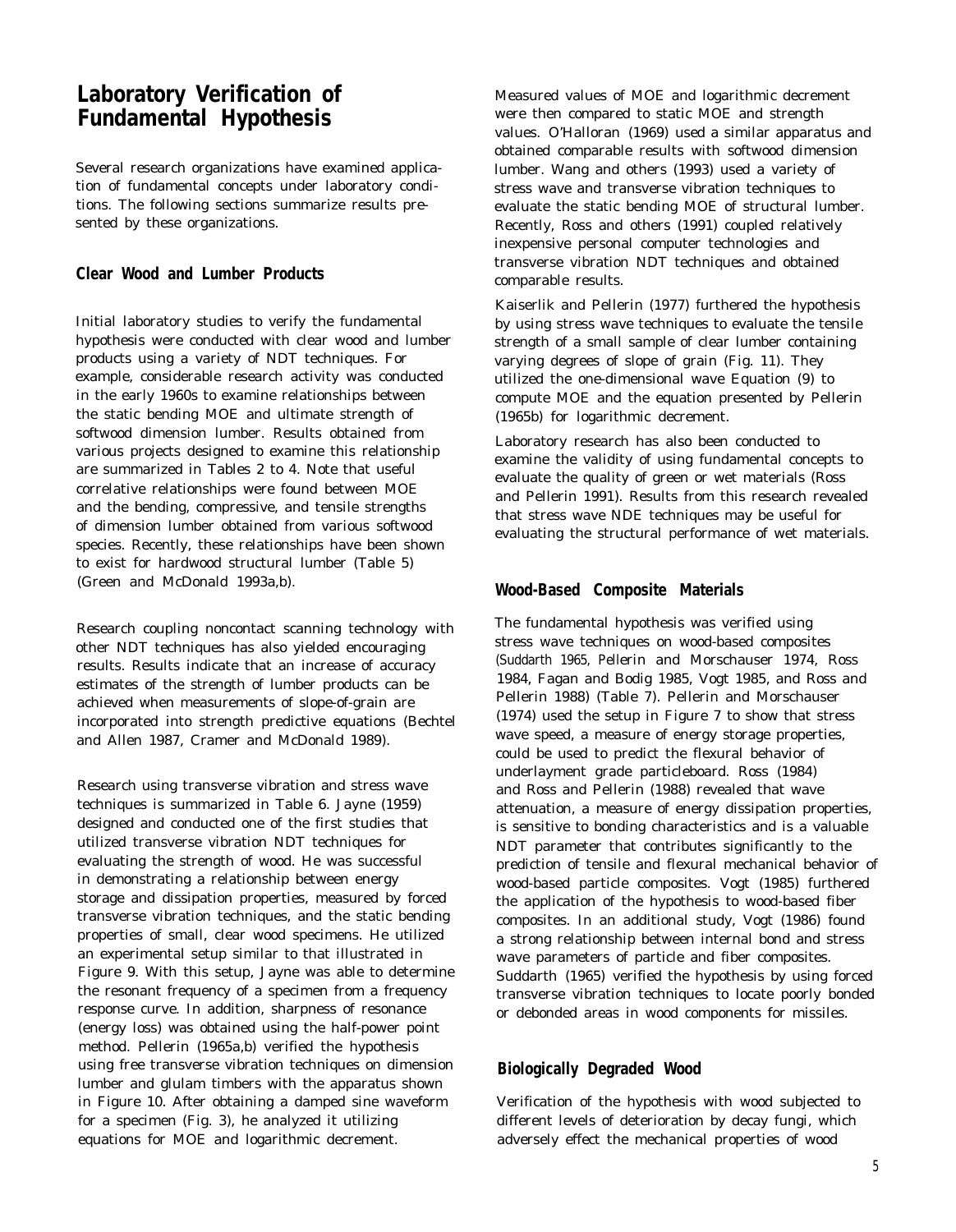and are frequently found in wood structures, has been limited to studies that have employed only energy storage parameters (Table 8). Wang and others (1980) found that wood decay significantly affected the frequency of oscillation of small, eastern pine, sapwood, cantilever bending specimens (Fig. 12). Pellerin and others (1985) showed that stress wave speed could be successfully used to monitor the degradation of small clear-wood specimens exposed to brown-rot fungi. They showed a strong correlative relationship between stress wave speed and parallel-to-grain compressive strength of exposed wood. Rutherford and others (1987) showed similar results. They also revealed that MOE perpendicular to the grain, measured using stress wave NDT techniques, was significantly affected by degradation from brown-rot decay and could be used to detect incipient decay. Chudnoff and others (1984) reported similar results from experiments that utilized an ultrasonic measurement system (Fig. 8) and several hardwood and softwood species. Patton-Mallory and De Groot (1989) reported encouraging results from a fundamental study dealing with the application of acousto-ultrasonic techniques (Fig. 13). Their results showed that energy loss parameters may provide useful additional information pertaining to early strength loss from incipient decay caused by brown-rot fungi.

Verkasalo and others (1993) and Ross and others (1992) have shown encouraging results when using stress wave techniques to identify bacterially infected red oak. They found that speed of sound transmission perpendicular to the grain was significantly slower in sections of wood containing bacterial infection.

Acoustic emission techniques were also investigated for use in decay detection. Utilizing a small sample of clear, white fir specimens infected with brown-rot fungi, Beall and Wilcox (1986) were able to show a relationship between selected AE parameters and radial compressive strength (Fig. 14).

# **In-Place Assessment of Wood Members**

Several organizations have published research results on the use of NDT techniques for in-place evaluation of wood members (Table 9). The following summarizes research conducted on the use of several NDT techniques for such evaluations.

# **Static Bending Techniques**

Measuring flexural MOE by static bending techniques has been successfully employed to grade lumber by using machines that approximate simply supported boundary conditions. Such machines consistently

maintain these conditions. However, an in-place environment yields boundary conditions that may vary considerably in even the simplest structure. Consequently, application of this technique for in-place assessment of wood members has been limited.

Abbott and Elcock (1987) developed an in-place NDT technique for measuring the stiffness of inservice poles (Fig. 15). A bending load was applied to individual poles above the ground line. Load and resulting deflections were recorded and used to compute flexural stiffness. From these measurements, inferences pertaining to pole strength were made, and predicted and actual values were compared.

# **Transverse Vibration Techniques**

Transverse vibration techniques are also significantly influenced by boundary conditions. Most researchers conducting laboratory studies with this technique devote considerable time to ensuring that simple end conditions are attained. As discussed previously, such conditions frequently do not exist with wood members in structures. Consequently, use of this technique has also been limited for in-place evaluations.

Murphy and others (1987) developed a technique based on transverse vibration NDT techniques for evaluating wood poles. Their technique involved measuring the vibrational response of a pole after it is tapped by a rubber mallet. Resonant frequency of the pole was identified and used to infer pole strength.

# **Stress Wave Techniques**

Longitudinal stress wave NDT techniques have also been investigated by researchers for assessing wood members in structures. The influence that boundary conditions have on speed-of-sound transmission measurements has been shown to be significantly less than that for static bending or transverse vibration techniques. Thus, many researchers have examined longitudinal stress wave NDT techniques for in-place assessment of wood members. The following briefly describes stress wave NDT techniques that have been used in projects.

# **Eighteenth Century Mansion**

Lee (1965) was one of the first to examine use of stress wave techniques for in-place evaluation. He assessed the roof structure of an 18th century mansion, using an ultrasonic impact and measurement system similar to that illustrated in Figure 8. He measured propagation speed of stress waves in wood members both parallel and perpendicular to the grain. To obtain an estimate of strength loss, sections from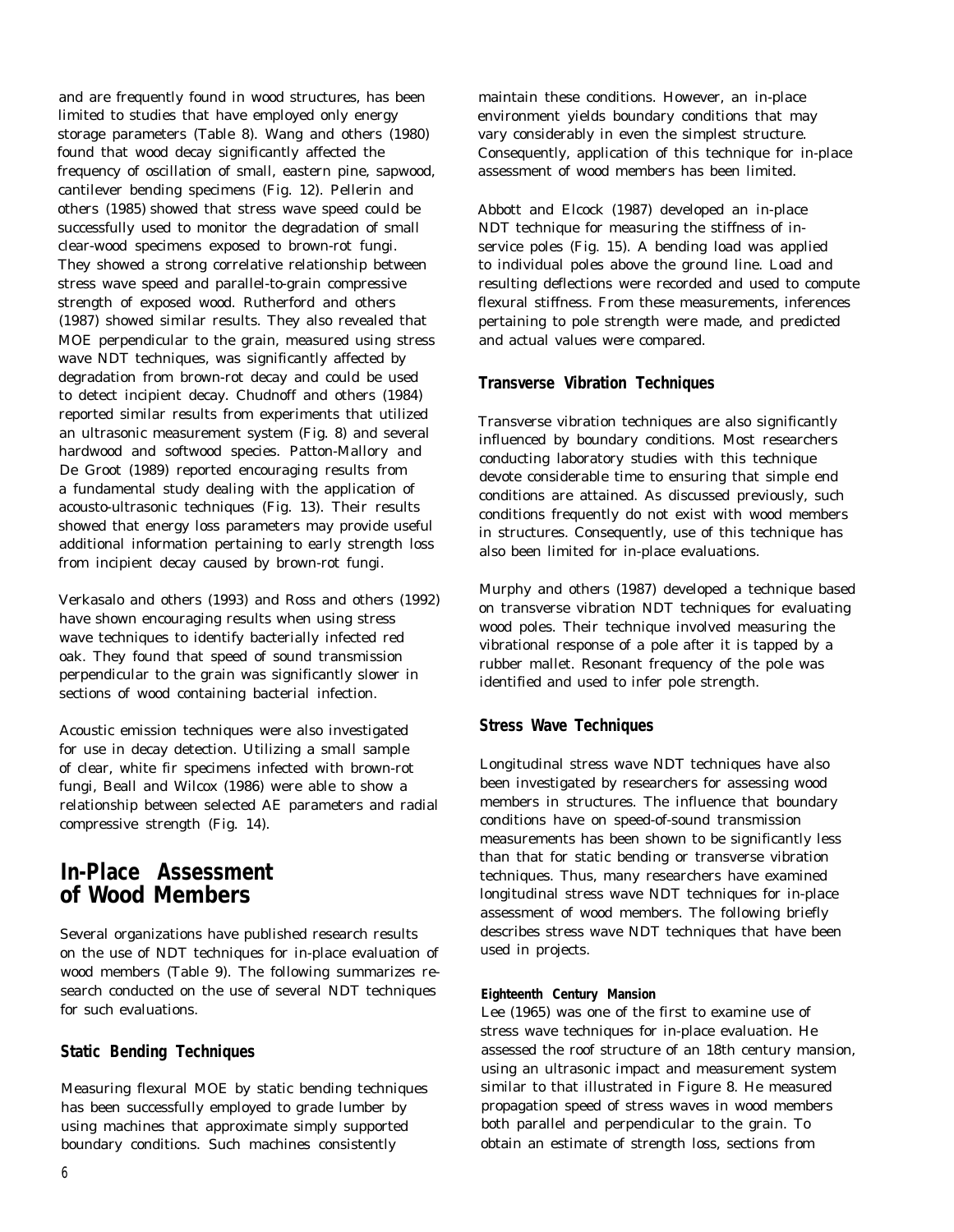purlins were evaluated statically in a laboratory, and a chart relating stress wave velocity and strength was prepared. Strength of the remaining timbers was then inferred.

# **University Football Stadium**

Washington State University's football stadium, Pullman, Washington, was also inspected using stress wave NDT techniques. This stadium was originally constructed in the 1930s; the north and south grandstands were replaced after a fire in the 1960s. The portion of the stadium that was inspected for its structural integrity in the early 1980s was the horseshoe section that joined the north and south grandstands. This horseshoe section was part of the original stadium and was constructed from large solidsawn timbers. An informal inspection by graduate students enrolled in a NDT wood course revealed that the structural members in the horseshoe section were badly decayed and probably would not be able to carry the load from the anticipated crowd. Further evaluation using stress wave equipment (Fig. 16) showed that speed-of-sound transmission was significantly lower in decayed members than in sound wood. Subsequent probing of those areas indicated that the decay was so extensive that only a thin shell of sound wood remained. These results led to the dismantling of the horseshoe section of the stadium. The decay of the timbers was so advanced that when the stress-skin effect of the seating was removed, the substructure collapsed under its own weight.

### **School Gymnasium**

Another structure evaluated with stress wave NDT techniques was a school gymnasium, constructed with laminated barrel arches (Hoyle and Pellerin 1978). These laminated arches were the main support structure for the gymnasium (Fig. 17). Each arch end was exposed to the weather and rested in a metal stirrup fastened to a concrete pier foundation. These conditions and the heavy nonbreathing paint that was used on the exposed portions of the arches created an environment that would support the growth of decay fungi. Cracking and peeling of paint were the first indications that decay was present in the arch ends. When the condition of the gymnasium was realized by school personnel, the problem was one of determining where decay was present and where the wood was sound and did not require replacement. It was not necessary to pinpoint the decayed areas with great precision but to establish how far in from the arch ends that the decay had progressed. The repair procedure was then to replace those ends of the arches with structurally sound material.

The method of inspection was the same as described for the football stadium. To ensure that the stress wave travel times were measured in straight, lines through individual laminates, a paper, on the third arch from the near end of the gymnasium, containing a grid of 1.5-in. (38-mm) squares, was fastened to each side of the arch and used as a map for taking stress wave time measurements (Fig. 18). The recorded times were then used to determine the extent of the decay (Fig. 19).

# **Piers**

Stress wave techniques were also used to inspect the structural integrity of several piers. Currently limited to inspection of structural components that are above the water line, stress wave techniques were used to inspect a Seattle, Washington, pier that is owned and operated by the U.S. Coast Guard. The pier is constructed of large wood beams and stringers supported on wood piling. Although details of the inspection are not published, NDT techniques similar to those described previously were used.

### **Bridges**

A report by Hoyle and Rutherford (1987) describes the evaluation of wood bridges for the Washington State Department of Transportation using speedof-sound transmission as an index of deterioration. Previously described stress wave NDT techniques were used. About 12 bridges were evaluated and only one revealed signs of decay. Similarly, Aggour and others (1986) used ultrasonic techniques to evaluate the residual compression strength of timber bridge piles. Relationships between speed-of-sound transmission and residual compressive strength showed excellent correlation.

# **TRESTLE**

TRESTLE was constructed between July 1976 and February 1979 and is one of the largest known gluelaminated structures in the world. It is located at Kirkland Air Force Base, New Mexico. TRESTLE was built as a test stand for aircraft that weigh 550,000 lb (250,000 kg). It has a 50- by 394-ft (15- by 120-m) access ramp and a 200- by 200-ft (61- by 61-m) test platform, and the top surface is 118 ft (36 m) above the ground (Fig. 20).

In the early 1980s, the U.S. Air Force wanted to test aircraft that were considerably heavier than had previously been tested, so they requested a structural evaluation of TRESTLE. One evaluation method relied upon speed-of-sound transmission measurements. Figure 21 shows one stress wave technique that was used. Measurements were taken both longitudinally and transversely to the length of the laminated beams. Neal (1985) and Browne and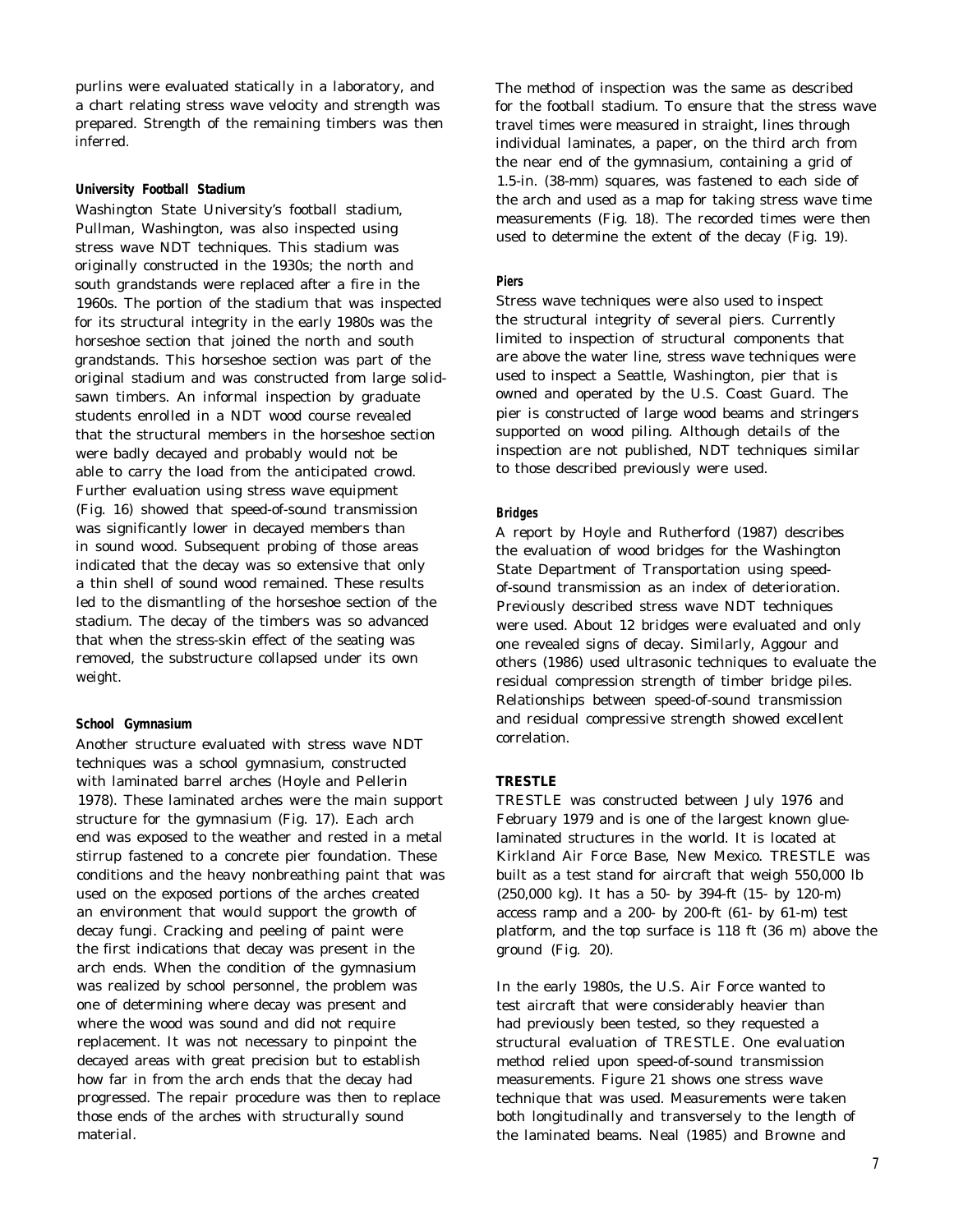Kuchar (1985) reported that a total of 484 glulam members (representing approximately 5 percent of the structural members) were evaluated. They concluded that the structural framework of TRESTLE had not measurably degraded, but the exposed deck system was significantly degraded.

# **Barn Structure**

Stress wave techniques were also used to evaluate the wood members of a barn, constructed in 1925 for the College of Agriculture, Washington State University, Pullman, Washington (Lanius and others 1981). The structure evaluated was primarily used as an animal shelter on the ground floor and for hay storage on the second floor. The inspection was confined to the nominal 2- by 12-in. (standard 38- by 286-mm) floor joists in the south bay of the barn where hay storage was believed to be the primary use. Speed-of-sound propagation parallel to the grain was measured on 50 percent of the members of the structure. These values were then related to an allowable extreme fiber stress in bending and used to judge remaining strength.

# **Water Cooling Towers**

Stewart and others (1986) used stress wave techniques to evaluate the wood members of several water cooling towers. Using the instrumentation illustrated in Figure 22, approximately 7,700 4-ft- (1.2-m-) long nominal 2- by 4-in. (standard 38- by 89-mm) redwood columns were evaluated. Using the information obtained from a correlation between stress wave parameters and column strength of 74 test specimens and that obtained from the in-place evaluation, individual column strengths were predicted. Columns not meeting desired reliability limits were identified for replacement. This effort resulted in salvaging a substantial portion of the columns that would have otherwise required replacement.

# **Wood Utility Poles**

Anthony and Bodig (1989) reported on the use of sonic stress wave spectral analysis techniques that they had developed and used for inspection of wood structures. Their equipment was designed on the concept that stress waves propagate at different speeds and attenuate differently at various frequencies in wood-based products. Anthony and Bodig collected a time record of a wave propagating through a member, converted it to a frequency spectrum, and then correlated various characteristics to strength using multiple regression analysis techniques (Fig. 23).

Dunlop (1983) utilized an electronic system (Fig. 24), sweeping through a selected range of excitation frequencies, to develop an acoustic signature of a pole. Resonant frequencies were examined for use as NDT parameters.

# **USS Constitution**

The USS Constitution is the oldest commissioned ship in the U.S. Navy. Stress wave techniques were used to locate decayed sections within its hull and support structure (Witherall and others 1992). Speed of sound transmission was significantly reduced in decayed sections.

# **Other NDT Techniques**

Simple mechanical tests are frequently used for inservice inspection of wood members in structures. For example, sounding-, pick-, or probing-type tests are used by inspectors of wood structures to indicate the condition of a structural member. The underlying premise for the use of such tests is that degraded wood is relatively soft and will have a low resistance to probe penetration.

A quantitative test based on the same underlying premise was developed by Talbot (1982). His test differed from the probing-type test in that instead of evaluating probe penetration resistance, Talbot examined withdrawal resistance of a threaded probe, similar to a wood screw, inserted into a member. Talbot believed that a correlative relationship between withdrawal resistance and residual strength should exist and would be relatively easy to implement. To determine if such a relationship existed, he conducted an experiment using several small Douglas-fir beams that were in various stages of degradation as a result of exposure to decay fungi. Prior to testing to failure in bending, probe withdrawal resistance was measured at the neutral axis of the beams. Bending strength and corresponding probe resistance values were then compared. Talbot's results revealed that a relationship does exist (Fig. 25). He used this test in conjunction with stress wave techniques to assess the extent of damage to the solid-sawn timbers of Washington State University's football stadium. Ross and others (1991) developed a similar test for inspecting fire-retardanttreated panel products.

# **Concluding Remarks and Future Research Directions**

Considerable effort has been devoted to developing NDT techniques for assessing the performance of wood structural members. This report reviewed literature pertaining to NDT of wood, with an emphasis on techniques used for in-place assessment. Based on our review, we conclude the following:

1. A fundamental hypothesis for establishing relationships between NDT parameters and performance of wood members has been established and verified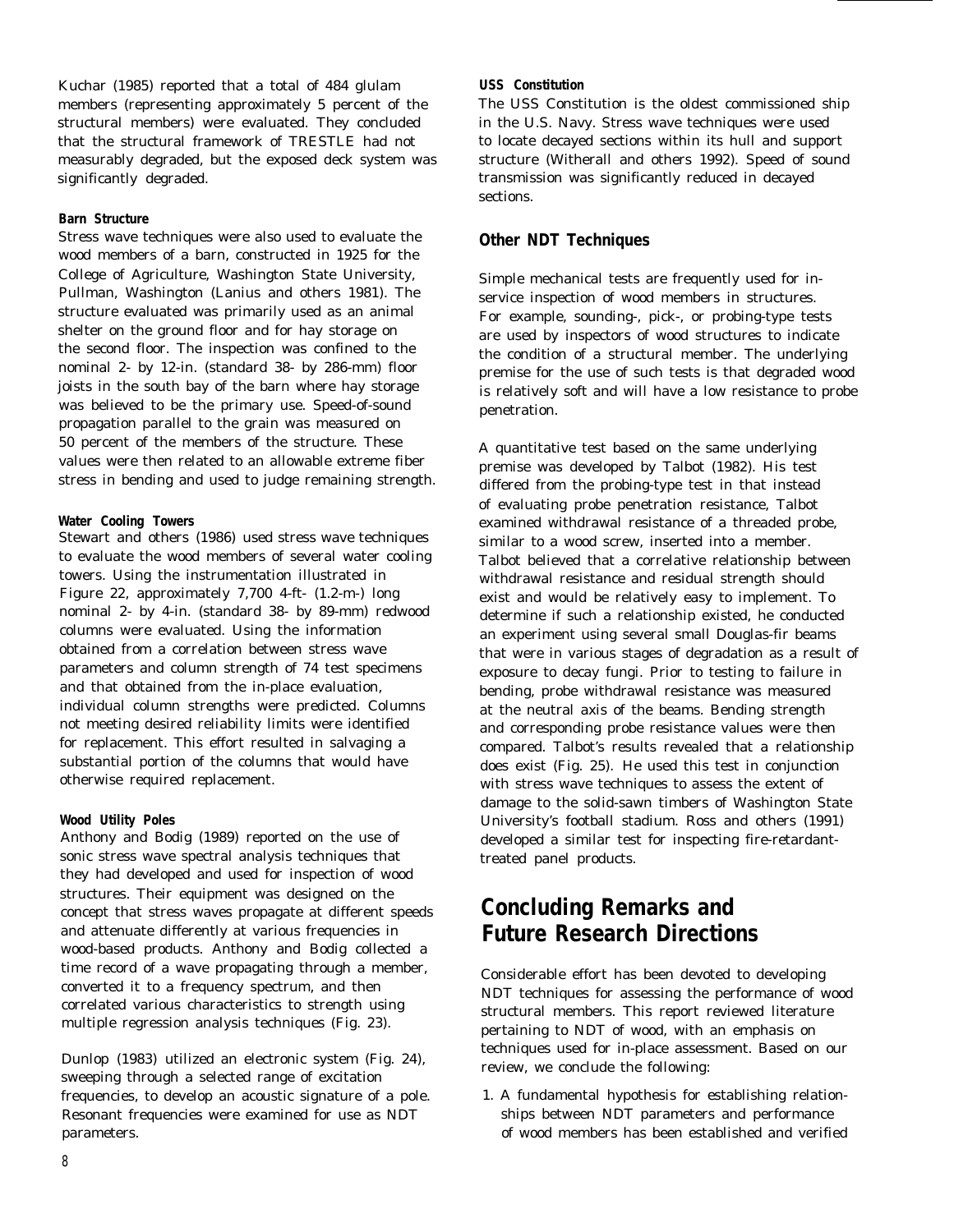using a wide range of wood-based materials and a variety of NDT techniques.

- 2. Laboratory investigations on validity of the fundamental hypothesis for establishing predictive relationships for biologically degraded wood, as is sometimes found in structures, have been limited in regards to both the NDT techniques employed and the biological agents of deterioration studied.
- 3. In-place assessment efforts have focused primarily on adaptations of stress wave NDT techniques. These techniques have shown considerable promise, are relatively easy to use, and have low equipment costs.

Future in-place assessment NDT research should focus on furthering the application of stress wave techniques. Stress wave NDT techniques have been extensively investigated under laboratory conditions and used by inspection professionals on a limited basis. However, many questions remain unanswered regarding the effectiveness of stress wave NDT techniques to evaluate members in complicated structures. No published work documents how wave behavior is affected by the varied boundary conditions found in wood structures. In addition, little information has been published on the relationship between excitation system characteristics and wave behavior. Research efforts in these two areas would advance state-of-the-art inspection techniques considerably.

# **References**

**Abbott, A.R.; Elcock, G.** 1987. Pole testing in the European context. In: Proceedings, 6th nondestructive testing of wood symposium; 1987 September 14-16; Pullman, WA. Pullman, WA: Washington State University: 277–302.

**Aggour, M.S.; Hachichi, A.; Meyer, M.A.** 1986. Nondestructive evaluation of timber bridge piles. In: Proceedings of the American Society of Civil Engineers structures congress. Special publication on evaluation and upgrading of wood structures, Structures Congress '86; 1986 September 15-18; New Orleans, LA. New York, NY: American Society of Civil Engineers: 82–95.

**Anthony, R.W.; Bodig, J.** 1989. Nondestructive evaluation of timber structures for reliable performance. In: Proceedings, 2d Pacific timber engineering conference; 1989 August 28831; Auckland, New Zealand.

**Beall, F.C.** 1987. Fundamentals of acoustic emission and acoustic-ultrasonics. In: Proceedings, 6th nondestructive testing of wood symposium; 1987 September 14–16; Pullman, WA. Pullman, WA: Washington State University: 3–28.

**Beall, F.C.; Wilcox, W.W.** 1987. Relationship of acoustic emission during radial compression to mass loss from decay. Forest Products Journal. 37(4): 38–42.

**Bechtel, F.K.; Allen, J.R.** 1987. Methods of implementing grain angle measurements in the machine stress rating process. Proceedings, 6th international symposium on nondestructive testing of wood; 1987 September 14-16; Pullman, WA. Pullman, WA: Washington State University: 303–353.

**Bell, E.R.; Peck, E.C.; Krueger, N.T.** 1950. Youngs modulus of wood determined by a dynamic method. Report 1775. Madison, WI: U.S. Department of Agriculture, Forest Service, Forest Products Laboratory.

**Bell, E.R.; Peck, E.C.; Krueger, N.T.** 1954. Modulus of elasticity of wood determined by dynamic methods. Report 1977. Madison, WI: U.S. Department of Agriculture, Forest Service, Forest Products Laboratory.

**Bertholf, L.D.** 1965. Use of elementary stress wave theory for prediction of dynamic strain in wood. Bulletin 291. Pullman, WA: Washington State University, College of Engineering.

**Biernacki, J.M.; Beall, F.C.** 1993. Development of an acousto-ultrasonic scanning system for nondestructive evaluation of wood and wood laminates. Wood and Fiber Science. 25(3): 289–297.

**Browne, C.M.; Kuchar, W.E.** 1985. Determination of material properties for structural evaluation of TRES-TLE. In: Proceedings, 5th international nondestructive testing of wood symposium; 1985 September 9–11; Pullman, WA. Pullman, Wa: Washington State University: 361–384.

**Chudnoff, M.; Eslyn, W.E.; McKeever, D.B.** 1984. Decay in mine timbers: Part III, Species-independent stress grading. Forest Products Journal. 34(3): 43–50.

**Corder, S.E.** 1965. Localized deflection related to bending strength of lumber. In: Proceedings, 2d nondestructive testing of wood symposium; 1965 April; Spokane, WA. Pullman, WA: Washington State University: 461–472.

**Cramer, S.M.; McDonald, K.A.** 1989. Predicting lumber tensile stiffness and strength with local grain angle measurements and failure analysis. Wood and Fiber Science. 21(4): 393-410.

**Doyle, D.V.; Markwardt, L.J.** 1966. Properties of Southern Pine in relation to strength grading of dimension lumber. Res. Pap. FPL-RP-64. Madison, WI: U.S. Department of Agriculture, Forest Service, Forest Products Laboratory.

**Dunlop, J.I.** 1983. Testing of poles by acoustic resonance. Wood Science Technology. 17: 31-38.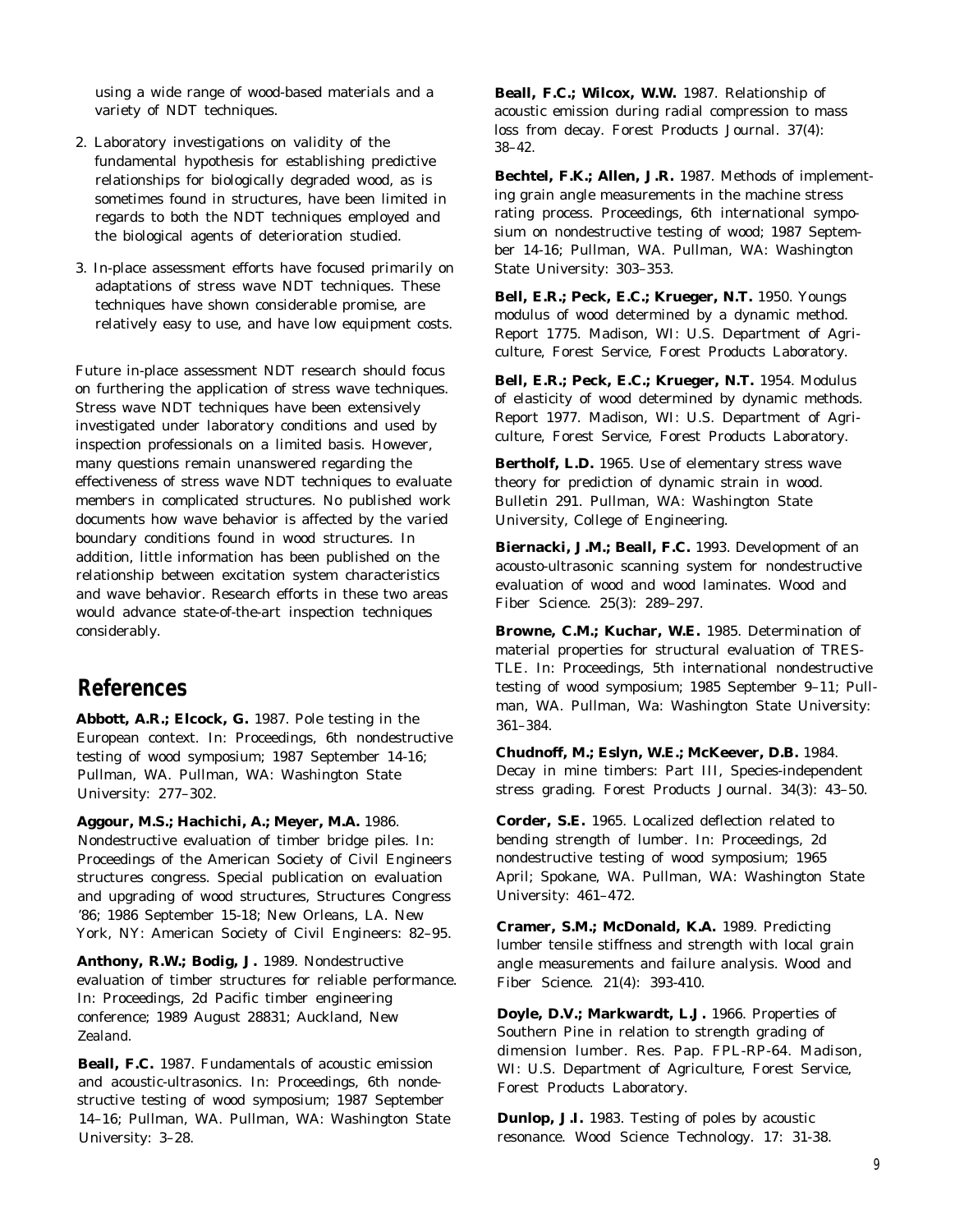**Fagan, G.B.; Bodig, J.** 1985. Computer simulation as a nondestructive evaluation tool. In: Proceedings, 5th nondestructive testing of wood symposium; 1985 September 9–11; Pullman, WA. Pullman, WA: Washington State University: 3–37.

**Galiginaitis, S.V.; Bell, E.R.; Fine, A.M. [and others].** 1954. Nondestructive testing of wood laminates. Final Report. Louisville, KY: Office of Naval Research, Institute of Industrial Research, University of Louisville.

**Galligan, W.L.; Courteau, R.W.** 1965. Measurement of elasticity of lumber with longitudinal stress waves and the piezo-electric effect of wood. In: Proceedings, 2d nondestructive testing of wood symposium; 1965 April; Pullman, WA. Pullman, WA: Washington State University: 223–244.

producers. Gen. Tech. Rep. FPL–GTR–7. Madison, tive testing of wood symposium; 1978 August 28–30; Forest Products Laboratory. versity: 33-45.

**Gerhards, C.C.** 1981. Effect of cross grain on stress waves in lumber. Res. Pap. FPL–RP–368. Madison, WI: U.S. Department of Agriculture, Forest Service, Forest Products Laboratory.

**Gerhards, C.C.** 1982. Effect of knots on stress waves in lumber. Res. Paper FPL–RP–384. Madison, WI: U.S. Department of Agriculture, Forest Service, Forest Products Laboratory.

**Green, D.W.; McDonald, K.A.** 1993a. Investigation of the mechanical properties of red oak 2 by 4's. Wood and Fiber Science. 25(1): 35–45.

**Green, D.W.; McDonald, K.A.** 1993b. Mechanical properties of red maple structural lumber. Wood and Fiber Science. 25(4): 365–374.

**Harris, D.O.; Tetleman, AS.; Darwish, F.A.I.** 1972. Detection of fiber cracking by acoustic emission. Acoustic Emission. ASTM 505. Philadelphia, PA: American Society for Testing and Materials. 11 p.

**Hoerber, G.F.** 1962. A study of modulus of elasticity and modulus of rupture in Douglas Fir dimension lumber. Lewiston, ID: Potlatch Forests, Inc.

**Hoffmeyer, P.** 1978. The Pilodyn instrument as a nondestructive tester of the shock resistance of wood. In: Proceedings, 4th nondestructive testing of wood symposium; 1978 August 28–30; Vancouver, WA. Pullman, WA: Washington State University: 47–66.

**Hofstrand, A.D.; Howe, J.P.** 1963. Relationship between modulus of elasticity and compression strength of white fir. Lewiston, ID: Potlatch Forests, Inc.

**Hoyle, R.J.** 1961a. Comparison of modulus of elasticity and modulus of rupture of four types of western

softwood dimension lumber. Lewiston, ID: Potlatch Forests, Inc.

**Hoyle, R.J.** 1961b. A nondestructive test for stiffness of structural lumber. Forest Products Journal. 11(6):  $251 - 254$ .

**Hoyle, R.J.** 1962. Analysis of relationship between stiffness and strength of 2" x 8" white fir (*Abies grandis* ) used as joist and plank. Lewiston, ID: Potlatch Forests, Inc.

**Hoyle, R.J.** 1964. Research results on machine stress rated Southern Pine lumber. Lewiston, ID: Potlatch Forests, Inc.

**Hoyle, R.J.** 1968. Background to machine stress rating Forest Products Journal. 18(4): 87–97.

**Galligan, W.L.; Snodgrass, D.V.; Crow, G.W.** 1977. **Hoyle, R.J.; Pellerin, R.F.** 1978. Stress wave inspection Machine stress rating: practical concerns for lumber of a wood structure. In: Proceedings, 4th nondestruc-WI: U.S. Department of Agriculture, Forest Service, Vancouver, WA. Pullman, WA: Washington State Uni-

> **Hoyle, R.J.; Rutherford, P.S.** 1987. Stress wave inspection of bridge timbers and decking. Final report for Research Project Y–3400. Pullman, WA: Department of Civil and Environmental Engineering, Washington State University.

> **James, W.L.** 1959. A method for rapid measurement of the rate of decay of free vibrations. Bull. 2154. Madison,, WI: U.S. Department of Agriculture, Forest Service, Forest Products Laboratory.

> Jayne, B.A. 1955. A nondestructive test of glue bond quality. Forest Products Journal. 5(5): 294–301.

Jayne, B.A. 1959. Vibrational properties of wood as indices of quality. Forest Products Journal. 9(11): 413–-416.

**Johnson, J.W.** 1965. Relationships among moduli of elasticity and rupture. In: Proceedings, 2d nondestructive testing of wood symposium; 1965 April; Pullman, WA. Spokane, WA: Washington State University: 419– 457.

**Kaiserlik, J.H.; Pellerin, R.F.** 1977. Stress wave attenuation as an indicator of lumber strength. Forest Products Journal. 27(6): 39–43.

**Koch, P.; Woodson, G.E.** 1968. Laminating buttjointed, log-run southern pine veneers into long beams of uniform high strength. Forest Products Journal. 18(10): 45–51.

**Kolsky, H.** 1963. Stress waves in solids. New York: Dover Publications, Inc.

**Kramer, P.R.** 1964. Correlation of bending strength and stiffness of Southern Pine. Forest Products Journal. 14: 495–496.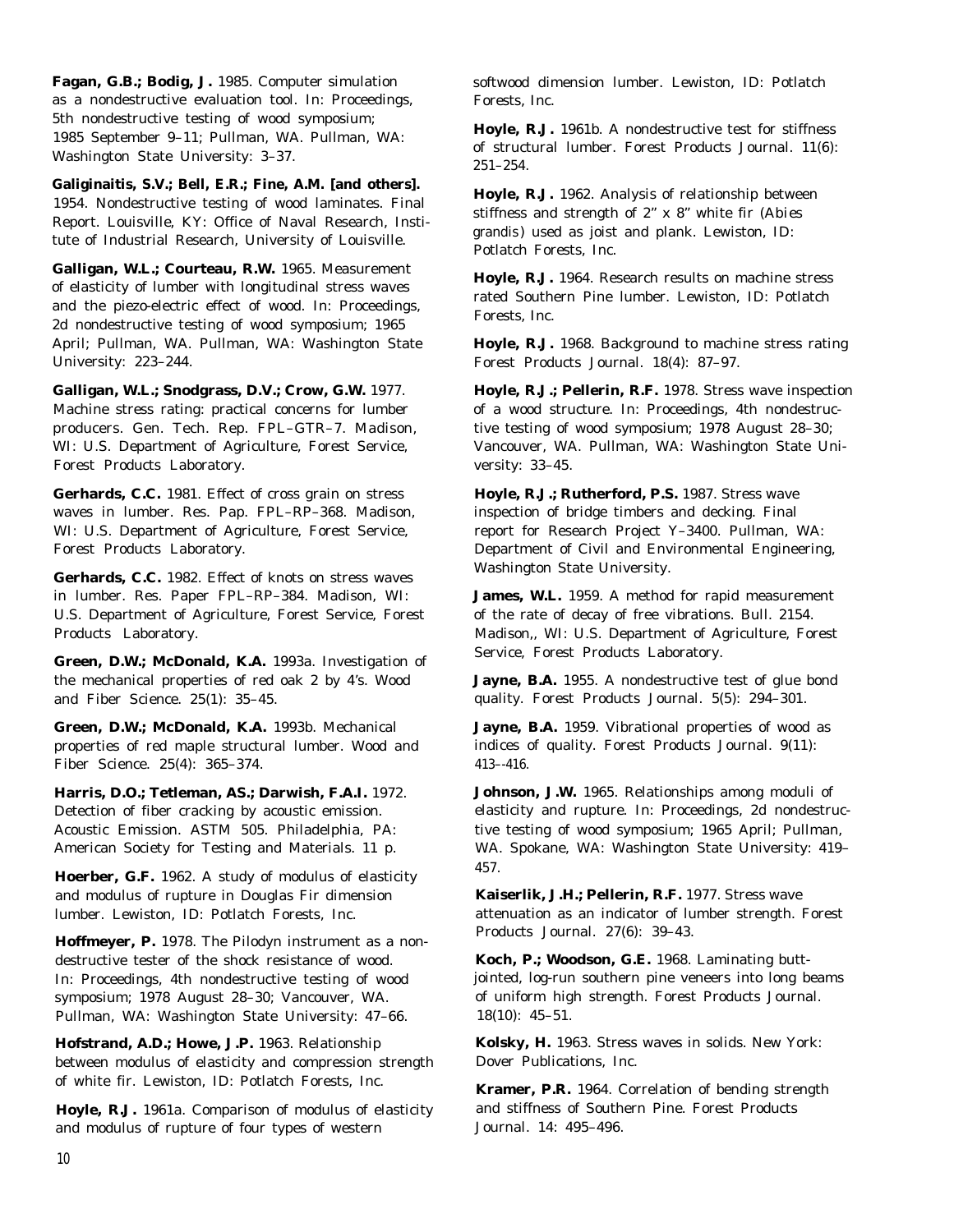Lanius, R.M.; Tichy, R.; Bulleit, W.M. 1981. Strength of old wood joists. In: Journal of the Structural Division: Proceedings, American Society of Civil Engineers; 1981 December. New York, NY: American Society of Civil Engineers, Vol. 107, No. ST12: 2349– 2363.

**Lee, I.D.G.** 1965. Ultrasonic pulse velocity testing considered as a safety measure for timber structures. In: Proceedings, 2d nondestructive testing of wood symposium; 1965 April; Spokane, WA. Pullman, WA: Washington State University: 185–203.

**Littleford, T.W.** 1965. Mechanical stress-rating of western Canadian species. In: Proceedings, 2d nondestructive testing of wood symposium; 1965 April; Spokane, WA. Pullman, WA: Washington State University: 475–485.

**McAlister, R.H.** 1976. Modulus of elasticity distribution of loblolly pine veneer as related to location within the stem and specific gravity. Forest Products Journal. 26(10): 37–40.

**McKean, H.B.; Hoyle, R.J.** 1962. Stress grading method for dimension lumber. Special Tech. Pub. 353. Philadelphia, PA: American Society for Testing Materials.

**Miller, D.G.** [Comments on Littleford (1965)]. In: Proceedings, 2d nondestructive testing of wood symposium; 1965 April; Spokane, WA. Pullman, WA: Washington State University: 485–491.

**Mothershead, J.S.; Stacey, S.S.** 1965. Applicability of radiography to inspection of wood products. In: Proceedings, 2d nondestructive testing of wood symposium; 1965 April; Spokane, WA. Pullman, WA: Washington State University: 307–331.

**Monro, J.J.; McNulty, R.E.; Ling, R.; [and others].** 1990. Mobile computed tomography systems for industrial applications. Materials Evaluation. 48(5): 568–572.

**Murphy, M.W.; Franklin, D.E.; Palylyk, R.A.** 1987 A nondestructive testing technique for wood poles. Surrey, British Columbia: British Columbia Hydro Research and Development.

**Neal, D.W.** 1985. Establishment of elastic properties for in-place timber structures. In: Proceedings, 5th nondestructive testing of wood symposium; 1985 September 9911; Pullman, WA. Pullman, WA: Washington State University: 353–359.

**O'Halloran, M.R.** 1969. Nondestructive parameters for lodgepole pine dimension lumber. Fort Collins, CO: Colorado State University. M.S. thesis.

Patton-Mallory, M.; De Groot, R.C. 1989. Acoustoultrasonics for evaluating decayed wood products. In: Proceedings, 2d Pacific timber engineering conference; 1989 August 28-29; Auckland, New Zealand.

**Pellerin, R.F.** 1963a. Compression parallel to grain versus modulus of elasticity for Douglas Fir dimension lumber. Washington State University, Division of Industrial Research. Lewiston, ID: Potlatch Forests, Inc.

**Pellerin, R.F.** 1963b. Correlation of strength properties of l-inch lumber. Washington State University, Division of Industrial Research. Lewiston, ID: Potlatch Forests, Inc.

**Pellerin, R.F.** 1965a. The contributions of transverse vibration grading to design and evaluation of 55-foot laminated beams. In: Proceedings, 2d nondestructive testing of wood symposium; 1965 April; Spokane, WA. Pullman, WA: Washington State University: 337–347.

**Pellerin, R.F.** 1965b. A vibrational approach to nondestructive testing of structural lumber. Forest Products Journal. 15(3): 93–101.

**Pellerin, R.F.** 1989. Inspection of wood structures for decay using stress waves. In: Proceedings, 2d Pacific timber engineering conference; 1989 August 28–31; Auckland, New Zealand.

**Pellerin, R.F.; Galligan, W.L.** 1973. Nondestructive method of grading wood materials. Canadian Patent 918286.

**Pellerin, R.F.; Morschauser, C.R.** 1974. Nondestructive testing of particleboard. In: Proceedings, 7th international particleboard symposium; 1973 March; Pullman, WA. Pullman, WA: Washington State University.

**Pellerin, R.F.; De Groot, R.C.; Esenther, G.R.** 1985. Nondestructive stress wave measurements of decay and termite attack in experimental wood units. In: Proceedings, 5th nondestructive testing of wood symposium; 1985 September 9911; Pullman, WA. Pullman, WA: Washington State University: 319–352.

**Porter, A.W.; Kusec, D.J.; Olson, S.L.** 1972. Digital computer for determining modulus of elasticity of structural lumber. WFPL Info. Rep. VP–X–99. Vancouver, B.C.: Department of Environment, Canadian Forest Service.

**Ross, R.J.** 1984. Stress wave speed and attenuation as predictors of the tensile and flexural properties of wood-based particle composites. Pullman, WA: Washington State University. Ph.D. dissertation.

**Ross, R.J.** 1985. Stress wave propagation in wood products. In: Proceedings, 5th nondestructive testing of wood symposium; 1985 September 9911; Pullman, WA. Pullman, WA: Washington State University: 291–318.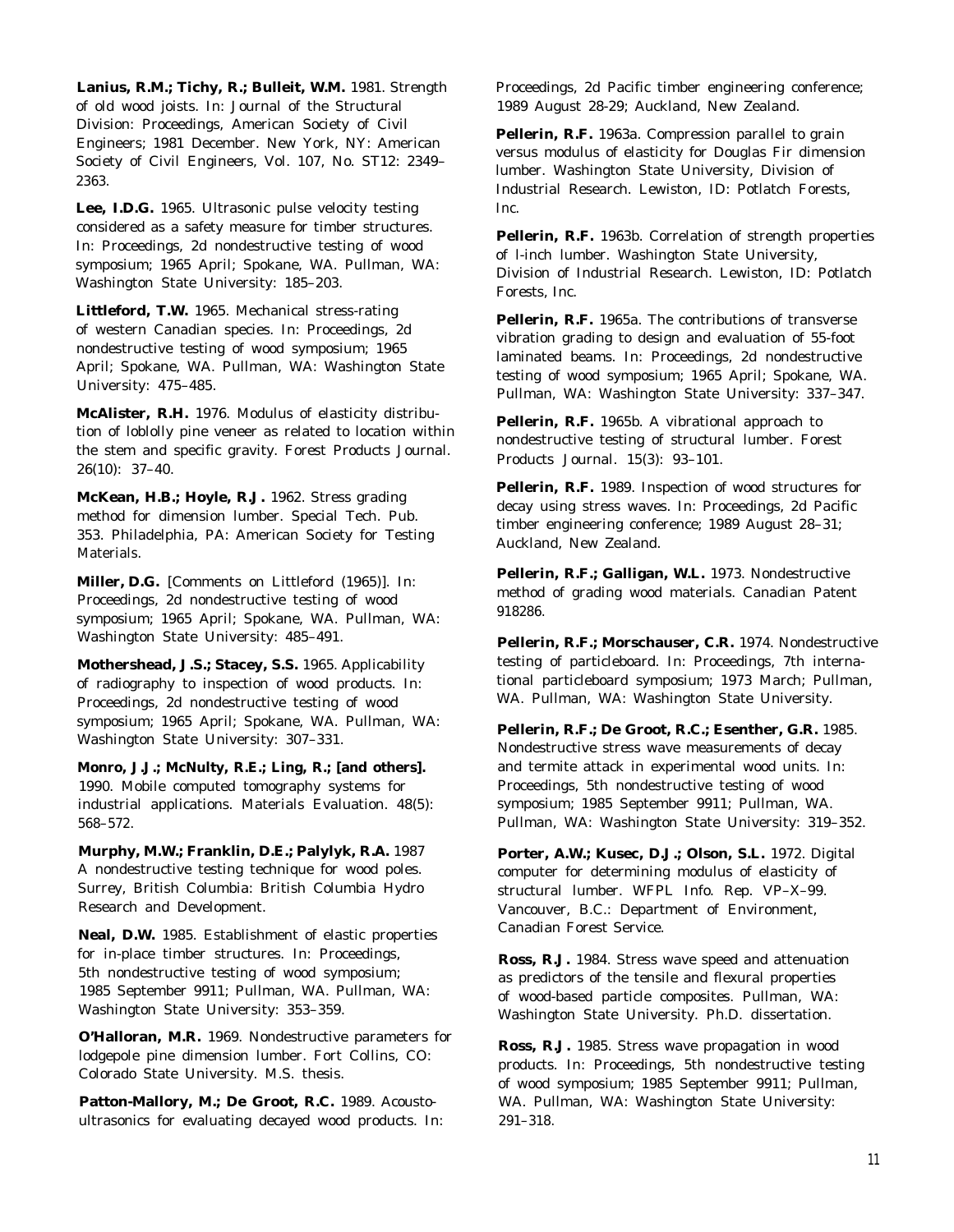**Ross, R.J.; Pellerin, R.F.** 1988. NDE of wood-based composites with longitudinal stress waves. Forest Products Journal. 38(5): 39–45.

**Ross, R.J.; Pellerin, R.F.** 1991. Stress wave evaluation of green material: preliminary results using dimension lumber. Forest Products Journal. 41(6): 57–59.

**Ross, R.J.; Cooper, J.; Wang, Z.** 1991. In-place evaluation of fire retardant treated wood products. Proceedings, 8th international nondestructive testing of wood symposium. Pullman, WA: Washington State University: 247–252.

**Ross, R.J.; Geske, E.A.; Larson, G.L.; Murphy, J.F.** 1991. Transverse vibration nondestructive testing using a personal computer. Res. Pap. FPL–RP–502. Madison, WI: U.S. Department of Agriculture, Forest Service, Forest Products Laboratory.

**Ross, R.J.; Ward, J.C.: TenWolde, A.** 1992. Identifying bacterially infected oak by stress wave nondestructive evaluation. Res. Pap. FPL–RP–512. Madison, WI: U.S. Department of Agriculture, Forest Service, Forest Products Laboratory.

**Rutherford, P.S.** 1987. Nondestructive stress wave measurement of incipient decay in Douglas-fir. Pullman, WA: Washington State University. M.S. thesis.

**Rutherford, P.S.; Hoyle, R.J.; De Groot, R.C.; Pellerin, R.F.** 1987. Dynamic vs. static MOE in the transverse direction in wood. In: Proceedings, 6th nondestructive testing of wood symposium; 1987 September 14-16; Pullman, WA. Pullman, WA: Washington State University: 67–80.

**Senft, J.F.; Suddarth, S.K.; Angleton, H.D.** 1962. A new approach to stress grading of lumber. Forest Products Journal. 12(4): 183–186.

**Sharp, D.J.** 1985. Nondestructive testing techniques for manufacturing LVL and predicting performance. In: Proceedings, 5th nondestructive testing of wood symposium; 1985 September 9–11; Pullman, WA. Pullman, WA: Washington State University: 99–108

**Stewart, A.H.; Brunette, T.L.; Goodman, J.R.** 1986. Use of nondestructive testing in rehabilitation of wood cooling towers. In: Gopu, Vijay K.A., ed.

Evaluation and upgrading of wood structures: case studies: Proceedings of the American Society of Civil Engineers structures congress; 1986 September 15–18; New Orleans, LA. New York, NY: American Society of Civil Engineers.

**Suddarth, S.K.** 1965. Detection of adhesive bond defects in the Polaris missile nose fairing through mechanical impedance measurements. In: Proceedings, 2d nondestructive testing of wood symposium; 1965 April; Spokane, WA. Pullman, WA: Washington State University: 267–285.

**Sunley, J.G.; Hudson, W.M.** 1964. Machine-grading lumber in Britain. Forest Products Journal. 14: 155–158.

**Talbot, J.W.** 1982. Unpublished research. Pullman, WA: Washington State University.

**Verkasalo, E.; Ross, R.J.; TenWolde, A.; Youngs, R.L.** 1993. Properties related to drying defects in red oak wetwood. Res. Pap. FPL–RP–516. Madison, WI: U.S. Department of Agriculture, Forest Service, Forest Products Laboratory.

**Vogt, J.J.** 1985. Evaluation of the tensile and flexural properties and internal bond of medium density fiberboard using stress wave speed and attenuation. Pullman, WA: Washington State University. M.S. thesis.

**Vogt, J.J.** 1986. Longitudinal stress waves as predictors of internal bond strength. In: Proceedings, 12th international particleboard/composite materials symposium; 1986 March; Pullman, WA. Pullman, WA: Washington State University.

**Wang, S.C.; Suchsland, O.; Hart, J.H.** 1980. Dynamic test for evaluating decay in wood. Forest Products Journal. 30(7): 35–37.

**Wang, Z.; Ross, R.J.; Murphy, J.F.** 1993. A comparison of several NDE techniques for determining the modulus of elasticity of lumber. World Forestry Research. 6(4): 86–88. (In Chinese.)

**Witherall, P.W.; Ross, R.J.; Farris, W.R.** 1992. Using today's technology to help preserve USS Constitution. Naval Engineers Journal. 104(3): 124–134.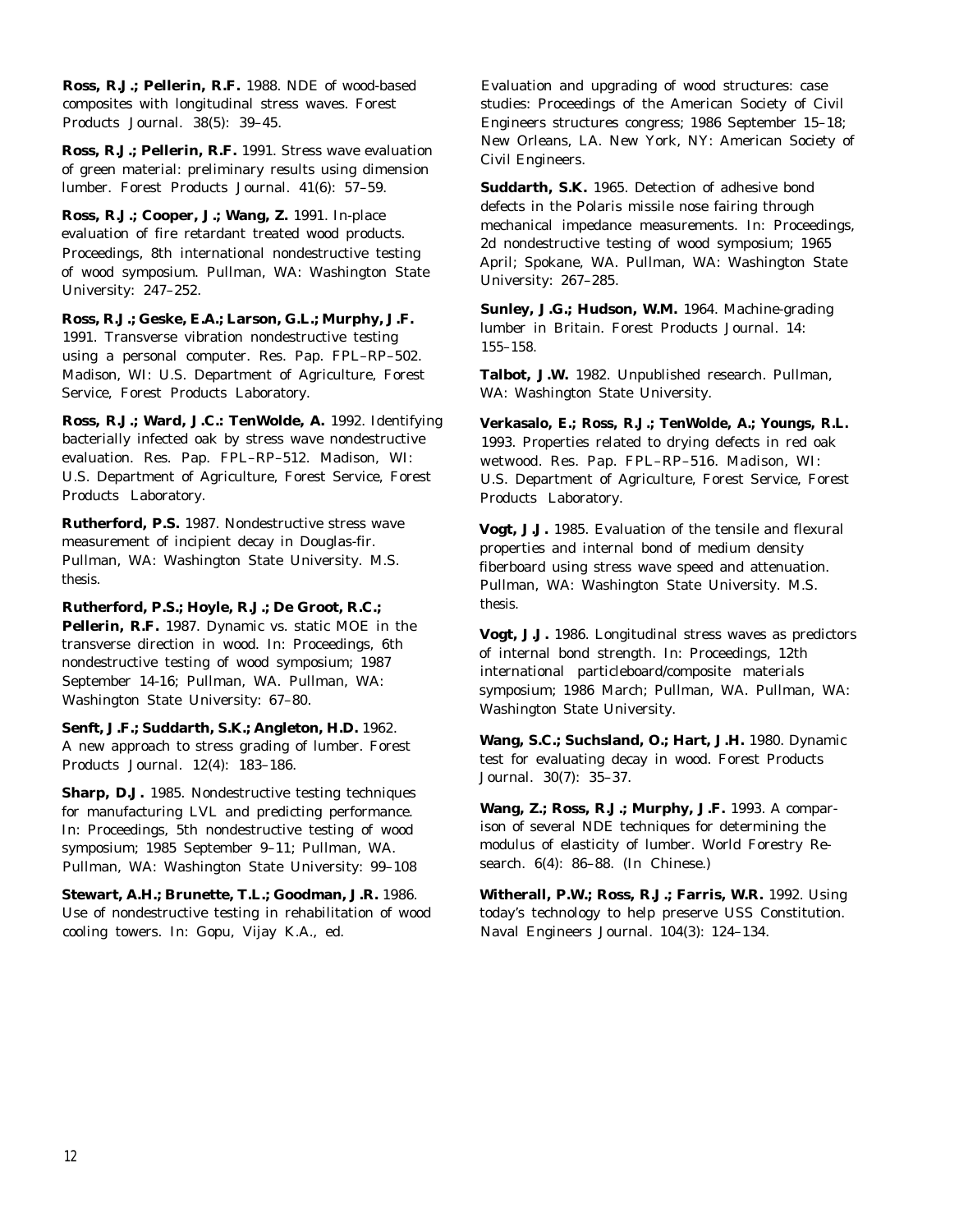| Reference                       | Material                      | Static<br>loading mode           | Correlation<br>coefficient, r |
|---------------------------------|-------------------------------|----------------------------------|-------------------------------|
| Bell and others (1954)          | Clear wood                    | Compression<br>Bending           | 0.98<br>0.98                  |
| Galligan and Courteau<br>(1965) | Lumber                        | <b>Bending</b>                   | 0.96                          |
| Koch and Woodson<br>(1968)      | Veneer                        | <b>Tension</b>                   | $0.96 - 0.94$                 |
| Porter and others<br>(1972)     | Lumber                        | <b>Bending</b>                   | $0.90 - 0.92$                 |
| Pellerin and Galligan<br>(1973) | Lumber<br>Veneer              | <b>Bending</b><br><b>Tension</b> | 0.96<br>0.96                  |
| McAlister (1976)                | Veneer                        | <b>Tension</b>                   | 0.99                          |
| Gerhards (1982)                 | Knotty lumber<br>Clear lumber | <b>Bending</b><br><b>Bending</b> | 0.87<br>0.95                  |

Table 1–Research summary on the correlation between stress wave modulus of elasticity values obtained from time-of-flight-type measurements and static modulus of elasticity of various wood materials

Table 2–Research summary on the correlation between modulus of elasticity (tested flatwise) and flatwise bending strength of softwood dimension lumber

| Reference                              | <b>Species</b>              | Nominal<br>moisture<br>content<br>(percent) | Grade <sup>a</sup>              | Nominal<br>width<br>$(in.)^b$ | Growth location                                          | Correlation<br>coefficient, r |
|----------------------------------------|-----------------------------|---------------------------------------------|---------------------------------|-------------------------------|----------------------------------------------------------|-------------------------------|
| Hoyle (1961b) Douglas-fir              |                             | 12                                          | SS,C,U                          | 4,6,10                        | Western Oregon, Washington<br>Idaho, Washington          | 0.79<br>0.72                  |
|                                        | Western hemlock             | 12                                          | SS.C.U                          | 4,6,10                        | Western Oregon, Washington                               | 0.74                          |
|                                        | Western larch               | 12                                          | SS,C,U                          | 4,6,8                         | Idaho, Washington                                        | 0.70                          |
| Hoyle (1962) Grand fir                 |                             | 12                                          | C, S, U                         | 8                             | Idaho                                                    | 0.72                          |
| Hofstrand and Grand fir<br>Howe (1963) |                             | 12                                          | C.S                             | 4,6,8                         | Idaho                                                    | 0.75                          |
| Pellerin (1963b) Douglas-fir           |                             | 12                                          | Combination of<br>visual grades | 4,8                           | Idaho                                                    | 0.76                          |
|                                        | Hoyle (1964) Southern Pine  | 12                                          | 1D, 1, 2D, 2, 3                 | 4,6,8                         | Southeastern United States                               | 0.76                          |
|                                        | Kramer (1964) Southern Pine | 12                                          | 1D, 2, 3                        | 4,6,10                        | Southeastern United States                               | 0.88                          |
| Johnson (1965) Douglas-fir             | Western hemlock             | 10<br>10                                    | SS, C, U<br>SS, C, U            | 6<br>6                        | Western Oregon, Washington<br>Western Oregon, Washington | 0.85<br>0.86                  |
|                                        |                             |                                             |                                 |                               |                                                          |                               |

*<sup>a</sup>*Grades are by regional rules in use at time of research. Western Products Association and West Coast Lumber

Inspection Bureau Grades:  $SS = Select Structural, C = Construction, S = Standard, U = Utility.$ 

Western Wood Products Association grades: 1, 2, 3. Southern Pine Inspection Bureau Grades:

 $1D = No. 1$  Dense,  $1 = No. 1$ ,  $2D = No. 2$  Dense,  $2 = No. 2$ ,  $3 = No. 3$ .

 $<sup>b</sup>$  1 in. = 25.4 mm.</sup>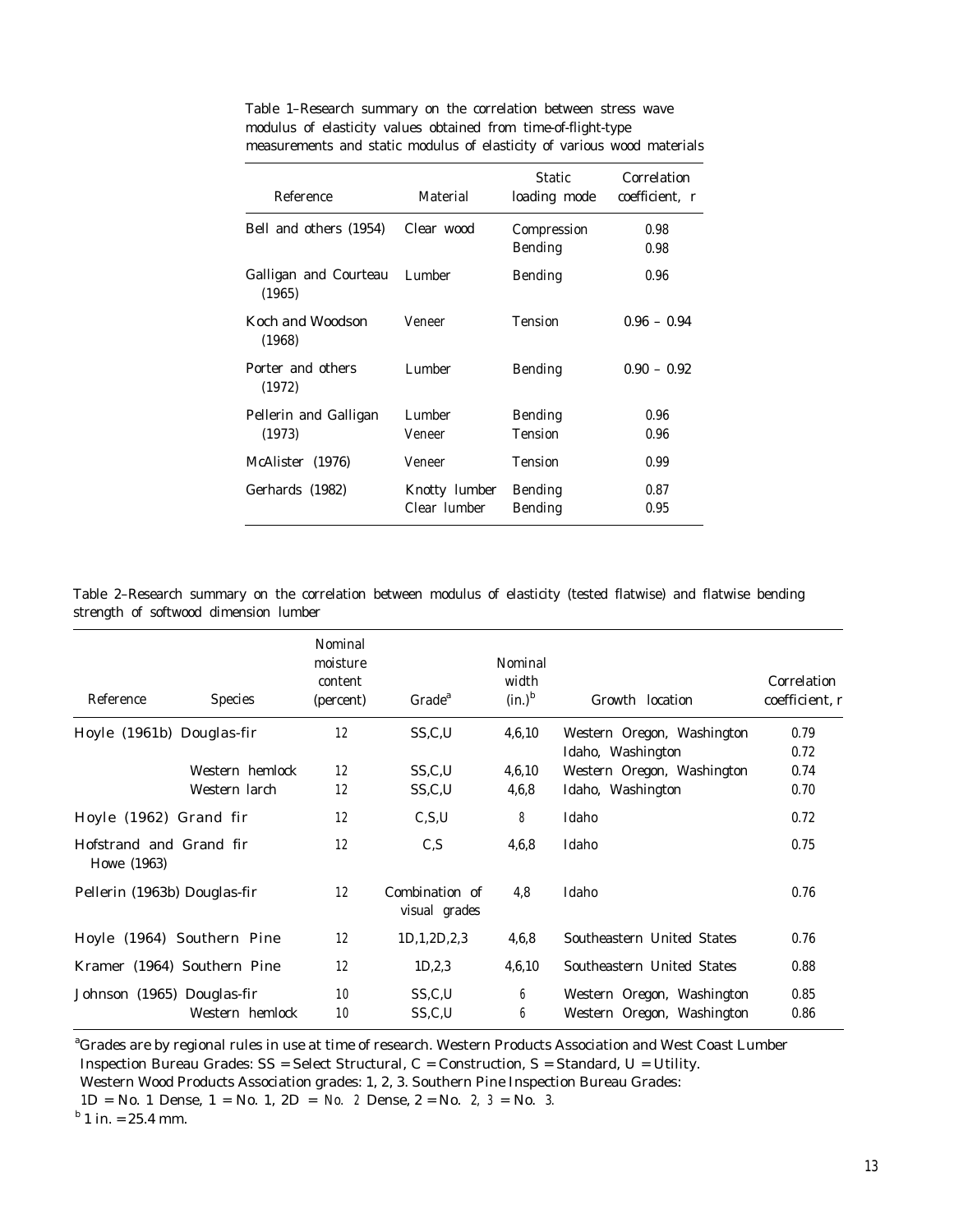| Reference                     | <b>Species</b>                              | Nominal<br>moisture<br>content<br>(percent) | Grade <sup>a</sup> | Nominal<br>width<br>$(in.)^b$ | Growth location                              | Correlation<br>coefficient, r |
|-------------------------------|---------------------------------------------|---------------------------------------------|--------------------|-------------------------------|----------------------------------------------|-------------------------------|
| Hoerber (1962)                | Douglas-fir                                 | 12                                          | SS,C,U             | 4,6,8                         | Idaho, Eastern Washington                    | 0.65                          |
| Hoyle (1962)                  | Grand fir                                   | 12                                          | C, S, U, SS        | 8                             | Idaho                                        | $0.59 - 0.70$                 |
| Hoyle (1964)                  | Southern Pine                               | 12                                          | ID, 1, 2D, 2, 3    | 4,6,8                         | Southeastern United States                   | 0.57                          |
| Sunley and<br>Hudson (1964)   | Norway spruce<br>and Scots pine<br>(pooled) |                                             |                    | 4,7                           | Great Britain                                | 0.68                          |
| Corder (1965)                 | Douglas-fir                                 | 12                                          | SS, C, S           | 4,6,10                        | Inland Northwestern.<br><b>United States</b> | 0.64                          |
| Johnson (1965)                | Douglas-fir                                 | 10                                          | SS,C,U             | 6                             | Western Oregon, Washington                   | $0.80 - 0.87$                 |
|                               | Western hemlock                             | 10                                          | SS,C,U             | 6                             |                                              | 0.84                          |
| Littleford (1965)             | Douglas-fir                                 | 10                                          |                    | 6                             | British Columbia, Canada                     | 0.74                          |
|                               | Western hemlock                             | 12                                          |                    | 6                             |                                              | $0.70 - 0.77$                 |
|                               | Noble fir                                   | 12                                          |                    | 6                             |                                              | 0.66                          |
|                               | Western white<br>spruce                     | 12                                          |                    | 6                             |                                              | 0.79                          |
|                               | Lodgepole pine                              | 17                                          |                    | 6                             |                                              | 0.80                          |
| Miller (1965)                 | White spruce                                | 12                                          |                    | 6                             | Eastern Canada                               | $0.78 - 0.84$                 |
|                               | Jack pine                                   | 12                                          |                    | 6                             |                                              | $0.69 - 0.73$                 |
| Doyle and<br>Markwardt (1966) | Southern Pine                               | 12                                          | ID, 1, 2D, 2, 3    | 4,6,<br>8,10                  | Southeastern United States                   |                               |
| Hoyle (1968)                  | Southern Pine                               | 12                                          | ID, 1, 2D, 2, 3    | 4.6.8                         | Southeastern United States                   | 0.67                          |

Table 3–Research summary on the correlation between modulus of elasticity (tested flatwise and on edge) and edgewise bending strength of softwood dimension lumber

*<sup>a</sup>*Grades are by regional rules in use at time of research. Western Products Association and West Coast Lumber Inspection Bureau Grades: SS = Select Structural, C = Construction, S = Standard, U = Utility. Western Wood Products Association grades: 1, 2, 3. Southern Pine Inspection Bureau Grades: 1D = No. 1 Dense, 1 = No. 1, 2D = No. 2 Dense, 2 = No. 2, 3 = No. 3.  $<sup>b</sup>$  1 in. = 25.4 mm.</sup>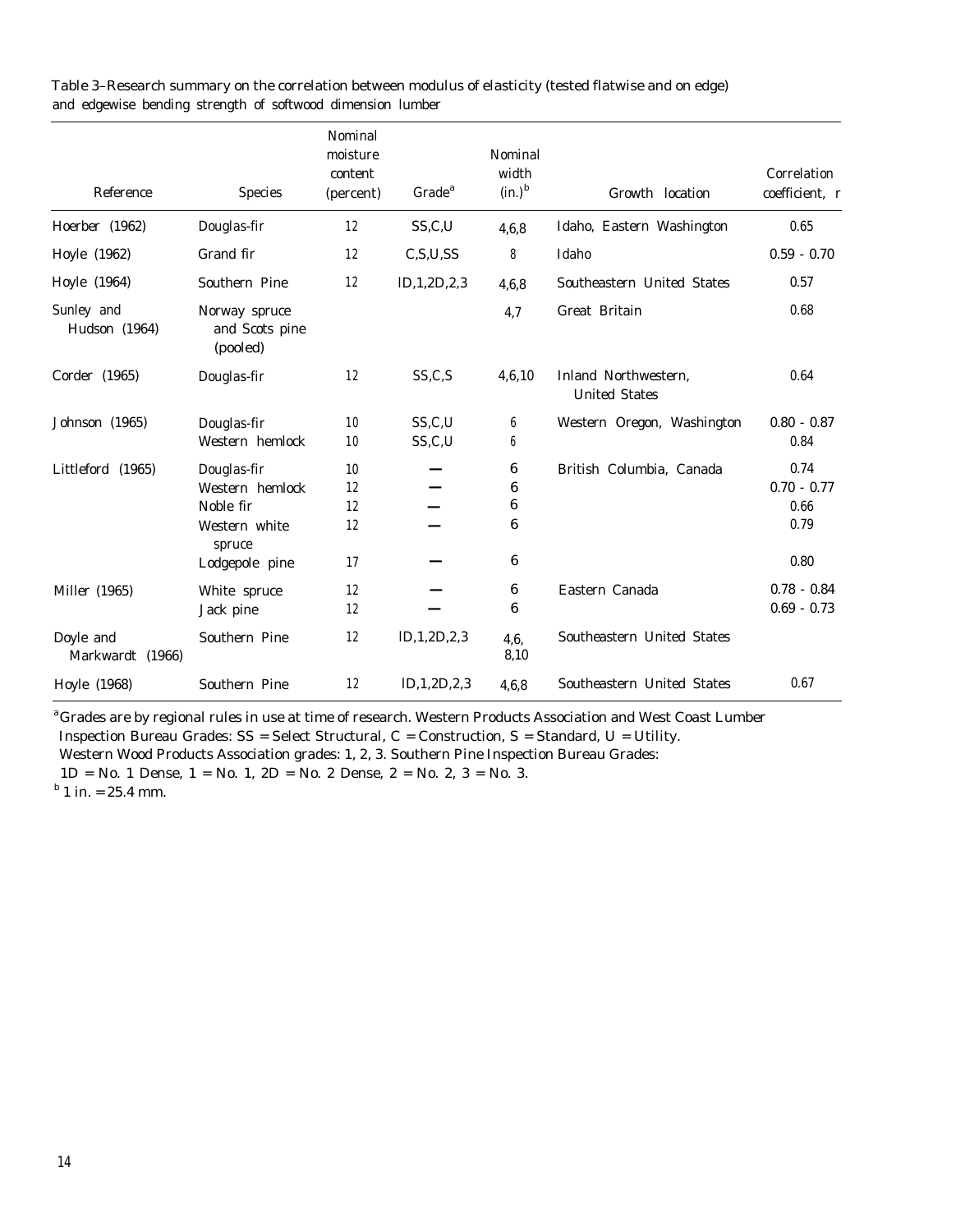| Strength<br>property | Reference                    | <b>Species</b>                              | Nominal<br>moisture<br>content<br>(percent) | Grade <sup>a</sup> | Nominal<br>width<br>$(in.)^b$ | Growth location                                 | Correlation<br>coefficient, r |
|----------------------|------------------------------|---------------------------------------------|---------------------------------------------|--------------------|-------------------------------|-------------------------------------------------|-------------------------------|
| Compressive          | Hofstrand and<br>Howe (1963) | Grand fir                                   | 12                                          | Ungraded           | 4,8                           | Idaho                                           | 0.84                          |
|                      | Pellerin (1963a)             | Douglas-fir                                 | 12                                          | SS.S.E             | 4,8                           | Idaho                                           | 0.78                          |
|                      | Hoyle (1968)                 | Southern Pine                               | 12                                          | 1,2,3              | 4,8                           | Southeastern<br><b>United States</b>            | 0.67                          |
| Tensile              | Hoyle (1968)                 | Douglas-fir<br>White fir<br>Western hemlock | 13<br>14<br>15                              | 1.0.1.4.1.8.2.2    | 4,8                           | Idaho<br>Idaho<br>Western Oregon,<br>Washington | 0.74<br>0.75<br>0.81          |

Table 4—Research summary on the correlation between modulus of elasticity (tested flatwise) and the compressive and tensile strength of softwood dimension lumber.

'Grades are by regional rules in use at time of research. Western Products Association and West Coast Lumber Inspection Bureau Grades: SS = Select Structural, S = Standard, E = Economy.

Western Wood Products Association grades: 1, 2, 3. Machine Stress Grades: 1.0, 1.4, 1.8, 2.2.

 $^{b}$ 1 in. = 25.4 mm.

| Reference                        | Species/group                                                            | Nominal<br>moisture<br>content<br>(percent) | Grade <sup>a</sup> | Nominal<br>width<br>(in.) | Growth<br>location   | <b>NDT</b><br>technique                | <b>Static</b><br>property | Correlation<br>coefficient, r                                                                                                                                 |
|----------------------------------|--------------------------------------------------------------------------|---------------------------------------------|--------------------|---------------------------|----------------------|----------------------------------------|---------------------------|---------------------------------------------------------------------------------------------------------------------------------------------------------------|
| Green and<br>McDonald<br>(1993a) | <b>Northern</b><br>red oak<br>(Quercus<br>velutina.<br>Quercus<br>rubra) | 12                                          | SS, 1, 2, 3        | $\overline{4}$            | Central<br>Wisconsin | Transverse $E_{\rm SB}$ ,<br>vibration | UCS.                      | $E_{\rm sB}$ and $E_{\rm d}$ – 0.92<br>(flatwise) UTS, MOR MOR and $E_d$ – 0.58<br>UTS and $E_d$ – 0.54<br>UCS and $E_d$ – 0.70                               |
| Green and<br>McDonald<br>(1993b) | Red maple<br>(Acer rubra)                                                | 12                                          | SS, 2, 3           | $\overline{4}$            | Central<br>Vermont   | (flatwise)                             |                           | Transverse $E_{\rm sB}$ , UCS, $E_{\rm sB}$ and $E_{\rm d}$ – 0.85<br>vibration UTS, MOR MOR and $E_d$ – 0.42<br>UTS and $E_d$ – 0.46<br>UCS and $E_d$ – 0.60 |

Table 5—Research summary on the correlation between modulus of elasticity and other mechanical properties of hardwood lumber

 $E_d$  = Dynamic modulus of elasticity obtained from transverse vibration measurements.

 $E_{\rm SB}$  = Modulus of elasticity obtained from static bending test.

MOR = Modulus of rupture.

UTS = Ultimate tensile stress.

UCS = Ultimate compressive stress.

1  $lb/in^2 = 6.9 \times 10^3$  Pa.

'Grades by procedures given in the National Grading Rule performed by a quality supervisor of Southern Pine Inspection Bureau. SS = Select Structural.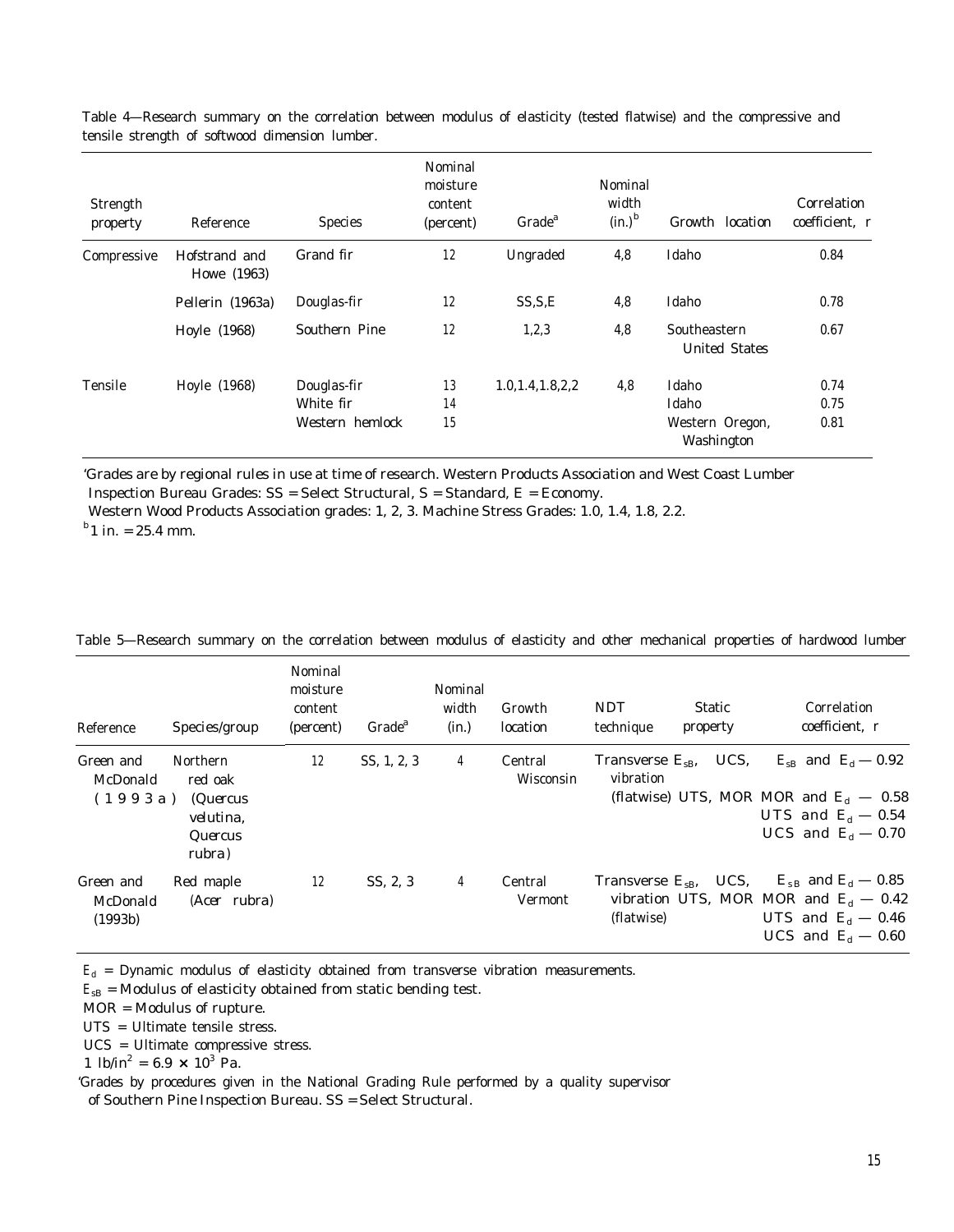| Reference                        | <b>NDT</b><br>technique                                                 | Material                                     | $\ensuremath{\text{NDT}}$<br>parameters<br>measured | Static<br>test         | Reported<br>properties     | Comparison of NDT parameters and<br>static properties (correlation<br>coefficient, r, unless noted)                                                                                                                                                                     |
|----------------------------------|-------------------------------------------------------------------------|----------------------------------------------|-----------------------------------------------------|------------------------|----------------------------|-------------------------------------------------------------------------------------------------------------------------------------------------------------------------------------------------------------------------------------------------------------------------|
| Jayne $(1959)^b$                 | Forced<br>transverse<br>vibration                                       | Small, clear<br>Sitka spruce<br>specimens    | Resonant<br>frequency,<br>$E_{\rm d}$ , $Q$         |                        | Bending $E_{\rm sB}$ , MOR | $E_{\rm sB}$ and $E_{\rm d}$ - ±100,000 lb/in <sup>2</sup><br>MOR and $E_d$ - $\pm 1,000$ lb/in <sup>2</sup><br>MOR amd $E_d$ - ±1,000 lb/in <sup>2</sup><br>MOR and density/ $Q = \pm 1,000$ lb/in <sup>2</sup><br>MOR and $E_d/\delta$ - $\pm 900$ lb/in <sup>2</sup> |
| Pellerin<br>(1965a)              | Free<br>transverse<br>vibration                                         | Douglas-fir<br>glulam                        | Natural<br>frequency,<br>$E_{\rm d}$ , $\delta$     | Bending $E_{\rm SB}$ , | MOR                        | Predicted relative strength of<br>three glue-laminated members.                                                                                                                                                                                                         |
| Pellerin<br>(1965b)              | Free<br>transverse<br>vibration                                         | Inland<br>Douglas-fir<br>dimension<br>lumber | Natural<br>frequency,<br>$E_{\rm d}$ , $\delta$     | Bending $E_{\rm SB}$ , | MOR                        | $E_{sB}$ and $E_d$ – 0.98<br>MOR and $E_d$ – 0.67–0.93<br>MOR and $1/\delta - 0.46 - 0.88$<br>MOR and $E_d/\delta = 0.68 - 0.92$                                                                                                                                        |
| O'Halloran<br>(1969)             | Free<br>transverse<br>vibration                                         | Lodgepole pine<br>dimension<br>lumber        | Natural<br>frequency,<br>$E_{\rm d}$ , $\delta$     | Bending $E_{\rm SB}$ , | MOR                        | $E_{sB}$ and $E_{d}$ – 0.98<br>MOR and $E_d$ – 0.89<br>MOR and $1/\delta - 0.82$<br>MOR and $E_d/\delta = 0.91$                                                                                                                                                         |
| Kaiserlik and<br>Pellerin (1977) | Longitudinal<br>stress<br>wave                                          | Douglas-fir<br>boards                        | C, $E_d$ , $\delta$                                 | Tension UTS            |                            | UTS and $E_d$ – 0.84<br>UTS and combination of<br>$E_d$ and $\delta$ – 0.90                                                                                                                                                                                             |
| Wang and<br>others (1993)        | Free<br>transverse<br>vibration<br>and longi-<br>tudinal<br>stress wave | Spruce-Pine-<br>Fir dimension<br>lumber      | $E_{\rm d}$                                         | Bending $E_{\rm SB}$   |                            | $E_{\rm sB}$ and $E_{\rm d}$<br>$0.96 - 0.99$                                                                                                                                                                                                                           |
| Ross and<br>others<br>(1991)     | Free<br>transverse<br>vibration                                         | Spruce-Pine-Fir<br>dimension<br>lumber       | $E_{\rm d}$                                         | Bending $E_{\rm sB}$   |                            | $E_{\rm d}$ and $E_{\rm sB}$ – 0.99                                                                                                                                                                                                                                     |
| Ross and<br>Pellerin<br>(1991)   | Longitudinal<br>stress<br>wave                                          | Green<br>Douglas-fir<br>dimension<br>lumber  | $C, E_d$                                            | Bending $E_{\rm SB}$   |                            | C and $E_{SB}$ - 0.78<br>$E_{\rm d}$ and $E_{\rm sB}$ – 0.95                                                                                                                                                                                                            |

Table 6—Summary of results that verify the fundamental hypothesis that used transverse vibration and stress wave nondestructive testing (NDT) techniques on clear wood and lumber products'

*<sup>a</sup>* C = Speed of sound.

 $\delta$  = Logarithmic decrement.

 $E_d$  = Dynamic modulus of elasticity obtained from either transverse vibration or stress wave measurements.

 $E_{\rm SB}$  = Modulus of elasticity obtained from static bending test.

MOE = Modulus of elasticity.

MOR = Modulus of rupture.

*Q* = Sharpness of resonance.

UTS = Ultimate tensile stress.

1  $lb/in^2 = 6.9 \times 10^3$  Pa.

*b*Correlation coefficients were not reported by Jayne. However, he did report 95 percent confidence intervals.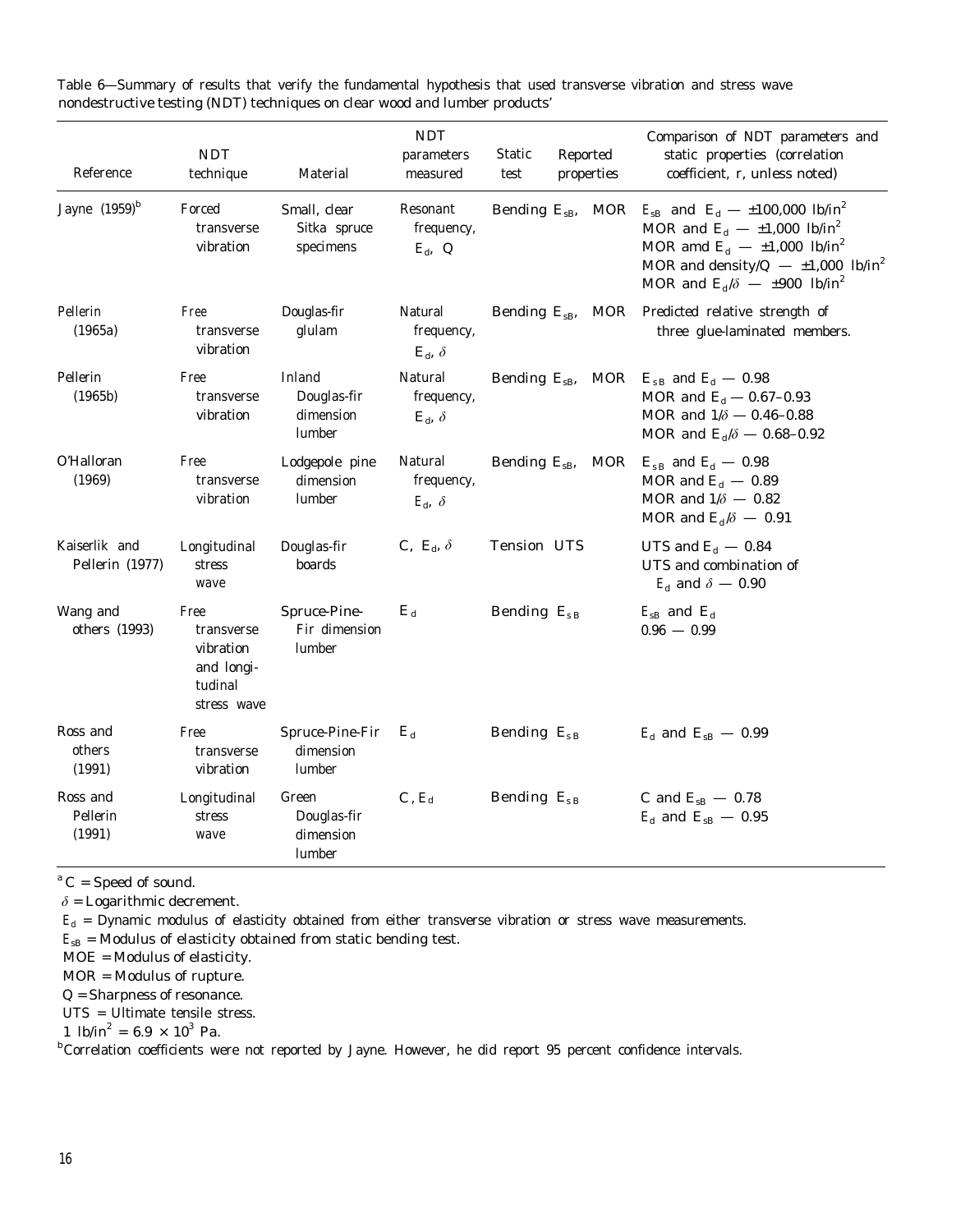| Reference                                      | <b>NDT</b><br>technique                  | Material                                                                         | <b>NDT</b><br>parameters<br>measured | Reported<br>Static<br>properties<br>test | Comparison of NDT para-<br>meters and static<br>properties (correlation<br>coefficient, r, unless noted)                                                                                              |
|------------------------------------------------|------------------------------------------|----------------------------------------------------------------------------------|--------------------------------------|------------------------------------------|-------------------------------------------------------------------------------------------------------------------------------------------------------------------------------------------------------|
| Suddarth<br>(1965)                             | Forced<br>transverse<br>vibration        | Laminated wood $E_d$ , d<br>(missile)<br>noise fairing)                          |                                      |                                          | Mapped out debonded or poorly<br>bonded areas.                                                                                                                                                        |
| Pellerin and<br>Morschauser<br>(1974)          | Longitudinal<br>stress wave              | Underlayment C<br>particleboard                                                  |                                      | <b>MOR</b><br>Bending $E_{\rm sB}$ ,     | $E_{sB}$ and $C^2$ — 0.93-0.95<br>MOR and $C^2$ - 0.87-0.93                                                                                                                                           |
| Ross (1984),<br>Ross and<br>Pellerin<br>(1988) | Longitudinal<br>stress wave              | Underlayment<br>and industrial<br>particleboard,<br>structural<br>panel products | $C, E_d, d$                          | Tension<br>$E_{ST}$ , UTS                | $E_{sT}$ and $C^2 - 0.98$<br>$E_{\rm sT}$ and $E_{\rm d}$ – 0.98<br>UTS and $C^2$ – 0.91<br>UTS and $E_d$ – 0.93<br>UTS and $1/d - 0.63$<br>UTS and combination of<br>$E_{\rm d}$ , $1/\rm{d}$ - 0.95 |
|                                                |                                          |                                                                                  |                                      | Bending $E_{\rm SB}$ ,<br><b>MOR</b>     | $E_{\rm sB}$ and $C^2 - 0.97$<br>$E_{\rm sB}$ and $E_{\rm d}$ – 0.96<br>MOR and $C^2$ — 0.93<br>MOR and $E_d$ – 0.92<br>MOR and $1/d = 0.70$<br>MOR and combination of<br>$E_{\rm d}$ , 1/d – 0.97    |
|                                                |                                          |                                                                                  |                                      | Internal IB<br>bond                      | IB and combination $-0.79$                                                                                                                                                                            |
| Fagan and<br>Bodig (1985)                      | Longitudinal<br>stress wave              | Wide range<br>of wood<br>composites                                              | $\cal C$                             | <b>MOR</b><br><b>Bending</b>             | Simulated and actual MOR<br>distributions were similar.                                                                                                                                               |
| Vogt (1985)                                    | Longitudinal<br>stress wave              | Medium-density<br>fiberboard                                                     | $C$ , $E_d$ , d                      | Tension<br>$E_{\rm sT}$ , UTS            | $E_{\rm sT}$ and $C^2 - 0.90$<br>$E_{sT}$ and $E_d - 0.88$<br>UTS and $C^2$ – 0.81<br>UTS and $E_d - 0.88$<br>Combination $-0.88$                                                                     |
|                                                |                                          |                                                                                  |                                      | Bending $E_{\rm SB}$ ,<br><b>MOR</b>     | $E_{sB}$ and $C^2$ — 0.76<br>$E_{\rm sB}$ and $E_{\rm d}$ — $0.72$<br>MOR and $C^2 - 0.96$<br>MOR and $C^2$ – 0.92<br>Combination $-0.97$                                                             |
| Vogt (1986)                                    | Stress wave<br>(through<br>transmission) | Underlayment<br>and industrial<br>particleboard,<br>structural<br>panel products | $C_t$ , $E_{d,t}$                    | Internal IB<br>bond                      | IB and $C_t^2$ — 0.70–0.72<br>IB and $E_{dt}$ – 0.80–0.99                                                                                                                                             |

Table 7—Summary of results that verify the fundamental hypothesis using wood-based composites*<sup>a</sup>*

 ${}^{a}C$  = Speed of sound.

 $C_t$  = Speed-of-sound transmission through thickness.

 $\mathbf{d}$  = Logarithmic decrement.

 $E_d$  = Dynamic modulus of elasticity obtained from either transverse vibration or stress wave measurements.

*<sup>E</sup>*dt = Dynamic modulus of elasticity, through the thickness orientation.

 $E_{\rm sB}$  = Modulus of elasticity obtained from a static bending test.

 $E_{\text{sT}}$  = Modulus of elasticity obtained from a static tension test.

MOR = Modulus of rupture.

UTS = Ultimate tensile stress.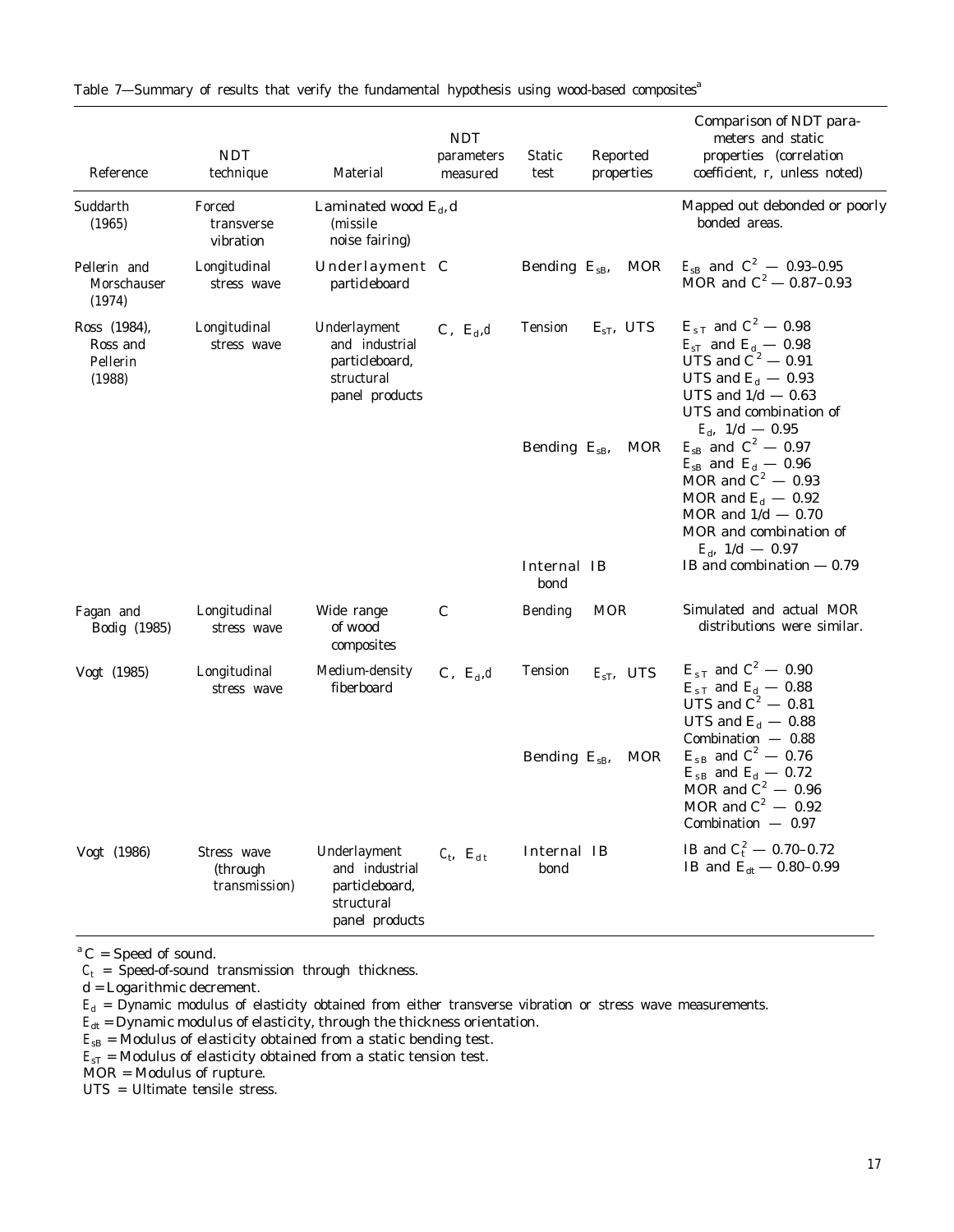|  |  |  | Table 8—Research summary of correlation between nondestructive testing (NDT) parameters and properties of degraded wood <sup>a</sup> |  |  |  |  |
|--|--|--|--------------------------------------------------------------------------------------------------------------------------------------|--|--|--|--|
|  |  |  |                                                                                                                                      |  |  |  |  |

| Reference                        | NDT technique                                                   | Material                                                                     | Degradation<br>agent                         | <b>NDT</b><br>parameters<br>measured | Static<br>test                              | Reported<br>properties | Comparison of NDT parameters and<br>static properties (correlation<br>coefficient, r, unless noted)                                                                                                                                                                 |
|----------------------------------|-----------------------------------------------------------------|------------------------------------------------------------------------------|----------------------------------------------|--------------------------------------|---------------------------------------------|------------------------|---------------------------------------------------------------------------------------------------------------------------------------------------------------------------------------------------------------------------------------------------------------------|
| Wang and<br>others (1970)        | Free transverse<br>vibration<br><i>(cantilever)</i><br>bending) | Small, clear<br>eastern white<br>pine sapwood<br>specimens                   | Brown-rot fungi<br>(Poria placenta<br>Murr.) | Natural<br>frequency                 | None                                        |                        | Significant loss in frequency as<br>early as 7 days after inoculation.                                                                                                                                                                                              |
| Chudnoff<br>and others<br>(1984) | Longitudinal<br>stress wave<br>(parallel to<br>grain)           | Decayed and<br>sound mine<br>props;<br>26 species<br>or species<br>groupings |                                              | $E_{\rm d}$                          | Compression $E_c$ ,<br>parallel<br>to grain | <b>UCS</b>             | $E_c$ and $E_d$ — 0.84–0.97 (all species<br>combined, hardwoods, maple, and oaks).<br>$E_c$ and $E_d$ - 0.73-0.81 (all species<br>combined, southern pines, lodgepole<br>pine).<br>UCS and $E_d$ - 0.85-0.95 (all species<br>combined, hardwoods, maple, and oaks). |
| Pellerin and<br>others (1985)    | Longitudinal<br>stress wave<br>(parallel to<br>grain)           | Small, clear<br>southern<br>yellow pine<br>specimens                         | Brown-rot fungi<br>(Gloeophyllum<br>trabeum) | $C, E_d$                             | Compression UCS<br>parallel<br>to grain     |                        | UCS and $C$ :<br>0.47 (controls)<br>$0.73$ (exposed)<br>0.80 (control and exposed)                                                                                                                                                                                  |
|                                  |                                                                 |                                                                              |                                              |                                      |                                             |                        | UCS and $E_d$ :<br>0.86 (controls)<br>0.86-0.89 (exposed)<br>0.94 (control and exposed)                                                                                                                                                                             |
|                                  |                                                                 |                                                                              | <b>Termites</b><br>(subterranean)            | $C, E_d$                             |                                             |                        | UCS and $C$ :<br>0.65 (controls)<br>$0.21$ (exposed)<br>0.28 (control and exposed)                                                                                                                                                                                  |
|                                  |                                                                 |                                                                              |                                              |                                      |                                             |                        | UCS and $E_d$ :<br>0.90 (controls)<br>0.79 (exposed)<br>0.80 (control and exposed)                                                                                                                                                                                  |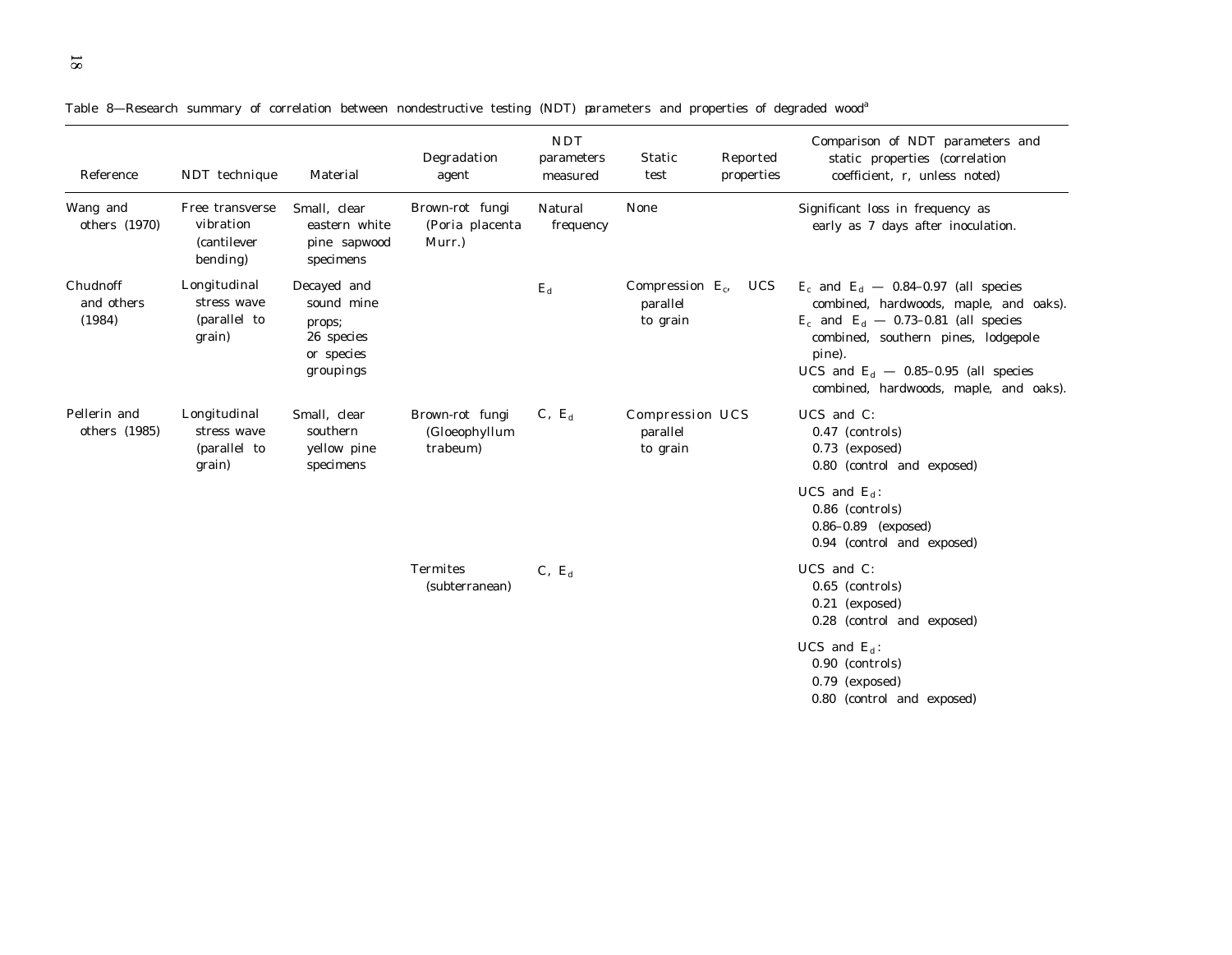| Reference                                | NDT technique                                              | Material                                             | Degradation<br>agent                         | <b>NDT</b><br>parameters<br>measured                                                  | <b>Static</b><br>test                         | Reported<br>properties                     | Comparison of NDT parameters and<br>static properties (correlation<br>coefficient, r, unless noted)                                                                                                                                                |
|------------------------------------------|------------------------------------------------------------|------------------------------------------------------|----------------------------------------------|---------------------------------------------------------------------------------------|-----------------------------------------------|--------------------------------------------|----------------------------------------------------------------------------------------------------------------------------------------------------------------------------------------------------------------------------------------------------|
| Beall and<br>Wilcox (1986)               | Acoustic                                                   | Small. clear<br>white fir<br>specimens               | Brown-rot fungi<br>(Poria placenta)          | AΕ                                                                                    | Compression                                   | Stress at<br>various<br>levels             | AE events were very sensitive<br>to degree of mass loss and<br>stress level.                                                                                                                                                                       |
| Rutherford and<br>others<br>(1987a,b)    | Longitudinal<br>stress wave<br>(perpendicular<br>to grain) | Small, clear<br>Douglas-fir<br>specimens             | Brown-rot fungi<br>(Gloeophyllum<br>trabeum) | $C, E_d$                                                                              | Compression<br>perpendic-<br>ular to<br>grain | $E_c$ , UCS                                | $E_c$ and $C - 0.91$<br>$E_c$ and $E_d$ – 0.94<br>UCS and $C - 0.67 - 0.70$<br>UCS and $E_d$ – 0.79<br>UCS and MOE $-$ 0.80                                                                                                                        |
| Patton-Mallory<br>and De Groot<br>(1989) | Longitudinal<br>stress wave                                | Small, clear<br>southern<br>yellow pine<br>specimens | Brown-rot fungi<br>(Gloeophyllum<br>trabeum) | $C$ , root mean<br>square<br>voltage<br>frequency<br>content of<br>received<br>signal | <b>Bending</b>                                | Maximum<br>moment,<br>alkali<br>solubility | C decreased in a linear fashion with<br>increasing decay degradation. Signal<br>strength decreased with increasing<br>decay degradation. High-frequency<br>components of signal were attenuated<br>with very early stages of decay<br>degradation. |
| Ross and<br>others (1992)                | Longitudinal<br>stress wave<br>(perpendicular<br>to grain) | Red and<br>white oak<br>lumber                       | Clastridium<br>and<br>Erwinia sp.            | C                                                                                     | None                                          | Presence of<br>infection                   | C decreased with presence<br>of infection.                                                                                                                                                                                                         |
| Verkasalo<br>and others<br>(1993)        | Longitudinal<br>stress wave<br>(perpendicular<br>to grain) | Red oak<br>lumber                                    | Clastridium<br>and<br>Erwinia sp.            | C                                                                                     | <b>Tension</b><br>perpendicular<br>to grain   | UTS.<br>presence of<br>infection           | C, UTS decreased with presence<br>of infection.                                                                                                                                                                                                    |

Table 8—Research summary of correlation between nondestructive testing (NDT) parameters and properties of degraded wood*<sup>a</sup>* —con

*<sup>a</sup>*AE = Acoustic emission.

*C* = Speed of sound.

 $E_c$  = Modulus of elasticity obtained from a static compression test.

*E*d = Dynamic modulus of elasticity obtained from either transverse vibration or stress wave measurements.

MOE = Modulas of elasticity.

MOR = Modulus of rupture.

UCS = Ultimate compressive stress.

UTS = Ultimate tensile stress.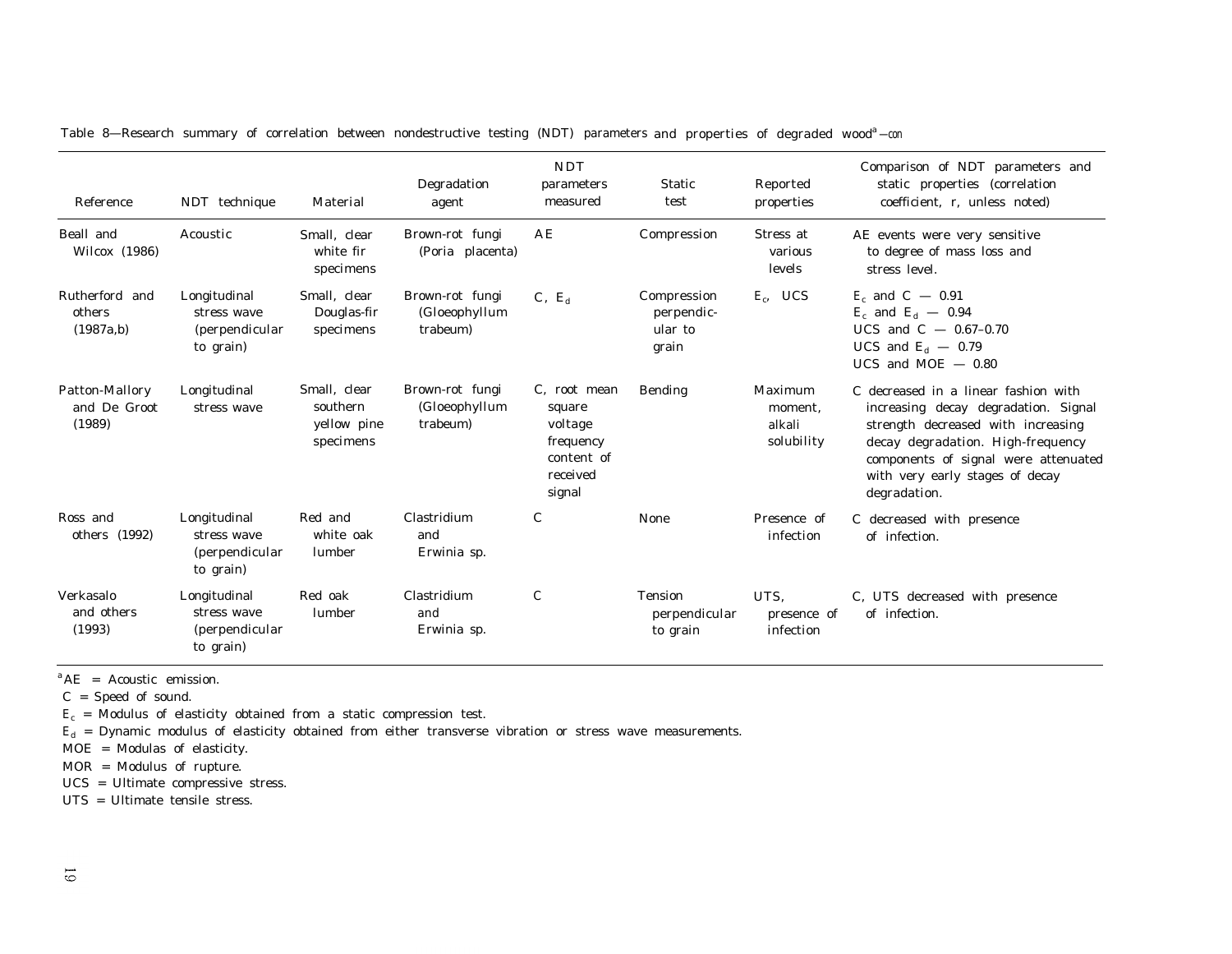| Reference                          | NDT technique                                                      | Type of<br>structure                                                                            | Location                    | Material                                                  | NDT parameters<br>measured | Analysis performed-conclusions                                                                      |
|------------------------------------|--------------------------------------------------------------------|-------------------------------------------------------------------------------------------------|-----------------------------|-----------------------------------------------------------|----------------------------|-----------------------------------------------------------------------------------------------------|
| Lee (1965)                         | Longitudinal<br>stress wave                                        | Eighteenth<br>century<br>mansion roof                                                           | United Kindgom Solid-sawn   | timber                                                    | $\mathcal{C}$              | Developed empirical relationship<br>between speed-of-sound trans-<br>mission and residual strength. |
| Hoyle and Pellerin<br>(1978)       | Longitudinal<br>stress wave<br><i>(perpendicular)</i><br>to grain) | School building                                                                                 | Idaho                       | Curved glu-<br>lam arches<br>(span 120 ft,<br>rise 33 ft) | $\mathcal C$               | Detected decay in exposed ends<br>of arches. Mapped out areas<br>of decay.                          |
| Lanius and others<br>(1981)        | Longitudinal<br>stress wave                                        | Barn                                                                                            | Washington                  | 2- by 12-in.<br>joists                                    | $C, E_d$                   | Estimated residual strength<br>of members.                                                          |
| Dunlop (1983)                      | Acoustic<br>resonance                                              | Wood poles                                                                                      | Australia                   | Wood utility<br>poles                                     | Resonant<br>frequencies    | Test diagnosed large percentage<br>of poles in sample set correctly.                                |
| Browne and Kuchar<br>(1985)        | Longitudinal<br>stress wave                                        | Dielectric support<br>stand for testing<br>large aircraft in<br>a simulated flight<br>situation | New Mexico                  | Glulam,<br>structural<br>timbers                          | $C, E_d$                   | MOE determined, strength<br>properties inferred.                                                    |
| Neal (1985)                        | Longitudinal<br>stress wave<br>(parallel and<br>perpendicular      | Large military<br>test stand<br>(TRESTLE)                                                       | New Mexico                  | Glulam                                                    | $E_{\rm d}$                | Structural framework was not<br>degraded; exposed deck system<br>was degraded.                      |
|                                    | to grain)                                                          | Small military<br>test stand                                                                    | New Mexico                  | Glulam                                                    | $E_{\rm d}$                | Structural framework and decks<br>were degraded.                                                    |
|                                    |                                                                    | Large military<br>test stand                                                                    | Arizona                     | Glulam, solid-<br>sawn timber                             | $E_{d}$                    | Accessible structural degradation<br>had not occurred.                                              |
| Aggour and others<br>(1986)        | Longitudinal<br>stress wave<br><i>(perdendicular)</i><br>to grain) | Bridge piling                                                                                   | Maryland                    | Piling                                                    | $C$ , density              | Correlation of density and C<br>to compressive strength of<br>pile $(r = 0.98)$ .                   |
| <b>Abbott and Elcock</b><br>(1987) | Full-size static<br>MOE test                                       | Wood poles                                                                                      | United Kingdom Wood utility | poles                                                     | Bending MOE                | Correlative relationship between<br>MOE and residual strength of<br>poles ( $r = 0.68$ ).           |

Table 9—Research summary of nondestructive testing (NDT) concepts for in-place evaluation of wood structures*<sup>a</sup>*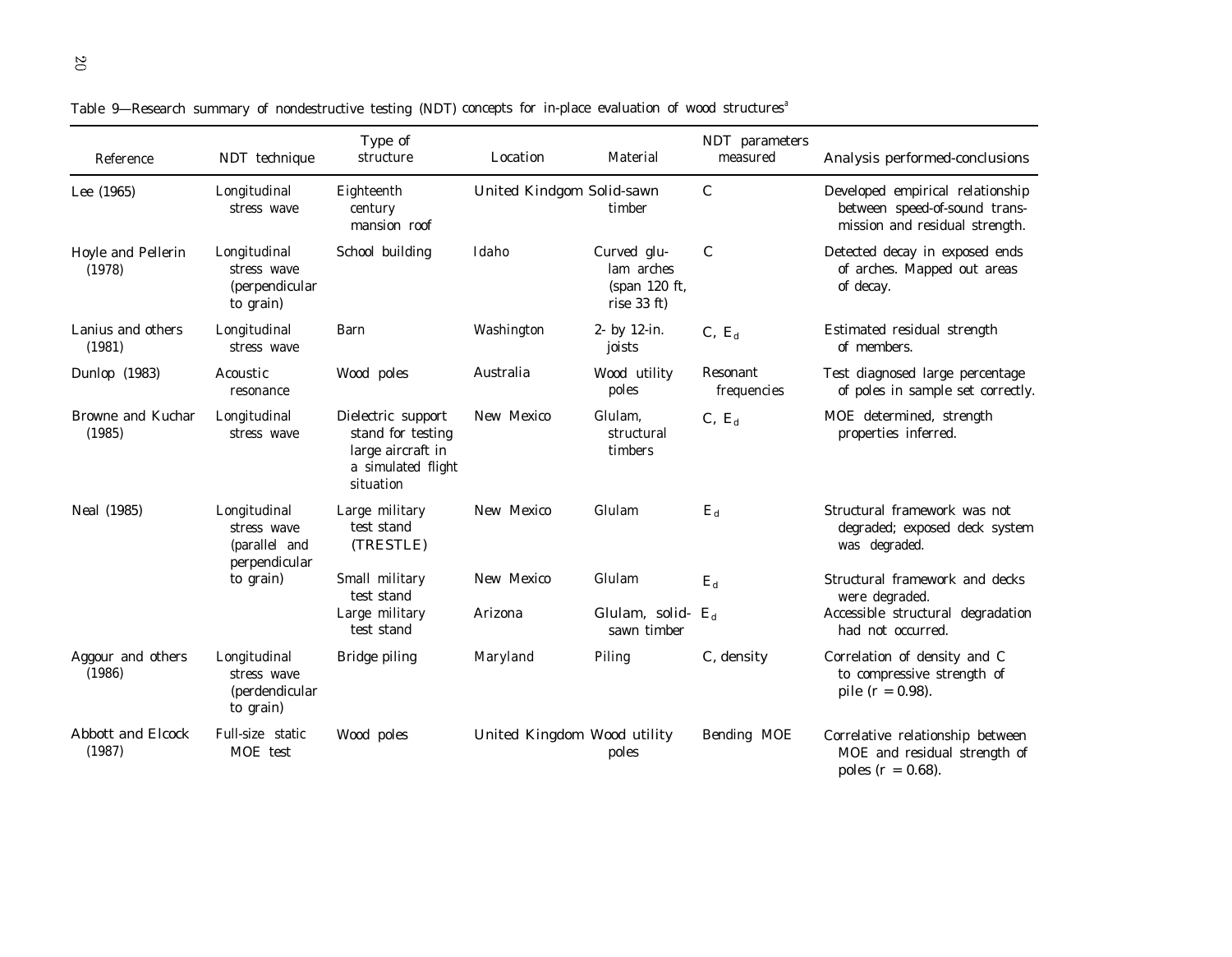| Reference                         | NDT technique                                                              | Type of<br>structure             | Location                               | Material                                                        | NDT parameters<br>measured                       | Analysis performed-conclusions                                                                                   |
|-----------------------------------|----------------------------------------------------------------------------|----------------------------------|----------------------------------------|-----------------------------------------------------------------|--------------------------------------------------|------------------------------------------------------------------------------------------------------------------|
| Hoyle and<br>Rutherford<br>(1987) | Longitudinal<br>stress wave<br>(parallel and<br>perpendicular<br>to grain) | Timber bridges                   | Northwestern<br><b>United States</b>   | Solid-sawn<br>timber                                            | $C, E_d$                                         | Revealed signs of decay in<br>1 of 12 bridges;<br>reevaluation every 3 years.                                    |
| Murphy and others<br>(1987)       | <b>Vibration</b>                                                           | Wood poles                       | Western Canada Wood utility            | poles<br>(Douglas-<br>fir cedar)                                | <b>Resonant</b><br>frequencies                   | Comparison to pole stiffness<br>$(r = 0.82)$ .                                                                   |
| Anthony and Bodig<br>(1989)       | Stress wave                                                                | Wood cooling<br>tower, poles     | Texas, Western<br><b>United States</b> | Solid-sawn<br>timber, poles                                     | $C, \delta$ ,<br>phase shifts                    | Determined rate of strength<br>degradation.                                                                      |
| Pellerin (1989)                   | Longitudinal<br>stress wave                                                | University foot-<br>ball stadium | Washington                             | Solid-sawn<br>timber                                            | $\,c\,$                                          | Found severe decay degradation;<br>structure, was dismantled.<br>Substructure collapsed under<br>its own weight. |
|                                   |                                                                            | Piers                            | Washington                             | Large wood beam,<br>stringers sup-<br>ported by<br>wood pilings |                                                  | Replaced structural members<br>containing decay.                                                                 |
| Ross and<br>others<br>(1991)      | Probe resist-<br>ance, bending<br>proof load                               | Residential<br>dwelling          | Eastern<br>United<br><b>States</b>     | Fire-retardant-<br>treated<br>roof sheathing                    | Probe<br>withdrawal<br>resistance.<br>proof load | Many panels degraded; replaced.                                                                                  |
| Witherall<br>and others<br>(1992) | Longitudinal<br>stress wave                                                | Wooden<br>ship                   | Boston.<br>Massachusetts               | Ribs, hull,<br>and cross<br>members                             | $\mathcal C$                                     | Found decay degradation<br>on several members.<br>Replaced members containing<br>decay.                          |

Table 9—Research summary of nondestructive testing (NDT) concepts for in-place evaluation of wood structures<sup>a</sup>—con

 $^{a}$  *C* = Speed of sound.

 $\delta$  = Logarithmic decrement.

 $E_d$  = Dynamic modulus of elasticity obtained from either transverse vibration or stress wave measurements.

MOE = Modulus of elasticity.

*r* = correlation coefficient.

1 ft =  $0.3$  m, 1 in. =  $25.4$  mm.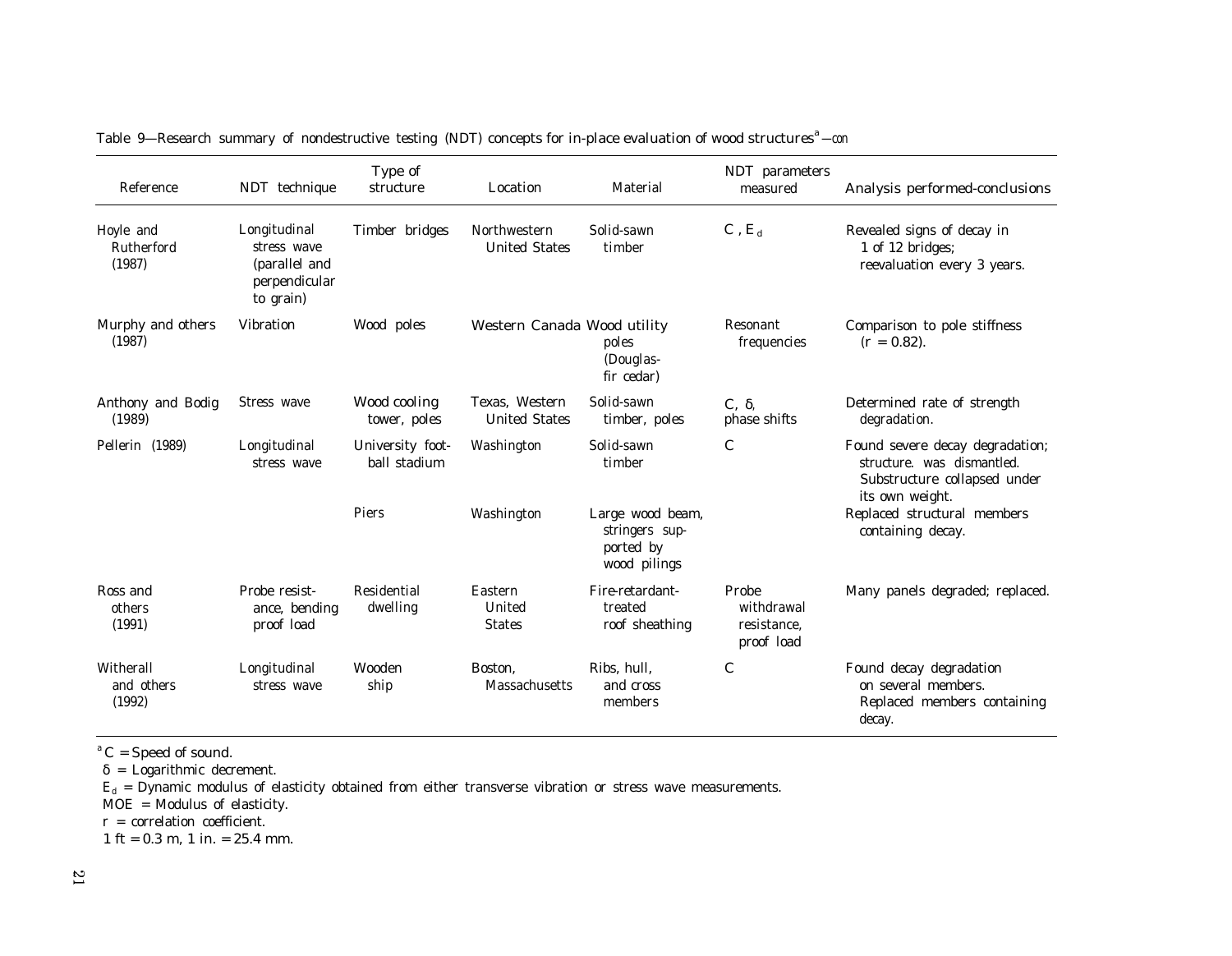



*Figure 2—A simply supported beam loaded at its midspan and the mathematical equation relating modulus of elasticity to load and deflection.*

Nondestructive test parameter

*Figure 1—Typical relationship between nondestructive testing parameter and performance.*



 $\cdots \cdots \cdots \cdots x_1$ 

*Figure 3—Mass-spring dashpot vibration model* (left) *and* transversely *vibrating beam (right).*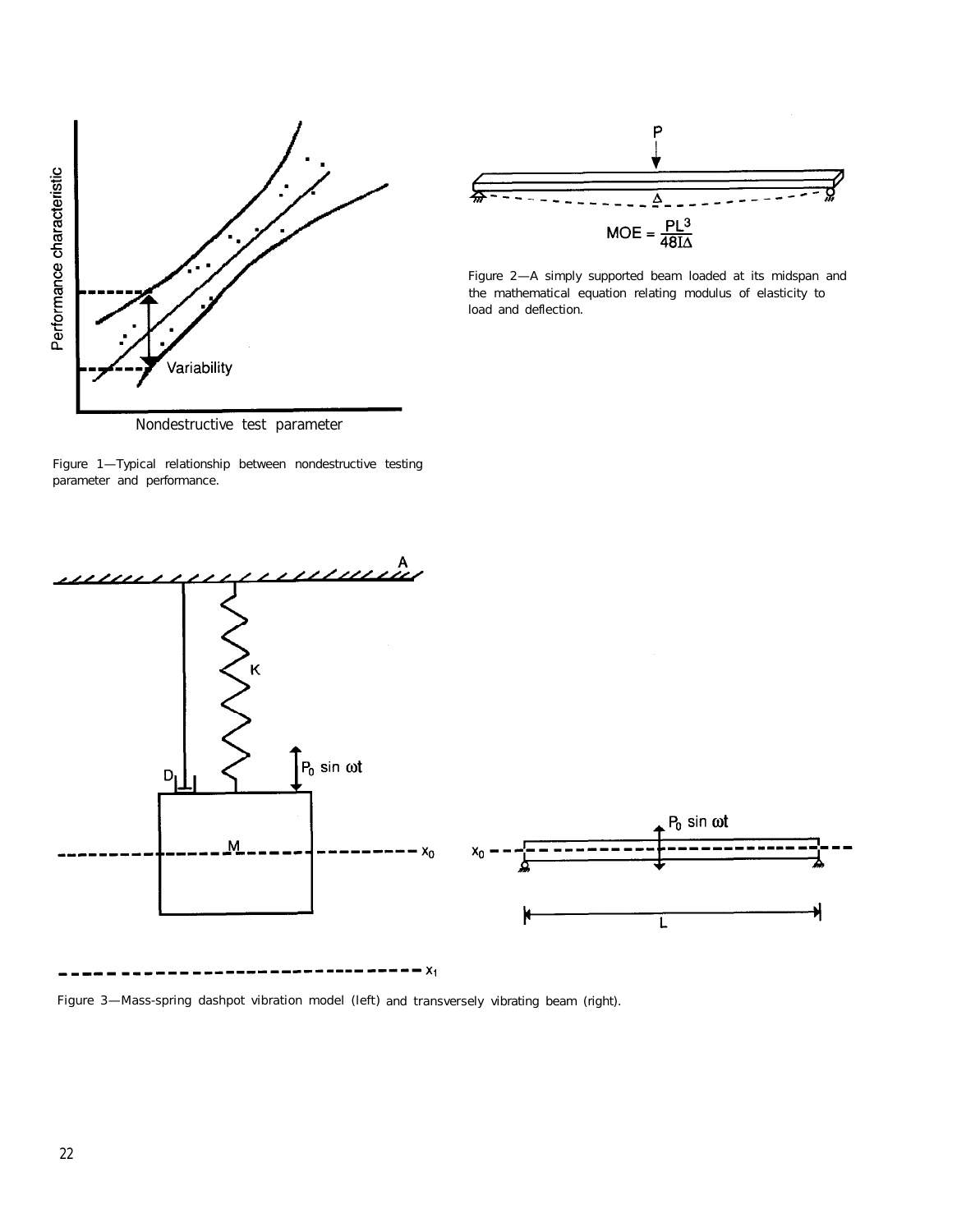

Figure 4-Free vibration of a beam: (a) damped sine wave, (b) frequency response curve.



*Figure 6—Theoretical response of the end of a viscoelastic bar in response to a propagating stress wave.*







*Figure 8—Ultrasonic measurement system used to measure speed-of-sound transmission in various wood products.*



*Figure 5—Viscoelastic bar of length L subjected to an impact.*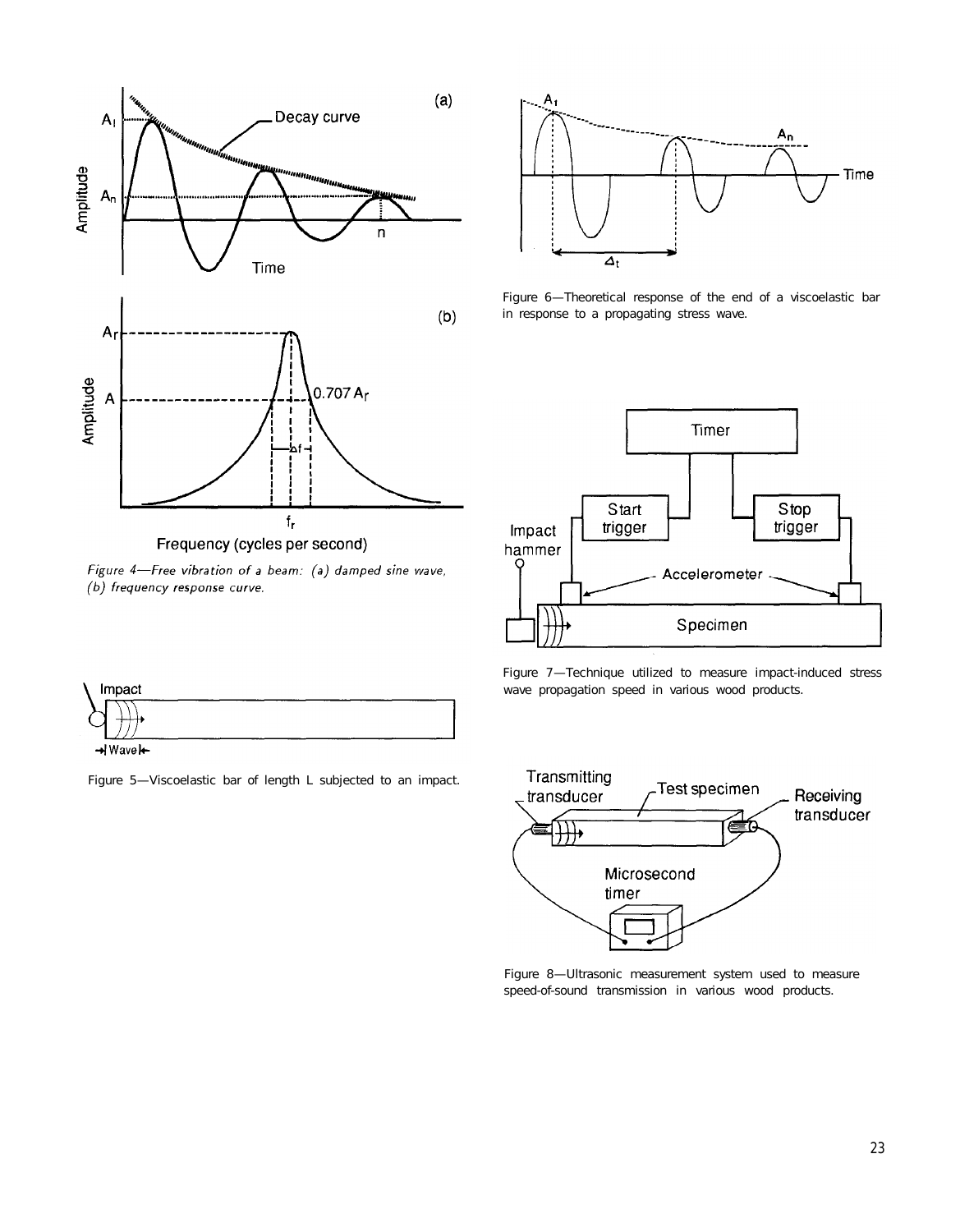

*Figure 9—Experimental setup utilized to measure the response of wood beams to forced transverse vibration.*



*Figure 12—Experimental setup developed to observe free vibration response of decayed specimens.*



*Figure 10—Apparatus used to examine free transverse vibration characteristics of lumber specimens (Pellerin 1965a.b).*



*Figure 13—Acousto-ultrasonic equipment (Patton-Mallory and De Groot 1989).*



*Figure 11—Instrumentation developed to observe stress wave behavior in lumber (Kaiserlik and Pellerin 1977).*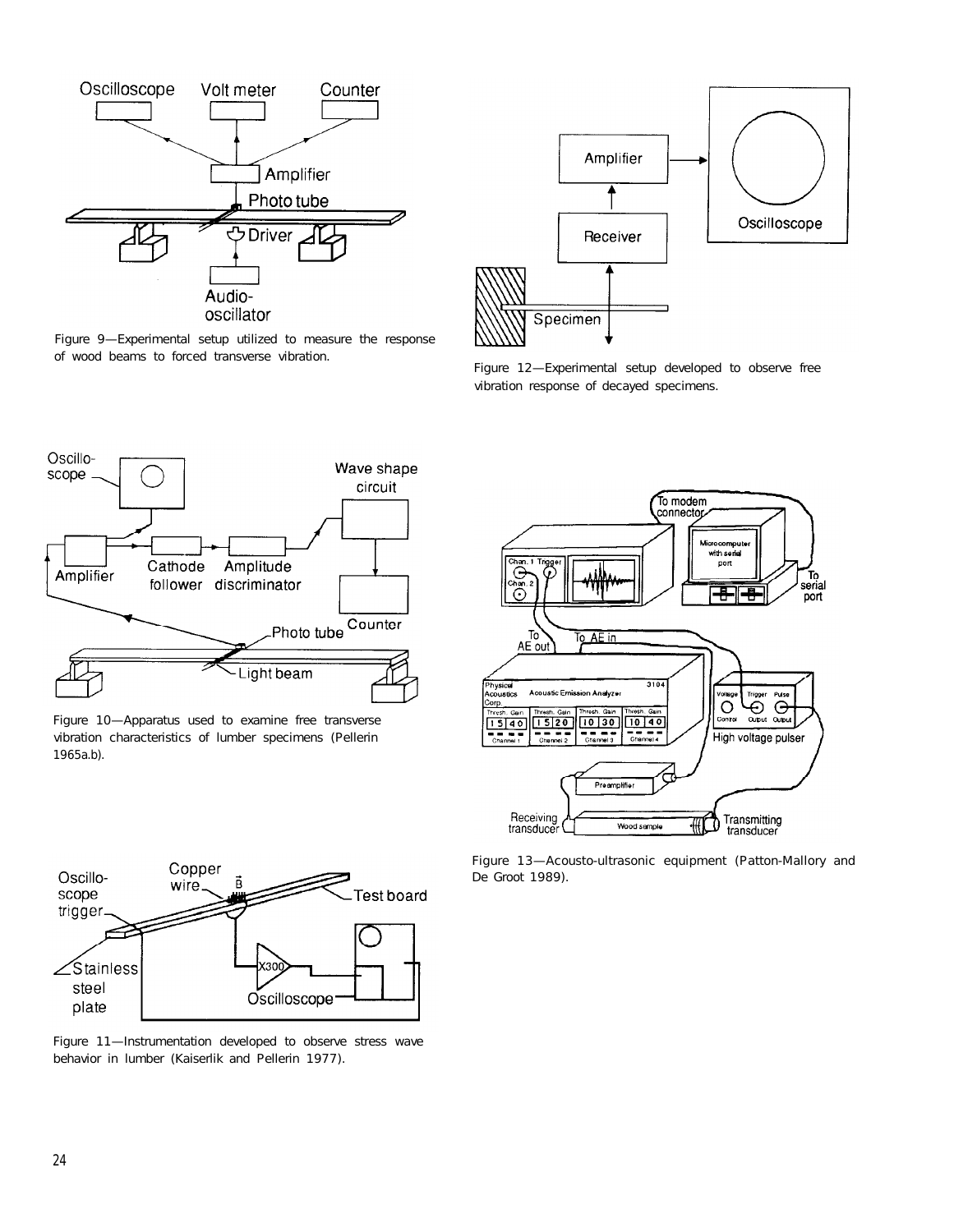

*Figure 14—Experimental setup to monitor acoustic emissions from decayed specimens subjected to a compressive force.*



*Figure 16—Stress wave equipment used to evaluate university football stadium.*



*Figure l7—School gymnasium evaluated by Hoyle and Pellerin (1978).*



*Figure 18—Third barrel arch contains map for stress wave reading.*



*Figure 15—Setup developed to evaluate poles*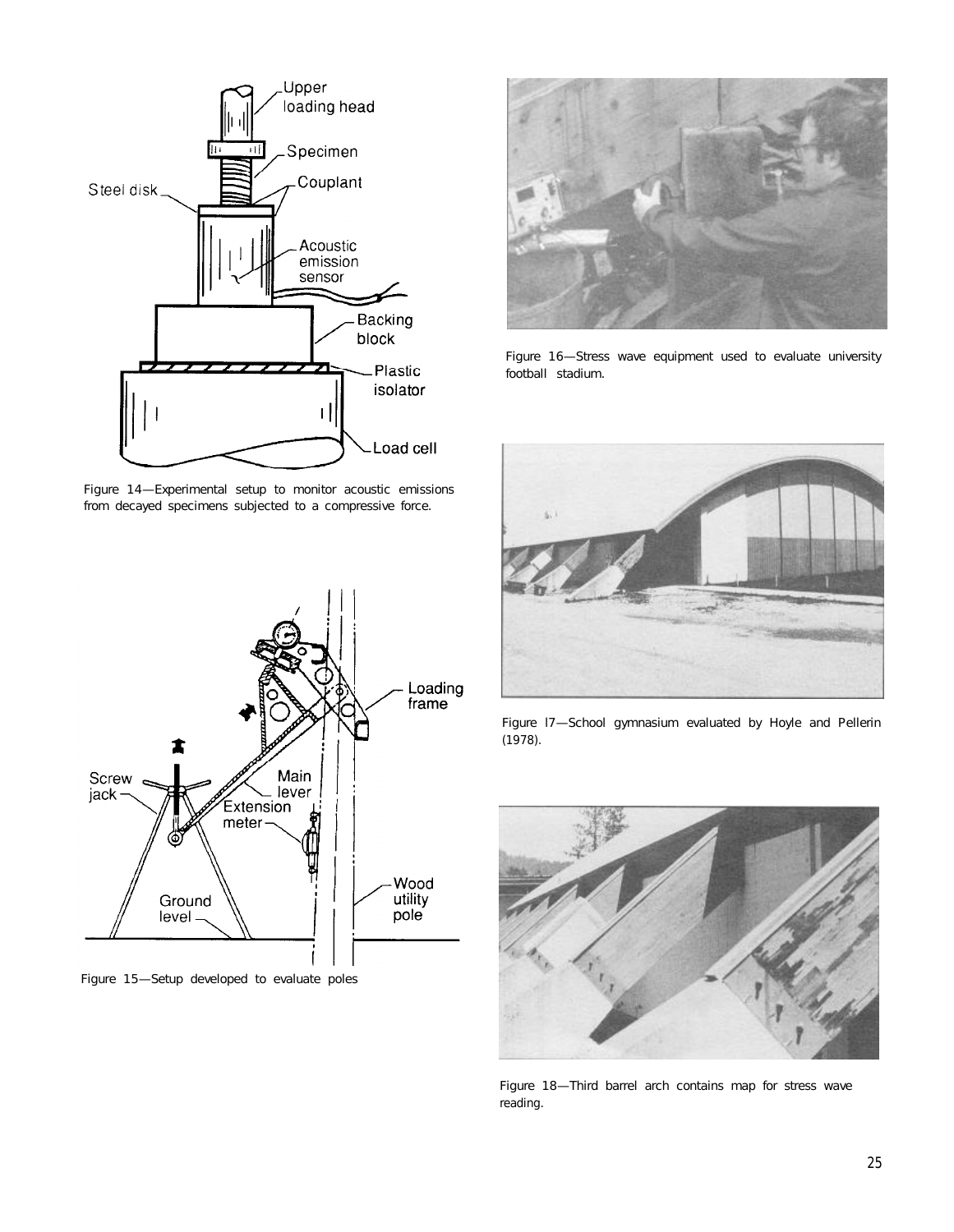

*Figure 19—Inspection diagram showing stress wave travel time ( m s).*



*Figure 20—TRESTLE test stand for aircraft*



*Figure 21—Stress wave evaluation of wood members of TRESTLE.*



*Figure 22—Instrumentation utilized to test wood members in water cooling tower.*



# Predicted strength

*Figure 23—Relationship between predicted and actual strength of utility poles.*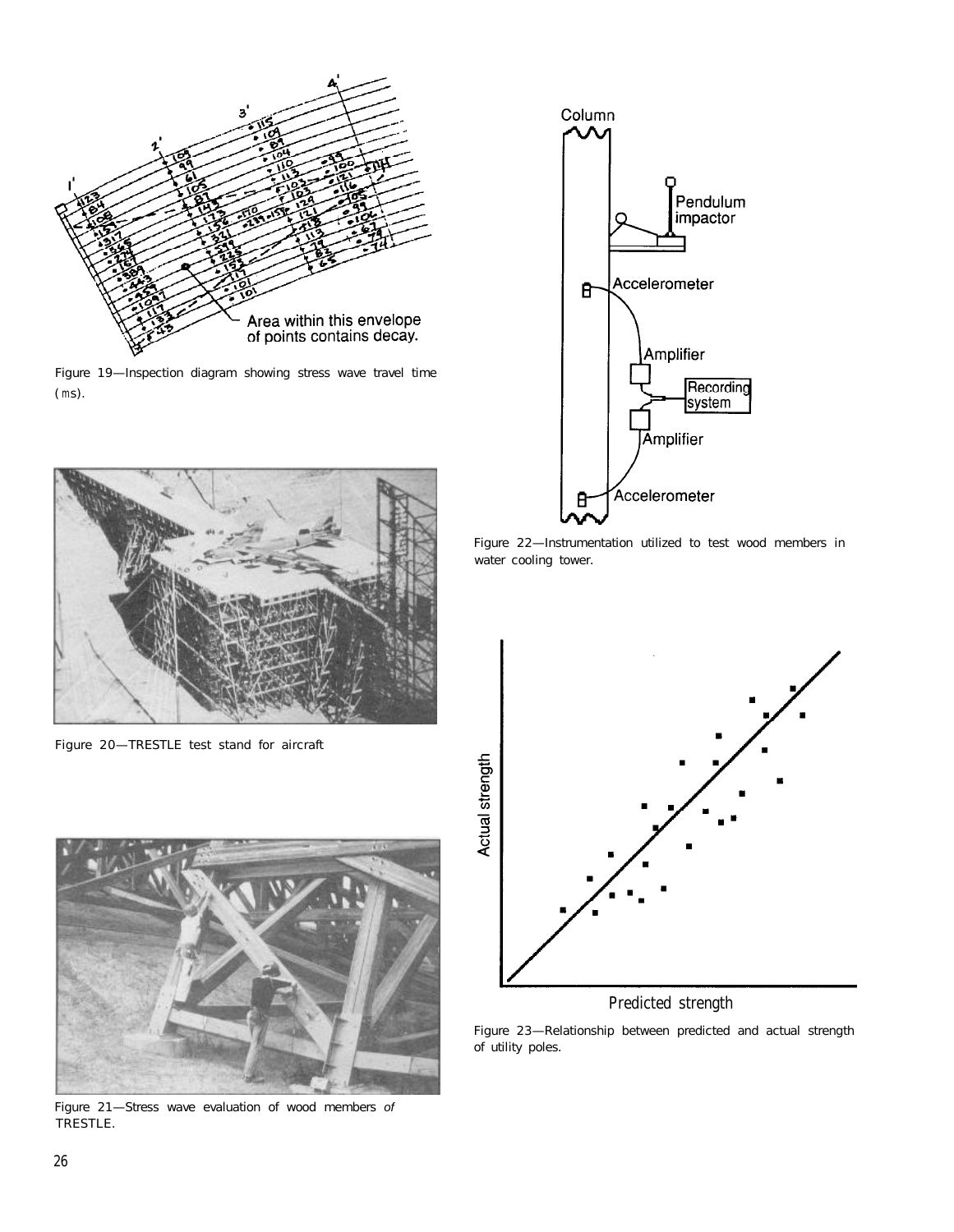

*Figure 24—Electronic system to analyze poles*



*Figure 25—Relationship between probe withdrawal resistance and residual bending strength of Douglas-fir specimens.*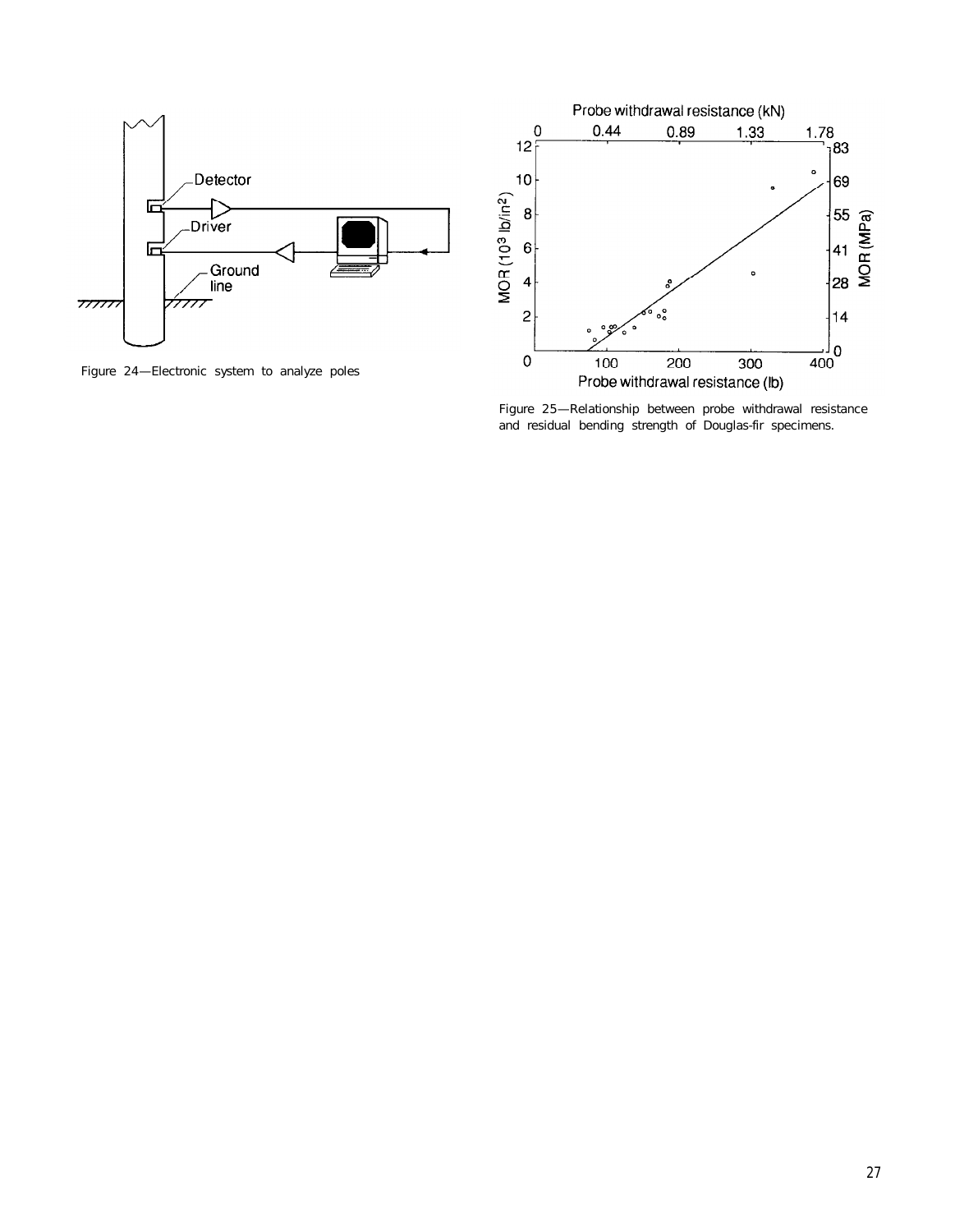# **Appendix-Reference Listing From the NDT of Wood Symposium Series**

# **Degradation General**

# **4th symposium**

**Kaiserlik, Joseph H.** 1978. Selected methods for quantifying strength in degraded wood. In: Proceedings of the 4th symposium on nondestructive testing of wood; 1978 August 28–30; Vancouver, WA. Pullman, WA: Washington State University: 95–117.

# **5th symposium**

### **Pellerin, Roy F.; De Groot, Rodney C.; Esenther,**

**Glenn E.** 1985. Nondestructive stress wave measurements of decay and termite attack in experimental wood units. In: Proceedings of the 5th symposium on nondestructive testing of wood; 1985 September 9–11; Pullman, WA. Pullman, WA: Washington State University: 319–352.

# **Patton-Mallory, Marcia; Anderson, Kent D.;**

**De Groot, Rodney C.** 1987. In: Proceedings of the 6th symposium on nondestructive testing of wood; 1987 September 14–16; Pullman, WA. Pullman, WA: Washington State University: 167–189.

**Rutherford, Paul S.; Hoyle, Robert J., Jr.; De Groot, Rodney C.; Pellerin, Roy F.** 1987. Dynamic versus static MOE in the transverse direction in wood. In: Proceedings of the 6th symposium on nondestructive testing of wood; 1987 September 14–16; Pullman, WA. Pullman, WA: Washington State University: 67–80.

**Smith, Kevin T.** 1987. Electrical resistance and previsual decay detection. In: Proceedings of the 6th symposium on nondestructive testing of wood; 1987 September 14–16; Pullman, WA. Pullman, WA: Washington State University: 125–135.

### **7th symposium**

**Lemaster, Richard L.; Beall, Frank C.** 1990. The monitoring of degradation in wood and wood-based products with acousto-ultrasonics. In: Proceedings of the 7th symposium on nondestructive testing of wood; 1989 September 27–29; Madison, WI. Pullman, WA: Washington State University: 295.

# **Patton-Mallory, Marcia; De Groot, Rodney C.**

1990. Detecting brown-rot decay in southern yellow pine by acousto-ultrasonics. In: Proceedings of the 7th symposium on nondestructive testing of wood; 1989 September 27–29; Madison, WI. Pullman, WA: Washington State University: 29–44.

# **2d symposium**

**Bethel, J.S.** 1965. Science, symposia and technological advancement. In: Proceedings of the 2d symposium on nondestructive testing of wood; 1965 April; Pullman, WA. Pullman, WA: Washington State University: 175–178.

**Calvin, L.D.; Snodgrass, J.D.** 1965. Statistical inference in wood testing. In: Proceedings of the 2d symposium on nondestructive testing of wood; 1965 April; Pullman, WA. Pullman, WA: Washington State University: 13–23.

**Ethington, R.L.** 1965. Research objectives for the nondestructive evaluation of wood and wood products. In: Proceedings of the 2d symposium on nondestructive testing of wood; 1965 April; Pullman, WA. Pullman, WA: Washington State University: 519–527. **6th symposium**

> **Fukada, E.** 1965. Piezoelectric effect in wood and other crystalline polymers. In: Proceedings of the 2d symposium on nondestructive testing of wood; 1965 April; Pullman, WA. Pullman, WA: Washington State University: 143–172.

> **Galligan, W.L.** 1965. Opening remarks. In: Proceedings of the 2d symposium on nondestructive testing of wood; 1965 April; Pullman, WA. Pullman, WA: Washington State University: 499–500.

**Hearmon, R.F.S.** 1965. The assessment of wood properties by vibrations and high frequency acoustic waves. In: Proceedings of the 2d symposium on nondestructive testing of wood; 1965 April; Pullman, WA. Pullman, WA: Washington State University: 49–67.

**Hovland, H.** 1965. Plugging the melon. In: Proceedings of the 2d symposium on nondestructive testing of wood; 1965 April; Pullman, WA. Pullman, WA: Washington State University: 291–293.

Jayne, B.A. 1965. The concept of mechanical impedance and its application to nondestructive testing. In: Proceedings of the 2d symposium on nondestructive testing of wood; 1965 April; Pullman, WA. Pullman, WA: Washington State University: 245–266.

**Kotok, E.S.** 1965. Summary of second symposium. In: Proceedings of the 2d symposium on nondestructive testing of wood; 1965 April; Pullman, WA. Pullman, WA: Washington State University: 503–506.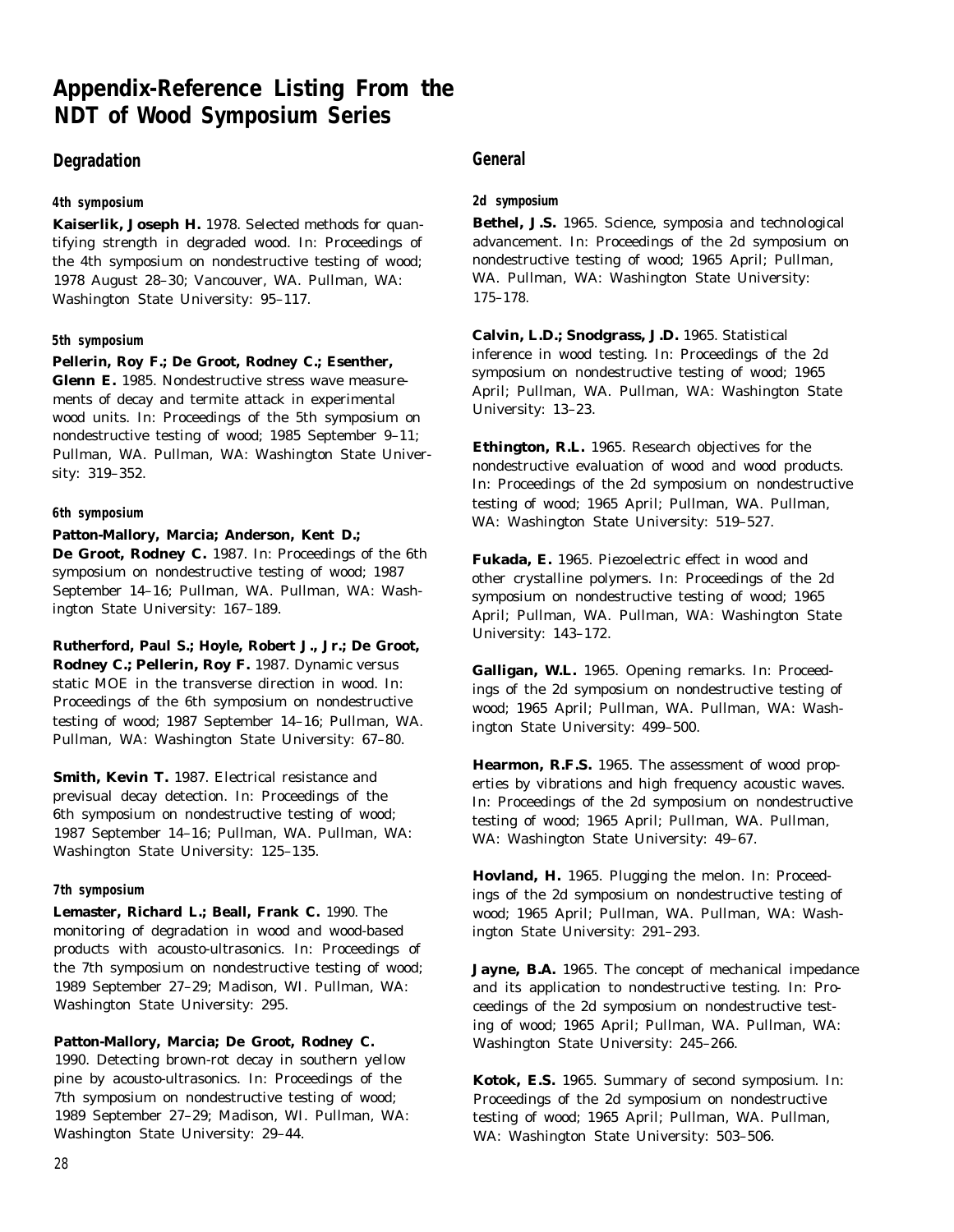**Marra, G.G.** 1965. The promise of nondestructive testing. In: Proceedings of the 2d symposium on nondestructive testing of wood; 1965 April; Pullman, WA. Pullman, WA: Washington State University: 1–4.

**McKean, H.B.** 1965. Summary of second symposium. In: Proceedings of the 2d symposium on nondestructive testing of wood; 1965 April; Pullman, WA. Pullman, WA: Washington State University: 507–509.

**Narayanamurti, D.** 1965. Some aspects of the nondestructive testing of wood. In: Proceedings of the 2d symposium on nondestructive testing of wood; 1965 April; Pullman, WA. Pullman, WA: Washington State University: 95–142.

**Newell, D.W.** 1965. Summary of second symposium. In: Proceedings of the 2d symposium on nondestructive testing of wood; 1965 April; Pullman, WA. Pullman, WA: Washington State University: 515–517.

**Pentoney, R.E.** 1965. Basic science as it relates to the nondestructive testing of wood. In: Proceedings of the 2d symposium on nondestructive testing of wood; 1965 April; Pullman, WA. Pullman, WA: Washington State University: 7–12.

Pevey, C.V. 1965. Future objectives of nondestructive testing for wood. In: Proceedings of the 2d symposium on nondestructive testing of wood; 1965 April; Pullman, WA. Pullman, WA: Washington State University: 529–532.

**Werren, F.** 1965. Summary of second symposium. In: Proceedings of the 2d symposium on nondestructive testing of wood; 1965 April; Pullman, WA. Pullman, WA: Washington State University: 511–513.

**Youngs, R.L.** 1965. Needs for nondestructive testing in the forest products industries. In: Proceedings of the 2d symposium on nondestructive testing of wood; 1965 April; Pullman, WA. Pullman, WA: Washington State University: 25–35.

### **3d symposium**

**Hoyle, Robert J., Jr.** 1970. A summary of the short course. In: Commercial machine-stress-rating for profit: 3d Washington State University short course on nondestructive testing of wood; 1970 April–May; Vancouver, WA. Pullman, WA: Washington State University: 163.

**Marra, G.G.** 1970. Concluding remarks. In: Commercial machine-stress-rating for profit: 3d Washington State University short course on nondestructive testing of wood; 1970 April–May; Vancouver, WA. Pullman, WA: Washington State University: 160.

**Marra, G.G.** 1970. Introductory remarks. MSR: A solution in search of a problem. In: Commercial machine-stress-rating for profit: 3d Washington State University short course on nondestructive testing of

wood; 1970 April-May; Vancouver, WA. Pullman, WA: Washington State University: 5–6.

**Rysdorp, John H.** 1970. Concluding remarks. In: Commercial machine-stress-rating for profit: 3d Washington State University short course on nondestructive testing of wood; 1970 April-May; Vancouver, WA. Pullman, WA: Washington State University: 160.

**Tayelor, F. Alan; Thebault, Gary.** 1970. Short course appraisal and discussion. In: Commercial machinestress-rating for profit: 3d Washington State University short course on nondestructive testing of wood; 1970 April–May; Vancouver, WA. Pullman, WA: Washington State University: 157–161.

#### **4th symposium**

Baker, David E.; Carlson, David C. 1978. On-line product inspection by non-contact ultrasonics. In: Proceedings of the 4th symposium on nondestructive testing of wood; 1978 August 28–30; Vancouver, WA. Pullman, WA: Washington State University: 233–237.

**Bechtel, Friend K.** 1978. Some quality control considerations for the forest products industry. In: Proceedings of the 4th symposium on nondestructive testing of wood; 1978 August 28–30; Vancouver, WA. Pullman, WA: Washington State University: 141–153.

**Bucur, Voichita.** 1978. Wood failure testing in ultrasonic methods. In: Proceedings of the 4th symposium on nondestructive testing of wood; 1978 August 28–30; Vancouver, WA. Pullman, WA: Washington State University: 223–226.

**Hoffmeyer, Preben.** 1978. The pilodyn instrument as a non-destructive tester of the shock resistance of wood. In: Proceedings of the 4th symposium on nondestructive testing of wood; 1978 August 28–30; Vancouver, WA. Pullman, WA: Washington State University: 47–66.

**King, Edward A.** 1978. Laser scanning. In: Proceedings of the 4th symposium on nondestructive testing of wood; 1978 August 28–30; Vancouver, WA. Pullman, WA: Washington State University: 15–25.

**King, Ray J.** 1978. Microwave electromagnetic nondestructive testing of wood. In: Proceedings of the 4th symposium on nondestructive testing of wood; 1978 August 28–30; Vancouver, WA. Pullman, WA: Washington State University: 121–134.

**Marra, George C.** 1978. Progress in nondestructive testing in the wood industry. In: Proceedings of the 4th symposium on nondestructive testing of wood; 1978 August 28–30; Vancouver, WA. Pullman, WA: Washington State University: 5.

**Maxey, Carl.** 1978. Sonic spectral response. In: Proceedings of the 4th symposium on nondestructive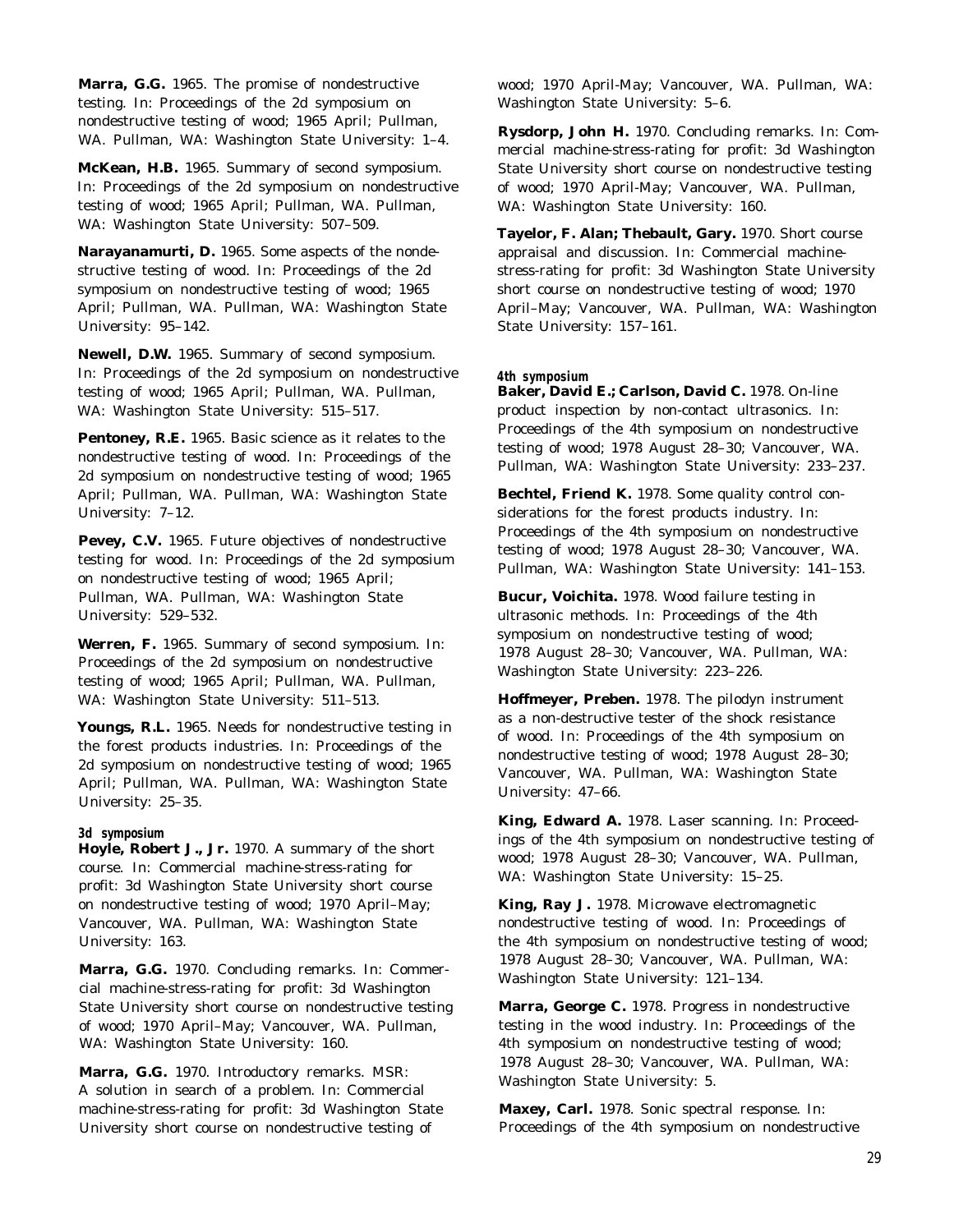testing of wood; 1978 August 28–30; Vancouver, WA. Pullman, WA: Washington State University: 135–139.

**Tayelor, F. Alan.** 1978. Now that we've got it, what do we do with it? In: Proceedings of the 4th symposium on nondestructive testing of wood; 1978 August 28–30; Vancouver, WA. Pullman, WA: Washington State University: 307–308.

**Warren, W.G.** 1978. Recent developments in statistical quality-control procedures for MSR. In: Proceedings of the 4th symposium on nondestructive testing of wood; 1978 August 28–30; Vancouver, WA. Pullman, WA: Washington State University: 193–213.

### **5th symposium**

**Fyan, Robert E.** 1985. Performance-based quality assurance. In: Proceedings of the 5th symposium on nondestructive testing of wood; 1985 September 9–11; Pullman, WA. Pullman, WA: Washington State University: 645–657.

**Galligan, William L.** 1985. Reflections on modelbased QC for MSR lumber. In: Proceedings of the 5th symposium on nondestructive testing of wood; 1985 September 9–11; Pullman, WA. Pullman, WA: Washington State University: 613–644.

**Gibson, Ronald F.** 1985. Frequency domain testing of materials. In: Proceedings of the 5th symposium on nondestructive testing of wood; 1985 September 9–11; Pullman, WA. Pullman, WA: Washington State University: 385–406.

# **Hailey, J.R.T.; Menon, R.S.; Mackay, A.; Burgess,**

**A.E.; Swanson, J.S.** 1985. Nuclear magnetic resonance scanning for wood characterization. In: Proceedings of the 5th symposium on nondestructive testing of wood; 1985 September 9–11; Pullman, WA. Pullman, WA: Washington State University: 175–191.

**McKimmy, M.D.** 1985. The effect of intra-ring microcharacteristics on mechanical properties of younggrowth Douglas fir wood. In: Proceedings of the 5th symposium on nondestructive testing of wood; 1985 September 9–11; Pullman, WA. Pullman, WA: Washington State University: 161–174.

**Ross, Robert J.** 1985. Stress wave propagation in wood products. In: Proceedings of the 5th symposium on nondestructive testing of wood; 1985 September 9-11; Pullman, WA. Pullman, WA: Washington State University: 291–318.

**Sebelius, John A.** 1985. Matching quality control to NDE requirements. In: Proceedings of the 5th symposium on nondestructive testing of wood; 1985 September 9911; Pullman, WA. Pullman, WA: Washington State University: 591–612.

**Shelley, Bradley E.** 1985. Calibrating a NDT process to an existing market using QC procedures. In:

Proceedings of the 5th symposium on nondestructive testing of wood; 1985 September 9–11; Pullman, WA. Pullman, WA: Washington State University: 561– 577.

**Snodgrass, Delos V.** 1985. Statistical quality controlquestions about its use in monitoring materials strength characteristics. In: Proceedings of the 5th symposium on nondestructive testing of wood; 1985 September 9–11; Pullman, WA. Pullman, WA: Washington State University: 579–590.

**Suddarth, Stanley K.** 1985. Improved strength performance of I-beams built with proof tested lumber. In: Proceedings of the 5th symposium on nondestructive testing of wood; 1985 September 9–11; Pullman, WA. Pullman, WA: Washington State University: 549–559.

#### **6th symposium**

**Beall, Frank C.** 1987. Fundamentals of acoustic emission and acousto-ultrasonics. In: Proceedings of the 6th symposium on nondestructive testing of wood; 1987 September 14–16; Pullman, WA. Pullman, WA: Washington State University: 3–28.

**Beall, Frank C.** 1987. Future applications of acoustic emission and acousto-ultrasonics, In: Proceedings of the 6th symposium on nondestructive testing of wood; 1987 September 14–16; Pullman, WA. Pullman, WA: Washington State University: 369–375.

**Galligan, William L.** 1987. Future needs in the NDE of lumber. In: Proceedings of the 6th symposium on nondestructive testing of wood; 1987 September 14– 16; Pullman, WA. Pullman, WA: Washington State University: 377–388

**Humphrey, Philip E.; Irving, David; Butler, David A.** 1987. Micro-strain mappings within structural members during flexural loading using computerised optical scanning. In: Proceedings of the 6th symposium on nondestructive testing of wood; 1987 September 14–16; Pullman, WA. Pullman, WA: Washington State University: 237–244.

**Humphrey, Philip E.; Morrell, Jeffrey J.** 1987. Distinguishing between refractory and permeable wood at mill production speeds: A possible approach. In: Proceedings of the 6th symposium on nondestructive testing of wood; 1987 September 14-16; Pullman, WA. Pullman, WA: Washington State University: 269–276.

Maloney, Thomas M.; Pellerin, Roy F. 1987. Industrial and consumer needs in NDE of panel products. In: Proceedings of the 6th symposium on nondestructive testing of wood; 1987 September 14–16; Pullman, WA. Pullman, WA: Washington State University: 387–392.

**Quarles, Stephen L.; Zhou, Lei.** 1987. Use of acoustic emissions to detect drying defects: A preliminary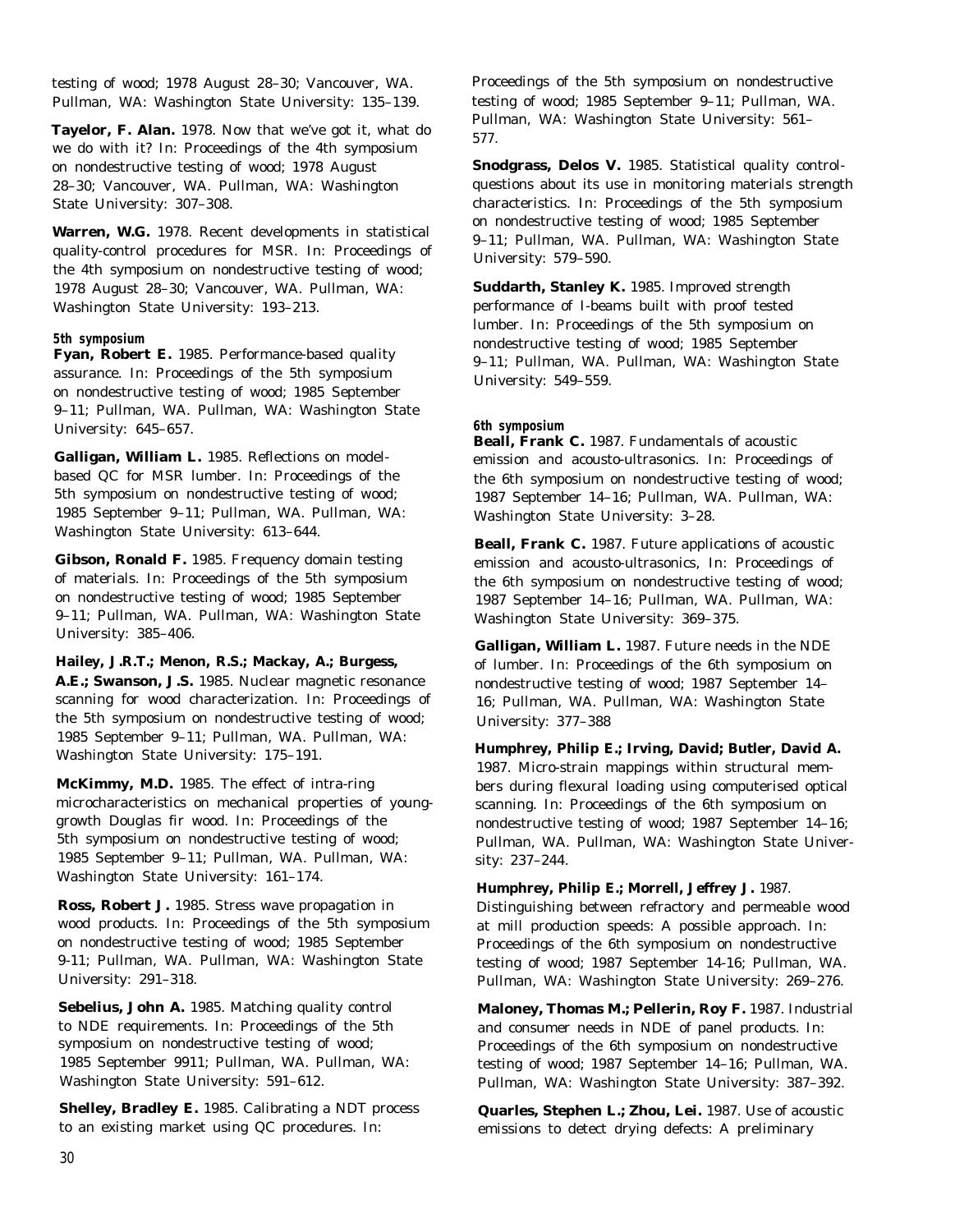report. In: Proceedings of the 6th symposium on nondestructive testing of wood; 1987 September 14–16; Pullman, WA. Pullman, WA: Washington State University: 95–111.

**Soest, Jon F.** 1987. Potential of future technologies in lasers. In: Proceedings of the 6th symposium on nondestructive testing of wood; 1987 September 14-16; Pullman, WA. Pullman, WA: Washington State University: 357–368.

**Soest, Jon F.** 1987. Principles of laser technology for evaluation of wood. In: Proceedings of the 6th symposium on nondestructive testing of wood; 1987 September 14-16; Pullman, WA. Pullman, WA: Washington State University: 29–48.

# **7th symposium**

**Beall, Frank C.** 1990. Nondestructive evaluation center. In: Proceedings of the 7th symposium on nondestructive testing of wood; 1989 September 27–29; Madison, WI. Pullman, WA: Washington State University: 131.

**Birkeland, Rolf.** 1990. NDE facilities and research program in Norway. In: Proceedings of the 7th symposium on nondestructive testing of wood; 1989 September 27-29; Madison, WI. Pullman, WA: Washington State University: 57–62.

**Bucur, Voichita.** 1990. Mode conversion technique for the determination of non-diagonal terms of stiffness matrix wood. In: Proceedings of the 7th symposium on nondestructive testing of wood; 1989 September 27–29; Madison, WI. Pullman, WA: Washington State University: 291.

**Carino, Nicholas J.** 1990. NDE research and facilities at National Institute of Standards and Technology. In: Proceedings of the 7th symposium on nondestructive testing of wood; 1989 September 27–29; Madison, WI Pullman, WA: Washington State University: 137.

**Choi, D.; Thorpe, J.L.; Cote, W.A.; Hanna, R.B.** 1990. Image analysis to measure strain in wood and wood products. In: Proceedings of the 7th symposium on nondestructive testing of wood; 1989 September 27–29; Madison, WI. Pullman, WA: Washington State University: 287.

**Davis, John R.; Ilic, Jugo.** 1990. Gamma-ray densitometry study of moisture content in wood during drying. In: Proceedings of the 7th symposium on nondestructive testing of wood; 1989 September 27–29; Madison, WI. Pullman, WA: Washington State University: 285.

**Davis, John R.; Wells, Peter; Morgan, Michael; Shadbolt, Pam.** 1990. Wood research applications of computerized tomography. In: Proceedings of the 7th symposium on nondestructive testing of wood;

1989 September 27–29; Madison, WI. Pullman, WA: Washington State University: 73–77.

# **Davis, John R.; Wells, Peter; Morgan, Michael, J.; Shadbolt, Pam; Suendermann, Brigitta.** 1990. X-ray microtomography for wood science studies. In: Proceedings of the 7th symposium on nondestructive

testing of wood; 1989 September 27–29; Madison, WI. Pullman, WA: Washington State University: 305.

**Green, Robert E., Jr.** 1990. Center for nondestructive evaluation, The Johns Hopkins University. In: Proceedings of the 7th symposium on nondestructive testing of wood; 1989 September 27–29; Madison, WI. Pullman, WA: Washington State University: 79.

**Humphrey, Philip E.; Ethington, Robert L.** 1990. Nondestructive testing research at Oregon State University, Department of Forest Products. In: Proceedings of the 7th symposium on nondestructive testing of wood; 1989 September 27–29; Madison, WI. Pullman, WA: Washington State University: 125–129.

**Kucera, Ladislav J.** 1990. Current use of the NMR tomography on wood at the Swiss Federal Institute of Technology: Overview and outlook. In: Proceedings of the 7th symposium on nondestructive testing of wood; 1989 September 27–29; Madison, WI. Pullman, WA: Washington State University: 71–72.

**Lindgren, Owe.** 1990. The accuracy of a medical catscanner for nondestructive wood density measurements in small volume elements. In: Proceedings of the 7th symposium on nondestructive testing of wood; 1989 September 27–29; Madison, WI. Pullman, WA: Washington State University: 277.

**Madsen, Bo; Adelhoej, John.** 1990. Testing of wooden construction in buildings. In: Proceedings of the 7th symposium on nondestructive testing of wood; 1989 September 27–29; Madison, WI. Pullman, WA: Washington State University: 63–70.

**Murray, A.; Green, R.E.; Mecklenburg, M.F.** 1990. NDE applied to the conservation of wooden art objects. In: Proceedings of the 7th symposium on nondestructive testing of wood; 1989 September 27–29; Madison, WI. Pullman, WA: Washington State University: 297.

**Palka, L.C.** 1990. Nondestructive evaluation of wood and wood-based materials at Forintek Canada Corporation. In: Proceedings of the 7th symposium on nondestructive testing of wood; 1989 September 27–29; Madison, WI. Pullman, WA: Washington State University: 133–135.

**Portala, Jean-Francois; Ciccotelli, Joseph.** 1990. NDT techniques for evaluating wood characteristics. In: Proceedings of the 7th symposium on nondestructive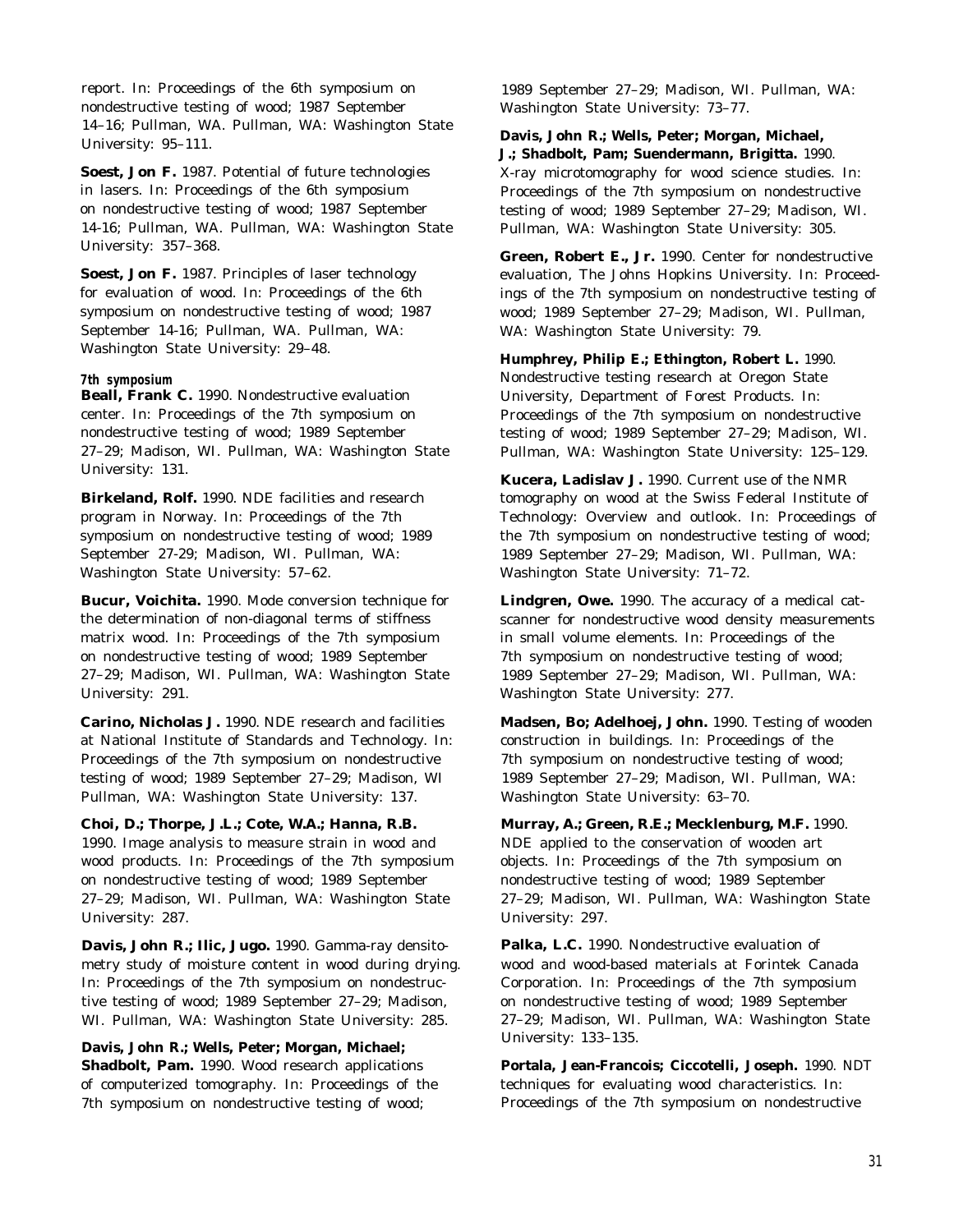testing of wood; 1989 September 27–29; Madison, WI Pullman, WA: Washington State University: 97–124.

### **Scalzi, John B.; Chong, Ken P.; Dillon, Oscar W.**

1990. Overview of nondestructive evaluation projects at NSF. In: Proceedings of the 7th symposium on nondestructive testing of wood; 1989 September 27729; Madison, WI. Pullman, WA: Washington State University: 81–88.

**Schaffer, Erwin L.** 1990. NDE programs at the Forest Products Laboratory. In: Proceedings of the 7th symposium on nondestructive testing of wood; 1989 September 27–29; Madison, WI. Pullman, WA: Washington State University: 89–96.

### **8th symposium**

**Butkovic, George; Babunovic, Krecimir.** 1992.

Optimization of furniture parts production based on computer program simulation. In: Proceedings of the 8th symposium on nondestructive testing of wood; 1991 September 23325; Vancouver, WA. Pullman, WA: Washington State University: 263.

**Chazelas, Jean-Louis; Vergne, Alain.** 1992. Two technics for the analysis of local properties of wood. In: Proceedings of the 8th symposium on nondestructive testing of wood; 1991 September 23–25; Vancouver, WA. Pullman, WA: Washington State Universit,y: 9–20.

**Davis, John R.; Wells, Peter; Lindgren, Owe; Ilic, Jugo.** 1992. Microstructure of wood using high resolution x-ray computed tomography. In: Proceedings of the 8th symposium on nondestructive testing of wood; 1991 September 23–25; Vancouver, WA. Pullman, WA: Washington State University: 91–103.

**Groom, Leslie H.** 1992. Determination of trussplate joint integrity using acousto-ultrasonics. In: Proceedings of the 8th symposium on nondestructive testing of wood; 1991 September 23–25; Vancouver, WA. Pullman WA: Washington State University: 143–161.

**Jayne, Benjamin A.** 1992. World forests, wood products and non-destructive evaluation in century twenty one. In: Proceedings of the 8th symposium on nondestructive testing of wood; 1991 September 23–25; Vancouver, WA. Pullman, WA: Washington State University: 3–5.

**Kawamoto, Sumire; Noguchi, Masami.** 1992. Propagation properties of AE waves in wood. In: Proceedings of the 8th symposium on nondestructive testing of wood; 1991 September 23–25; Vancouver, WA. Pullman, WA: Washington State University: 270.

**Kenway, D.J.; Flatman, C.F.; Bauer, W.N.** 1992. The architecture of the VisionSmart 3000 MIPS Industrial Supercomputer. In: Proceedings of the 8th symposium on nondestructive testing of wood; 1991 September

23–25; Vancouver, WA. Pullman, WA: Washington State University: 265.

**Lemaster, Richard L.; DeVries, Warren R.** 1992. Noncontact measurement and signal processing methods for surface roughness of wood. In: Proceedings of the 8th symposium on nondestructive testing of wood; 1991 September 23–25; Vancouver, WA. Pullman, WA: Washington State University: 203–218.

**Lindgren, Owe.** 1992. Medical CAT-scanning: X-ray absorption coefficients; CT-numbers and their relation to wood density. In: Proceedings of the 8th symposium on nondestructive testing of wood; 1991 September 23–25; Vancouver, WA. Pullman, WA: Washington State University: 266.

**Lindgren, Owe; Davis, John; Wells, Peter; Shadbolt,**

Pam. 1992. Nondestructive wood density distribution measurements using computed tomography: A comparison between two scanners. In: Proceedings of the 8th symposium on nondestructive testing of wood; 1991 September 23–25; Vancouver, WA. Pullman, WA: Washington State University: 267.

#### **Glued Products and Composites**

#### **2d symposium**

**Pellerin, R.F.** 1965. The contributions of transverse vibration grading to design and evaluation of 55-foot laminated beams. In: Proceedings of the 2d symposium on nondestructive testing of wood; 1965 April; Pullman, WA. Pullman, WA: Washington State University: 337–348.

**Suddarth, S.K.** 1965. Detection of adhesive bond defects in the polaris missile nose fairing through mechanical impedance measurements. In: Proceedings of the 2d symposium on nondestructive testing of wood; 1965 April; Pullman, WA. Pullman, WA: Washington State University: 267–287.

## **4th symposium**

**Fox, Selwyn P.** 1978. Recent changes in manufacturing specifications for Canadian glued-laminated timber. In: Proceedings of the 4th symposium on nondestructive testing of wood; 1978 August 28–30; Vancouver, WA. Pullman, WA: Washington State University: 263–274.

Prentice, Mayo S. 1978. Proof loading finger end joints for structural purposes. In: Proceedings of the 4th symposium on nondestructive testing of wood; 1978 August 28–30; Vancouver, WA. Pullman, WA: Washington State University: 227–232.

**Szabo, Ted.** 1978. Use of ultrasonics to evaluate or characterize wood composites. In: Proceedings of the 4th symposium on nondestructive testing of wood; 1978 August 28–30; Vancouver, WA. Pullman, WA: Washington State University: 239–260.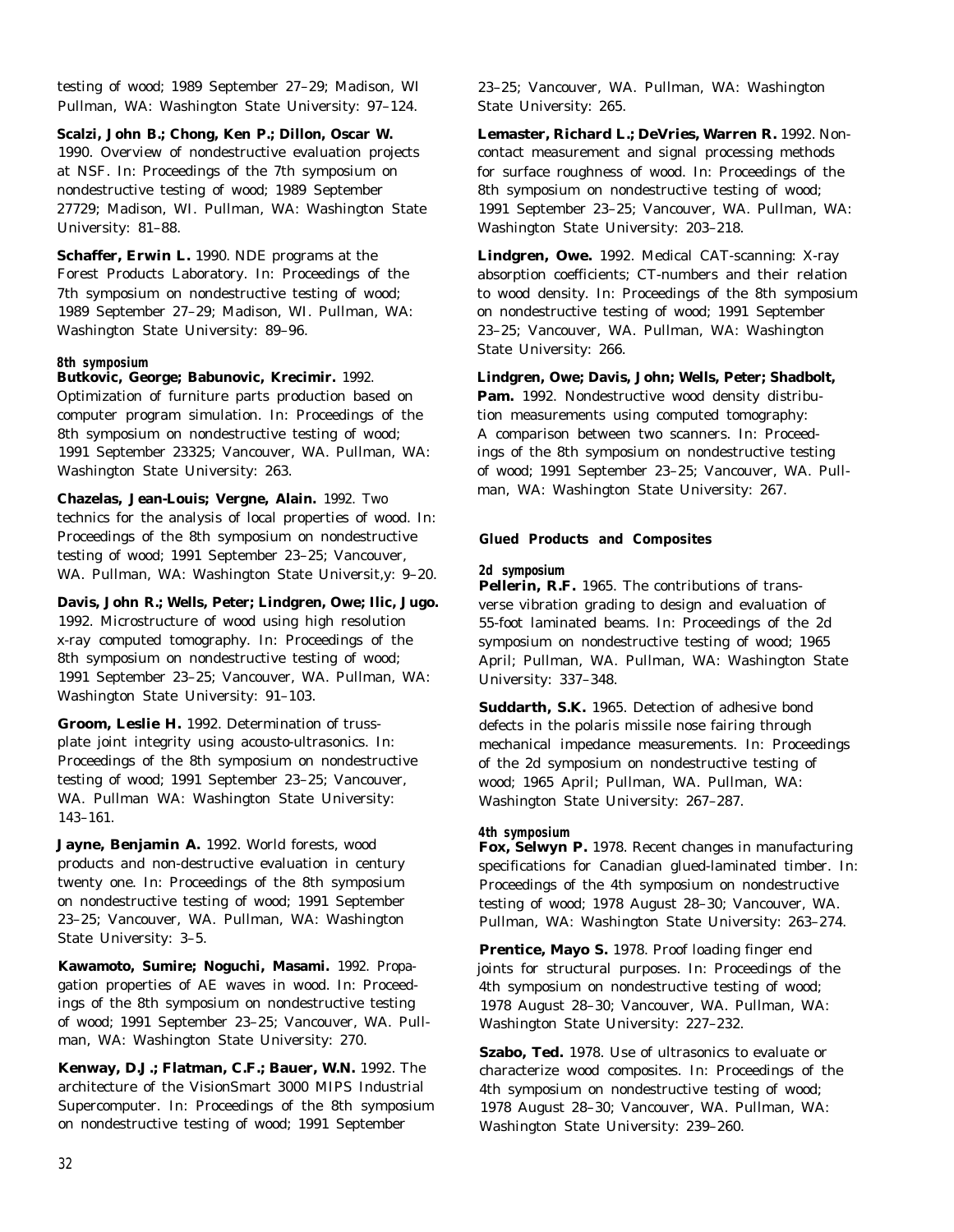**5th symposium**

Adkins, D.; Lyngcoln, K. 1985. Stress grading to Australian standards. In: Proceedings of the 5th symposium on nondestructive testing of wood; 1985 September 9–11; Pullman, WA. Pullman, WA: Washington State University: 39–74.

**Bach, Lars.** 1985. Machine stress-rating panel products. In: Proceedings of the 5th symposium on nondestructive testing of wood; 1985 September 9–11; Pullman, WA. Pullman, WA: Washington State University: 75–97.

**Faero, Oscar.** 1985. Proof loading to establish integrity of structural finger joints. In: Proceedings of the 5th symposium on nondestructive testing of wood; 1985 September 9–11; Pullman, WA. Pullman, WA: Washington State University: 465–475.

**Fagan, G. Brent; Bodig, Jozsef.** 1985. Computer simulation as a nondestructive evaluation tool. In: Proceedings of the 5th symposium on nondestructive testing of wood; 1985 September 9–11; Pullman, WA. Pullman, WA: Washington State University: 3–37.

**Ross, Robert J.; Vogt, James J.** 1985. Nondestructive evaluation of wood-based particle and fiber composites with longitudinal stress waves. In: Proceedings of the 5th symposium on nondestructive testing of wood; 1985 September 9–11; Pullman, WA. Pullman, WA: Washington State University: 121–157.

**Sharp, Donald J.** 1985. Nondestructive testing techniques for manufacturing LVL and predicting performance. In: Proceedings of the 5th symposium on nondestructive testing of wood; 1985 September 9–11; Pullman, WA. Pullman, WA: Washington State University: 99–108.

#### **6th symposium**

**Bo-Zhang, Shi.** 1987. Form of stress waves in various types and sizes of wood products. In: Proceedings of the 6th symposium on nondestructive testing of wood; 1987 September 14–16; Pullman, WA. Pullman, WA: Washington State University: 49–65.

Maloney, Thomas M.; Pellerin, Roy F. 1987. Industrial and consumer needs in NDE of panel products. In: Proceedings of the 6th symposium on nondestructive testing of wood; 1987 September 14–16; Pullman, WA. Pullman, WA: Washington State University: 387–392.

#### **7th symposium**

**Beall, Frank C.** 1990. Use of AE/AU for evaluation of adhesively bonded wood base materials. In: Proceedings of the 7th symposium on nondestructive testing of wood; 1989 September 27–29; Madison, WI. Pullman, WA: Washington State University: 45–53.

**Lemaster, Richard L.; Pugel, Anton D.** 1990. Measurement of density profiles of wood products materials using acoustic emission. In: Proceedings of the 7th symposium on nondestructive testing of wood; 1989 September 27–29; Madison, WI. Pullman, WA: Washington State University: 1–28.

#### **8th symposium**

**Anthony, Ronald W.; Phillips, Gregory E.** 1992. Process control of finger joint strength using acoustoultrasonics. In: Proceedings of the 8th symposium on nondestructive testing of wood; 1991 September 23–25; Vancouver, WA. Pullman, WA: Washington State University: 45–56.

**Beall, Frank C.; Biernacki, Jacek M.** 1992. An approach to the evaluation of glulam beams through acousto-ultrasonics. In: Proceedings of the 8th symposium on nondestructive testing of wood; 1991 September 23–25; Vancouver, WA. Pullman, WA: Washington State University: 73–88.

**King, Ray J.; Basuel, Jesse C.** 1992. Measurement of basis weight and moisture content of composite boards using microwaves. In: Proceedings of the 8th symposium on nondestructive testing of wood; 1991 September 23–25; Vancouver, WA. Pullman, WA: Washington State University: 21–32.

**Petit, Marie H.; Bucur, Voichita; Viriot, C.** 1992. Aging monitoring of structural flakeboards by ultrasound. In: Proceedings of the 8th symposium on nondestructive testing of wood; 1991 September 23–25; Vancouver, WA. Pullman, WA: Washington State University: 191–201.

**Sato, Keiichi; Fushitani, Masami.** 1992. Development of nondestructive testing system for wood-based materials utilizing acoustic emission technique. In: Proceedings of the 8th symposium on nondestructive testing of wood; 1991 September 23–25; Vancouver, WA. Pullman, WA: Washington State University: 33–43.

#### **In-place Assessment**

#### **2d symposium**

**Jensen, L.C.** 1965. Sonic detection of internal decay in wood poles. In: Proceedings of the 2d symposium on nondestructive testing of wood; 1965 April; Pullman, WA. Pullman, WA: Washington State University: 207–221.

**Lee, I.D.G.** 1965. Ultrasonic pulse velocity testing considered as a safety measure for timber structures. In: Proceedings of the 2d symposium on nondestructive testing of wood; 1965 April; Pullman, WA. Pullman, WA: Washington State University: 185–205.

**Stieda, C.K.A.** 1965. Photostress analysis of timber structures. In: Proceedings of the 2d symposium on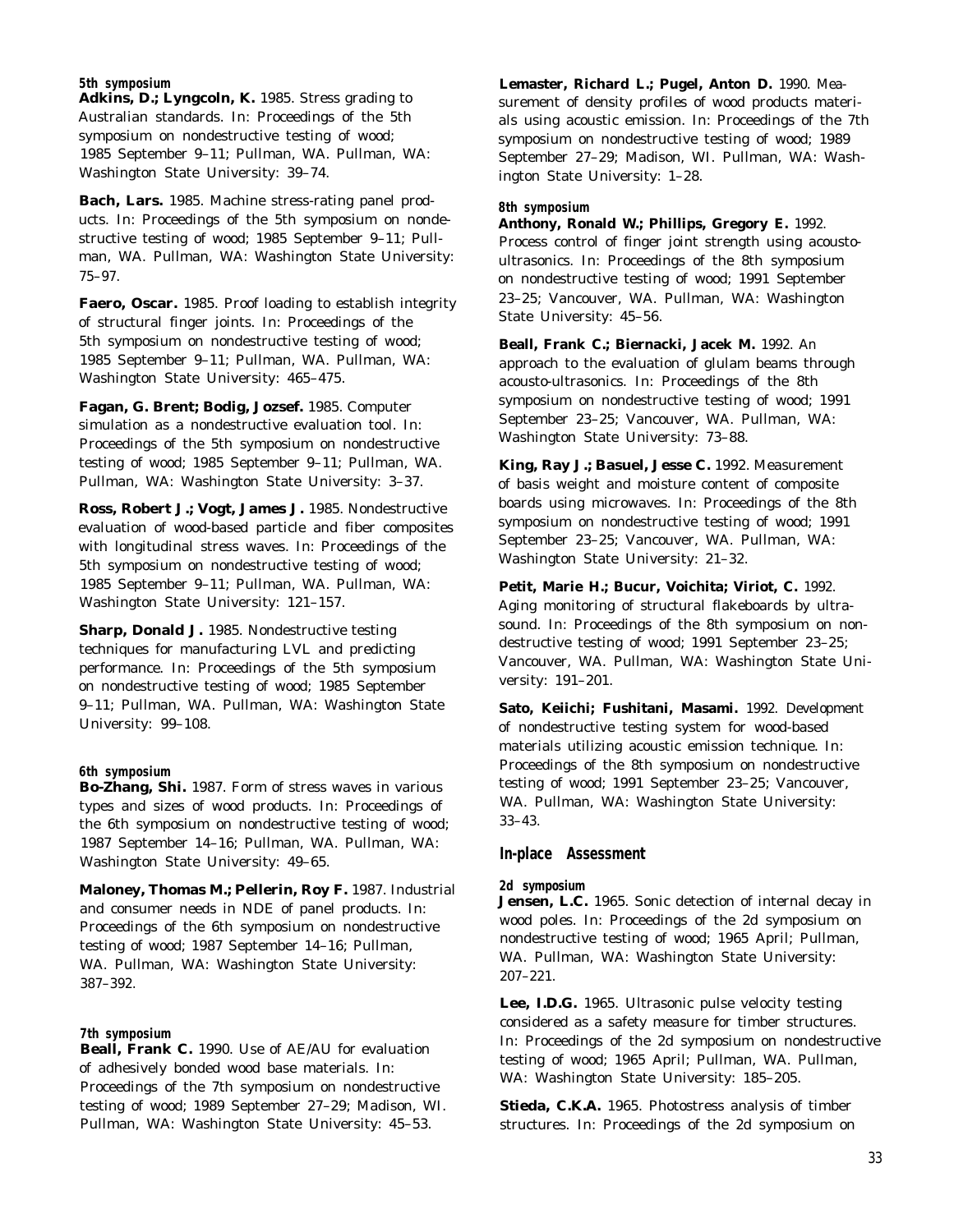nondestructive testing of wood; 1965 April; Pullman, WA. Pullman, WA: Washington State University: 349–385.

# **4th symposium**

Agi, J.J. 1978. Nondestructive testing and structural analysis of in-place wood marine piling. In: Proceedings of the 4th symposium on nondestructive testing of wood; 1978 August 28–30; Vancouver, WA. Pullman, WA: Washington State University: 83–93.

**Graham, R.D.** 1978. Inspecting and treating western redcedar and Douglas Fir poles in service. In: Proceedings of the 4th symposium on nondestructive testing of wood; 1978 August 28–30; Vancouver, WA. Pullman, WA: Washington State University: 29–32.

# **Hoyle, Robert J., Jr.; Pellerin, Roy F. 1978.** Stress

wave inspection of a wood structure. In: Proceedings of the 4th symposium on nondestructive testing of wood; 1978 August 28–30; Vancouver, WA. Pullman, WA: Washington State University: 33–45.

### **5th symposium**

**Browne, Craig M.; Kuchar, Wayne E.** 1985. Determination of material properties for structural evaluation of TRESTLE. In: Proceedings of the 5th symposium on nondestructive testing of wood; 1985 September 9–11; Pullman, WA. Pullman, WA: Washington State University: 361–384.

**Enochson, Loren D.** 1985. Examples of structural model analysis. In: Proceedings of the 5th symposium on nondestructive testing of wood; 1985 September 9–11; Pullman, WA. Pullman, WA: Washington State University: 407–421.

**Neal, Donald W.** 1985. Establishment of elastic properties for in-place timber structures. In: Proceedings of the 5th symposium on nondestructive testing of wood; 1985 September 9–11; Pullman, WA. Pullman, WA: Washington State University: 353–359.

### **7th symposium**

**Bickert, William G.; Harrigan, Timothy M.; Stowell, Richard L.** 1990. Moisture related deterioration of the wood frame and metal fasteners in Michigan free stall dairy barns. In: Proceedings of the 7th symposium on nondestructive testing of wood; 1989 September 27–29; Madison, WI. Pullman, WA: Washington State University: 293.

**Chui, Y.H.** 1990. Vibration testing of wood and wooden structures practical difficulties and possible sources of errors. In: Proceedings of the 7th symposium on nondestructive testing of wood; 1989 September 27–29; Madison, WI. Pullman, WA: Washington State University: 173–188.

# **Ross, Robert J.; LeVan, Susan L.; Winandy, Jerrold.**

1990. Fire retardant wood inspection. In: Proceedings

of the 7th symposium on nondestructive testing of wood; 1989 September 27–29; Madison, WI. Pullman, WA: Washington State University: 283.

### **8th symposium**

**Brooks, Robert T.; Phillips, Gregory E.** 1992. Nondestructive strength assessment of wood cooling tower columns. In: Proceedings of the 8th symposium on nondestructive testing of wood; 1991 September 23-25; Vancouver, WA. Pullman, WA: Washington State University: 219–233.

**Cooper, John L.; Reilly, Jack.** 1992. Evaluation of wood products during the building inspection process. In: Proceedings of the 8th symposium on nondestructive testing of wood; 1991 September 23–25; Vancouver, WA. Pullman, WA: Washington State University: 253–260.

**Petit, Marie H.; Bucur, Voichita; Viriot, C.** 1992. Aging monitoring of structural flakeboards by ultrasound. In: Proceedings of the 8th symposium on nondestructive testing of wood; 1991 September 23–25; Vancouver, WA. Pullman, WA: Washington State University: 191–201.

# **Ross, Robert J.; Cooper, John; Wang, Zhitong.**

1992. In place evaluation of fire-retardant treated products. In: Proceedings of the 8th symposium on nondestructive testing of wood; 1991 September 23-25; Vancouver, WA. Pullman, WA: Washington State University: 247–252.

**Volny, Norbert J.** 1992. Timber bridge inspection-Case studies in use of stress wave velocity. In: Proceedings of the 8th symposium on nondestructive testing of wood; 1991 September 23–25; Vancouver, WA. Pullman, WA: Washington State University: 235–246.

**Logs, Trees**

### **2d symposium**

**Mothershead, J.S.; Stacey, S.S.** 1965. Applicability of radiography to inspection of wood products. In: Proceedings of the 2d symposium on nondestructive testing of wood; 1965 April; Pullman, WA. Pullman, WA: Washington State University: 307–336.

# **5th symposium**

**Birkland, Rolf.** 1985. The status of tomographic scanning as a tool for detecting internal log defects. In: Proceedings of the 5th symposium on nondestructive testing of wood; 1985 September 9–11; Pullman, WA. Pullman, WA: Washington State University: 231–237.

**Johansson, Lars Gote.** 1985. Experiences from using x-ray tomography, isotope-based nontomographic measuring, and NMR for testing logs before sawing. In: Proceedings of the 5th symposium on nondestructive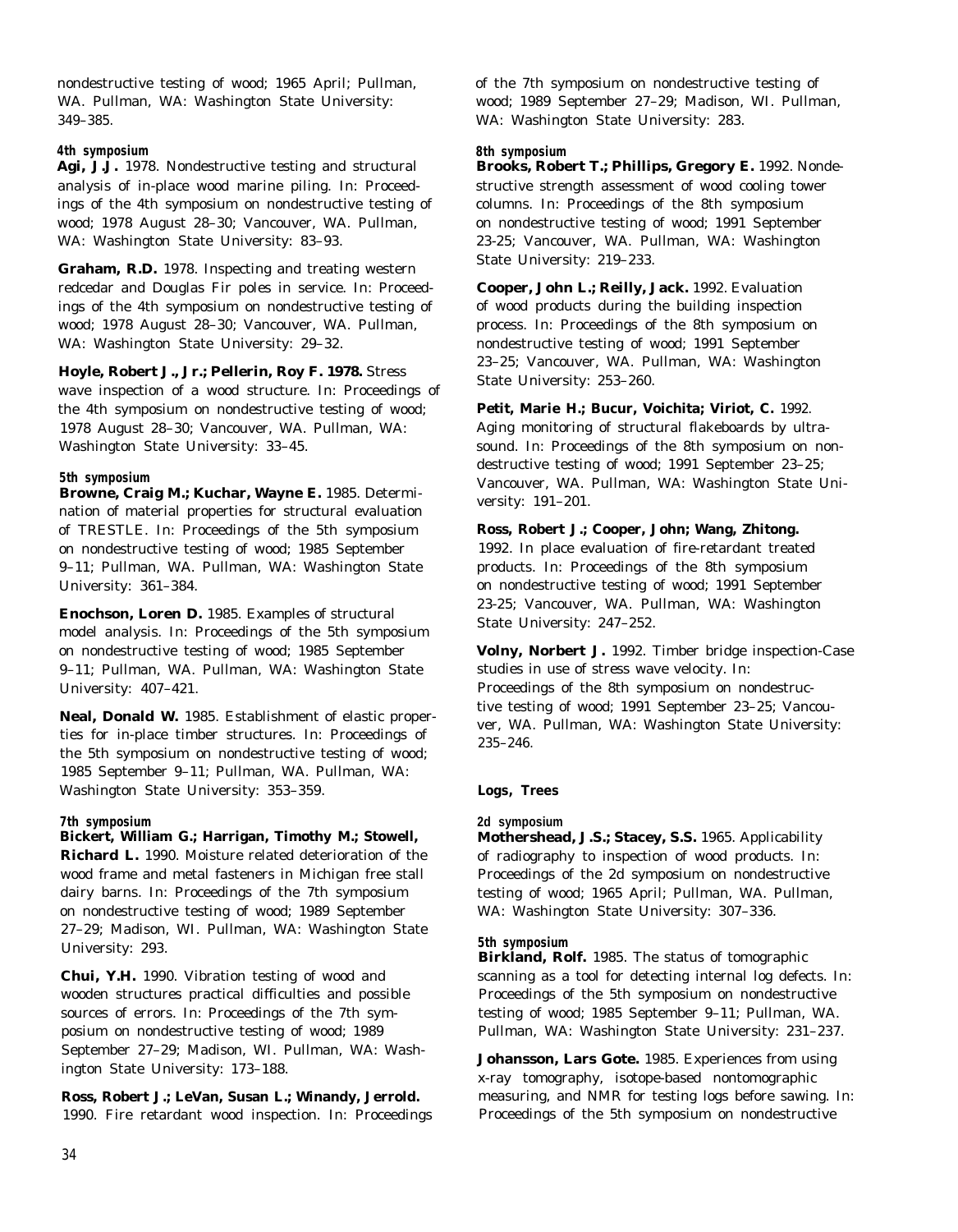testing of wood; 1985 September 9–11; Pullman, WA. Pullman, WA: Washington State University: 205–229.

**Lindgen, Owe.** 1985. On the relationship between density/moisture content in wood and x-ray attenuation in computer tomography. In: Proceedings of the 5th symposium on nondestructive testing of wood; 1985 September 9–11; Pullman, WA. Pullman, WA: Washington State University: 193–204.

**McCracken, Francis I.** 1985. Using sound to detect decay in standing hardwood trees. In: Proceedings of the 5th symposium on nondestructive testing of wood; 1985 September 9–11; Pullman, WA. Pullman, WA: Washington State University: 281–287.

**Wagner, Francis G.; Taylor, Fred W.** 1985. Economic returns from internal log scanning. In: Proceedings of the 5th symposium on nondestructive testing of wood; 1985 September 9-11; Pullman, WA. Pullman, WA: Washington State University: 267–280.

#### **6th symposium**

**Swanson, James S.; Hailey, Joseph R.T.** 1987. Scanning and imaging techniques for assessing decay and wood quality in logs and standing trees. In: Proceedings of the 6th symposium on nondestructive testing of wood; 1987 September 14–16; Pullman, WA. Pullman, WA: Washington State University: 83–93.

#### **7th symposium**

# **Conners, Richard; Zhu, Doug Ping; Araman, Philip.**

1990. The automatic analysis of computer tomography images of logs. In: Proceedings of the 7th symposium on nondestructive testing of wood; 1989 September 27–29; Madison, WI. Pullman, WA: Washington State University: 281.

# **Davis, John R.; Wells, Peter; Morgan, Michael;**

**Shadbolt, Pam.** 1990. A field portable x-ray CT pole scanner and CT log scanning. In: Proceedings of the 7th symposium on nondestructive testing of wood; 1989 September 27–29; Madison, WI. Pullman, WA: Washington State University: 251–262.

**Haack, Robert A.** 1990. Acoustic emissions from drought-stressed trees: Implications for forest insects. In: Proceedings of the 7th symposium on nondestructive testing of wood; 1989 September 27–29; Madison, WI. Pullman, WA: Washington State University: 279.

**Kucera, Ladislav J.; Bucher, Hans Peter.** 1990. Vitamat: Non-destructive testing of the internal condition of trees and timber by measuring AC impedance. In: Proceedings of the 7th symposium on nondestructive testing of wood; 1989 September 27–29; Madison, WI. Pullman, WA: Washington State University: 303.

**Miller, W. Prank; Doolittle, James A.** 1990. The application of ground-penetrating radar to detection of internal defect in standing trees. In: Proceedings of the 7th symposium on nondestructive testing of wood; 1989 September 27–29; Madison, WI. Pullman, WA: Washington State University: 263–274.

# **Steele, Philip H.; Harless, Thomas E.G.; Wagner,**

**Francis G.; Taylor, Fred W.** 1990. Potential dollar increases from internal log information. In: Proceedings of the 7th symposium on nondestructive testing of wood; 1989 September 27–29; Madison, WI. Pullman, WA: Washington State University: 231–250.

# **Wagner, Francis; Taylor, Fred; Ladd, Douglas;**

**McMillin, Charles; Roder, Fredrick.** 1990. Ultrafast CT scanning of logs for internal defects. In: Proceedings of the 7th symposium on nondestructive testing of wood; 1989 September 27–29; Madison, WI. Pullman, WA: Washington State University: 221–229.

# **Wang, Paul C.; Chang, Sun Joseph; Olsen, James R.**

1990. Scanning logs with an NMR scanner. In: Proceedings of the 7th symposium on nondestructive testing of wood; 1989 September 27–29; Madison, WI. Pullman, WA: Washington State University: 209–219.

### **8th symposium**

**Carlyle, John M.** 1992. Use of acoustic emission to detect water stress in woody plants. In: Proceedings of the 8th symposium on nondestructive testing of wood; 1991 September 23–25; Vancouver, WA. Pullman, WA: Washington State University: 264.

**Han, Wei; Birkeland, Rolf.** 1992. Log scanning through combination of ultrasonics and artificial intelligence. In: Proceedings of the 8th symposium on nondestructive testing of wood; 1991 September 23–25; Vancouver, WA. Pullman, WA: Washington State University: 163–187.

# **Steele, Phil; Araman, Philip; Kumar, Lalit; Wagner,**

**Fran.** 1992. The influence of volume maximization on value maximization of lumber sawn from hardwood logs. In: Proceedings of the 8th symposium on nondestructive testing of wood; 1991 September 23–25; Vancouver, WA. Pullman, WA: Washington State University: 268.

### **Lumber**

# **2d symposium**

**Corder, S.E.** 1965. Localized deflection related to bending strength of lumber. In: Proceedings of the 2d symposium on nondestructive testing of wood; 1965 April; Pullman, WA. Pullman, WA: Washington State University: 461–473.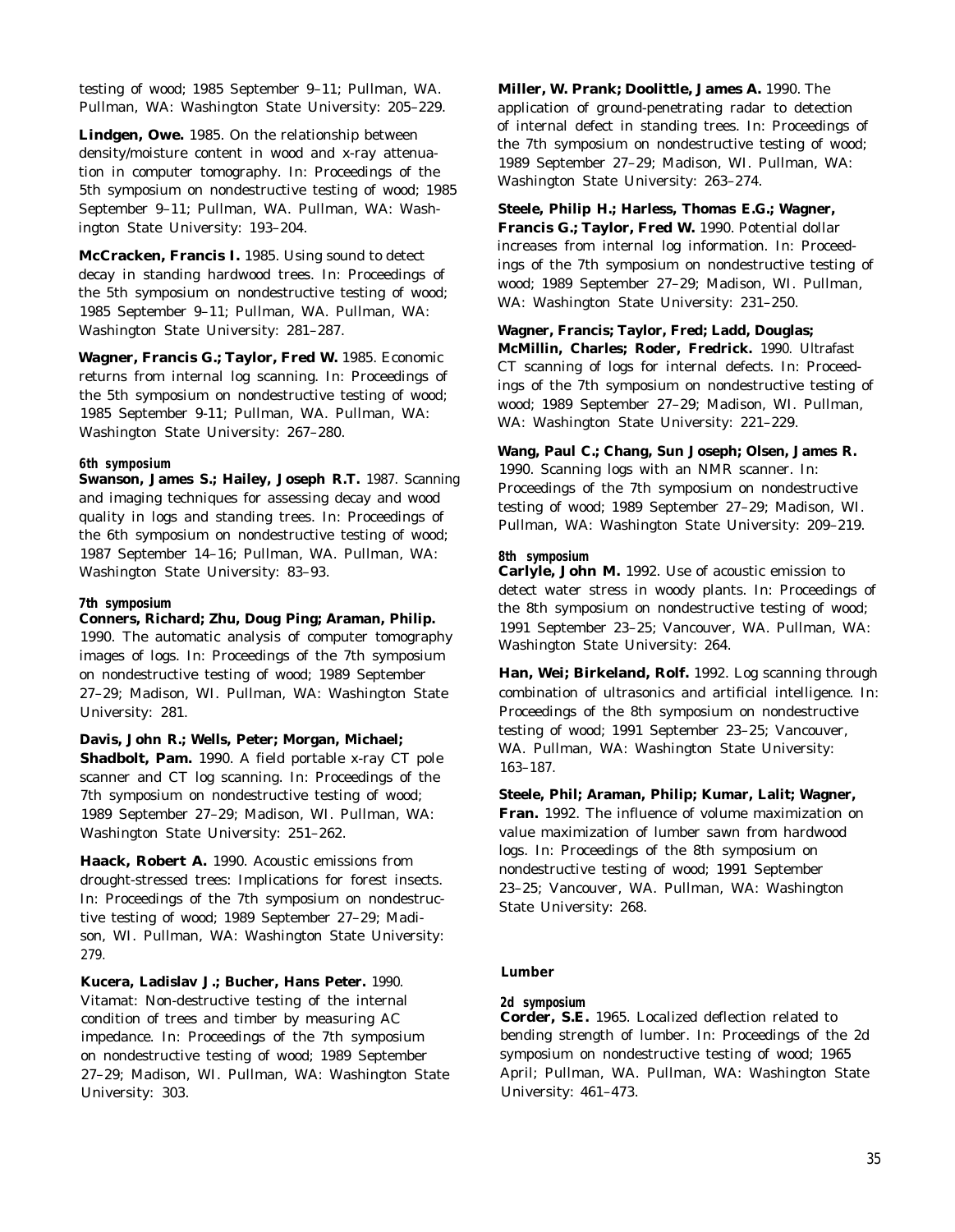**Galligan, W.L.; Courteau, R.W.** 1965. Measurement of the elasticity of lumber with longitudinal stress waves and the piezoelectric effect of wood. In: Proceedings of the 2d symposium on nondestructive testing of wood; 1965 April; Pullman, WA. Pullman, WA: Washington State University: 223–244.

**Hoyle, R.J., Jr.** 1965. Marketing experiences with machine stress rated lumber. In: Proceedings of the 2d symposium on nondestructive testing of wood; 1965 April; Pullman, WA. Pullman, WA: Washington State University: 37–43.

**Johnson, J.W.** 1965. Relationships among moduli of elasticity and rupture: Seasoned and unseasoned coasttype Douglas-fir and seasoned western hemlock. In: Proceedings of the 2d symposium on nondestructive testing of wood; 1965 April; Pullman, WA. Pullman, WA: Washington State University: 419–459.

**Kollmann, K.** 1965. Relationship between elasticity and bending strength of wood. In: Proceedings of the 2d symposium on nondestructive testing of wood; 1965 April; Pullman, WA. Pullman, WA: Washington State University: 69–93.

**Littleford, T.W.** 1965. Mechanical stress-rating of western Canadian species. In: Proceedings of the 2d symposium on nondestructive testing of wood; 1965 April; Pullman, WA. Pullman, WA: Washington State University: 475–496.

**Nemeth, L.J.** 1965. Correlation between tensile strength and modulus of elasticity for dimension lumber. In: Proceedings of the 2d symposium on nondestructive testing of wood; 1965 April; Pullman, WA. Pullman, WA: Washington State University: 391–418.

Perry, W.D. 1965. A non-contact moisture meter for lumber. In: Proceedings of the 2d symposium on nondestructive testing of wood; 1965 April; Pullman, WA. Pullman, WA: Washington State University: 297–305.

### **3d symposium**

**Angleton, Hugh.** 1970. MSR lumber in research houses. In: Commercial machine-stress-rating for profit: 3d Washington State University short course on nondestructive testing of wood; 1970 April-May; Vancouver, WA. Pullman, WA: Washington State University: 141–145.

**Bollerslev, Karl.** 1970. Boise Cascade Corporation's experience. In: Commercial machine-stress-rating for profit: 3d Washington State University short course on nondestructive testing of wood; 1970 April-May; Vancouver, WA. Pullman,, WA: Washington State University: 87–88.

**Bollerslev, Karl.** 1970. What production people want from machine-stress-rating. In: Commercial machinestress-rating for profit: 3d Washington State University short course on nondestructive testing of wood; 1970 April–May; Vancouver, WA. Pullman, WA: Washington State University: 9–13.

**Countryman, David.** 1970. MSR lumber uses in plywood systems. In: Commercial machine-stressrating for profit: 3d Washington State University short course on nondestructive testing of wood; 1970 April– May; Vancouver, WA. Pullman, WA: Washington State University: 69–71.

**Ethington, Robert L.** 1970. Machine-stress-ratings and new lumber standards. In: Commercial machine-stressrating for profit: 3d Washington State University short course on nondestructive testing of wood; 1970 April-May; Vancouver, WA. Pullman, WA: Washington State University: 101–113.

**Galligan, William L.** 1970. Frank Lumber Company's experience. In: Commercial machine-stress-rating for profit: 3d Washington State University short course on nondestructive testing of wood; 1970 April-May; Vancouver, WA. Pullman, WA: Washington State University: 81–84.

**Galligan, William L.** 1970. Planning for an MSR grading operation. In: Commercial machine-stressrating for profit: 3d Washington State University short course on nondestructive testing of wood; 1970 April-May; Vancouver, WA. Pullman, WA: Washington State University: 125–133.

**Hoyle, Robert J., Jr.** 1970. Estimating profits from MSR grading. In: Commercial machine-stress-rating for profit: 3d Washington State University short course on nondestructive testing of wood; 1970 April-May; Vancouver, WA. Pullman, WA: Washington State University: 117–124.

**Hoyle, Robert J., Jr.** 1970. Experiences with MSR grading in other countries. In: Commercial machinestress-rating for profit: 3d Washington State University short course on nondestructive testing of wood; 1970 April–May; Vancouver, WA. Pullman, WA: Washington State University: 89–99.

**Hoyle, Robert J., Jr.** 1970. A summary of the short course. In: Commercial machine-stress-rating for profit: 3d Washington State University short course on nondestructive testing of wood; 1970 April–May; Vancouver, WA. Pullman, WA: Washington State University: 163.

**Hoyle, Robert J., Jr.** 1970. The big E. In: Commercial machine-stress-rating for profit: 3d Washington State University short course on nondestructive testing of wood; 1970 April–May; Vancouver, WA. Pullman, WA: Washington State University: 17–34.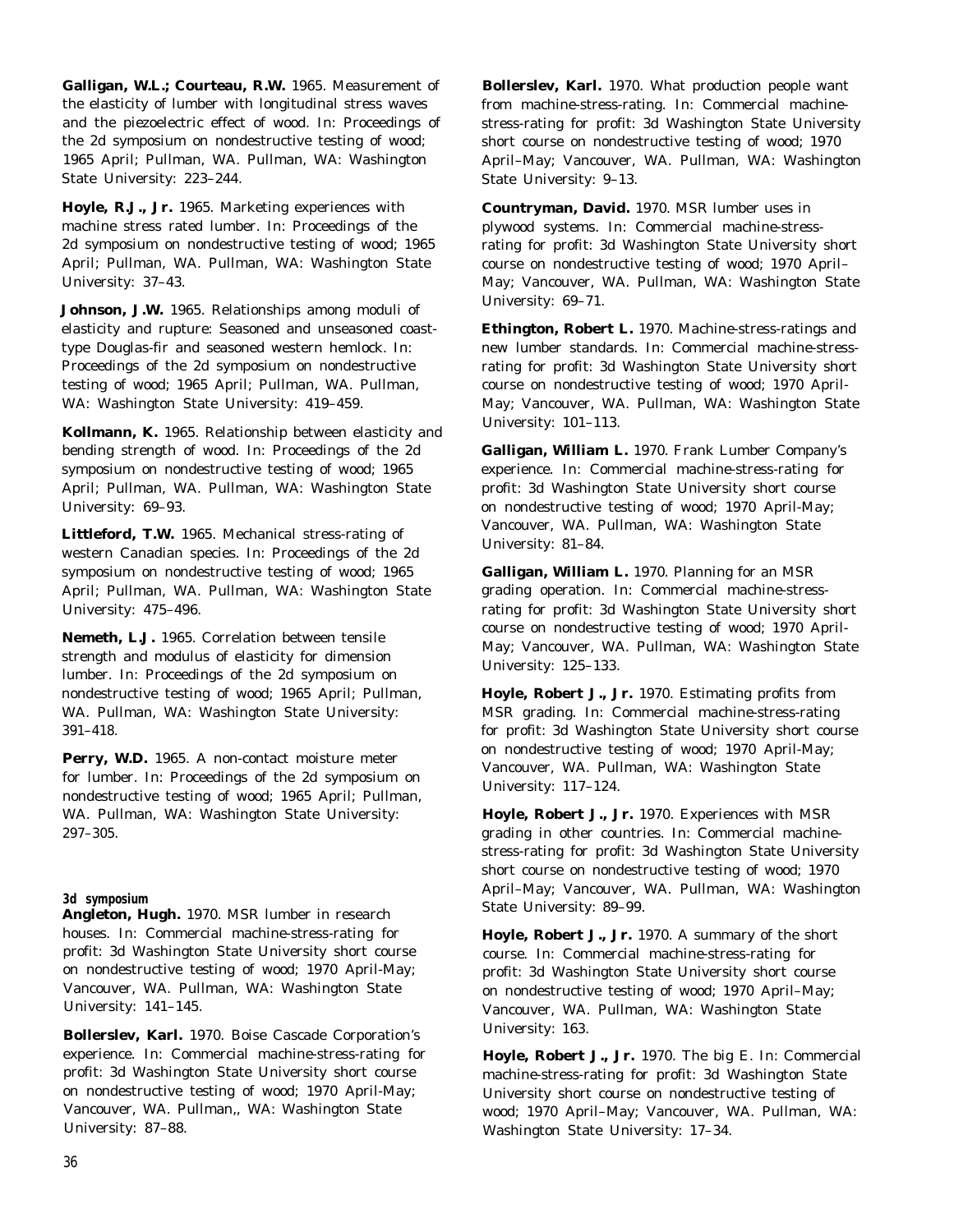**Johnson, J.W.** 1970. Using MSR lumber in laminated beams. Digest of remarks. In: Commercial machinestress-rating for profit: 3d Washington State University short course on nondestructive testing of wood; 1970 April-May; Vancouver, WA. Pullman, WA: Washington State University: 57–63.

**Knudson, Myron.** 1970. Commercial grading machines. In: Commercial machine-stress-rating for profit: 3d Washington State University short course on nondestructive testing of wood; 1970 April-May; Vancouver, WA. Pullman, WA: Washington State University: 135–140.

**Marra,** G.G. 1970. Concluding remarks. In: Commercial machine-stress-rating for profit: 3d Washington State University short course on nondestructive testing of wood; 1970 April–May; Vancouver, WA. Pullman, WA: Washington State University: 160.

**Mills, Zimri I.** 1970. Using MSR lumber in a structural specialty. In: Commercial machine-stress-rating for profit: 3d Washington State University short course on nondestructive testing of wood; 1970 April–May; Vancouver, WA. Pullman, WA: Washington State University: 147–150.

**Rysdorp, John H.** 1970. Concluding remarks. In: Commercial machine-stress-rating for profit: 3d Washington State University short course on nondestructive testing of wood; 1970 April–May; Vancouver, WA. Pullman, WA: Washington State University: 160.

**Rysdorp, John H.** 1970. What salesmen and distributors want from machine-stress-rating. In: Commercial machine-stress-rating for profit: 3d Washington State University short course on nondestructive testing of wood; 1970 April–May; Vancouver, WA. Pullman, WA: Washington State University: 1–8.

**Snodgrass, Delos V.** 1970. Simpson Timber Company's experience. In: Commercial machine-stress-rating for profit: 3d Washington State University short course on nondestructive testing of wood; 1970 April–May; Vancouver, WA. Pullman, WA: Washington State University: 85–86.

**Snodgrass, Delos V.** 1970. Using MSR lumber to frame apartments. In: Commercial machine-stress-rating for profit,: 3d Washington State University short course on nondestructive testing of wood; 1970 April–May; Vancouver, WA. Pullman, WA: Washington State University: 151–153.

**Steida, C.K.A.** 1970. Some problems in the optimum utilization of MSR. joists. In: Commercial machinestress-rating for profit: 3d Washington State University short course on nondestructive testing of wood; 1970 April–May; Vancouver, WA. Pullman, WA: Washington State University: 41–56.

**Tayelor, F. Alan; Thebault,** Gary. 1970. Short course appraisal and discussion. In: Commercial machinestress-rating for profit: 3d Washington State University short course on nondestructive testing of wood; 1970 April–May; Vancouver, WA. Pullman, WA: Washington State University: 157.

**Thomas, Harold.** 1970. MSR lumber uses–A customer's viewpoint. In: Commercial machine-stressrating for profit: 3d Washington State University short course on nondestructive testing of wood; 1970 April– May; Vancouver, WA. Pullman, WA: Washington State University: 73–78.

**Todd, R.L.** 1970. An association technical director's viewpoint. In: Commercial machine-stress-rating for profit: 3d Washington State University short course on nondestructive testing of wood; 1970 April–May; Vancouver, WA. Pullman, WA: Washington State University: 65–67.

**Williston, E.M.** 1970. MSR lumber grades-are they too technically complex? In: Commercial machinestress-rating for profit: 3d Washington State University short course on nondestructive testing of wood; 1970 April–May; Vancouver, WA. Pullman, WA: Washington State University: 35–40.

# **4th symposium**

**Bechtel, Friend K.** 1978. Some quality control considerations for the forest products industry. In: Proceedings of the 4th symposium on nondestructive testing of wood; 1978 August 28–30; Vancouver, WA. Pullman, WA: Washington State University: 141–153.

**Logan, James D.** 1978. Machine stress rating. In: Proceedings of the 4th symposium on nondestructive testing of wood; 1978 August 28–30; Vancouver, WA. Pullman, WA: Washington State University: 285–303.

**McDonald, Kent A.** 1978. Lumber quality evaluation using ultrasonics. In: Proceedings of the 4th symposium on nondestructive testing of wood; 1978 August 28–30; Vancouver, WA. Pullman, WA: Washington State University: 5–13.

**McLauchlan, T.A.; Kusec, D.J.** 1978. Continuous noncontact slope-of-grain detection. In: Proceedings of the 4th symposium on nondestructive testing of wood; 1978 August 28–30; Vancouver, WA. Pullman, WA: Washington State University: 67–76.

**Schmidt, Torbjorn.** 1978. Scanning/computing methods for measuring knots and other defects in lumber and veneers. In: Proceedings of the 4th symposium on nondestructive testing of wood; 1978 August 28–30; Vancouver, WA. Pullman, WA: Washington State University: 23–25.

**Snodgrass, D.V.** 1978. Development of a proof loading machine for quality control of MSR lumber. In: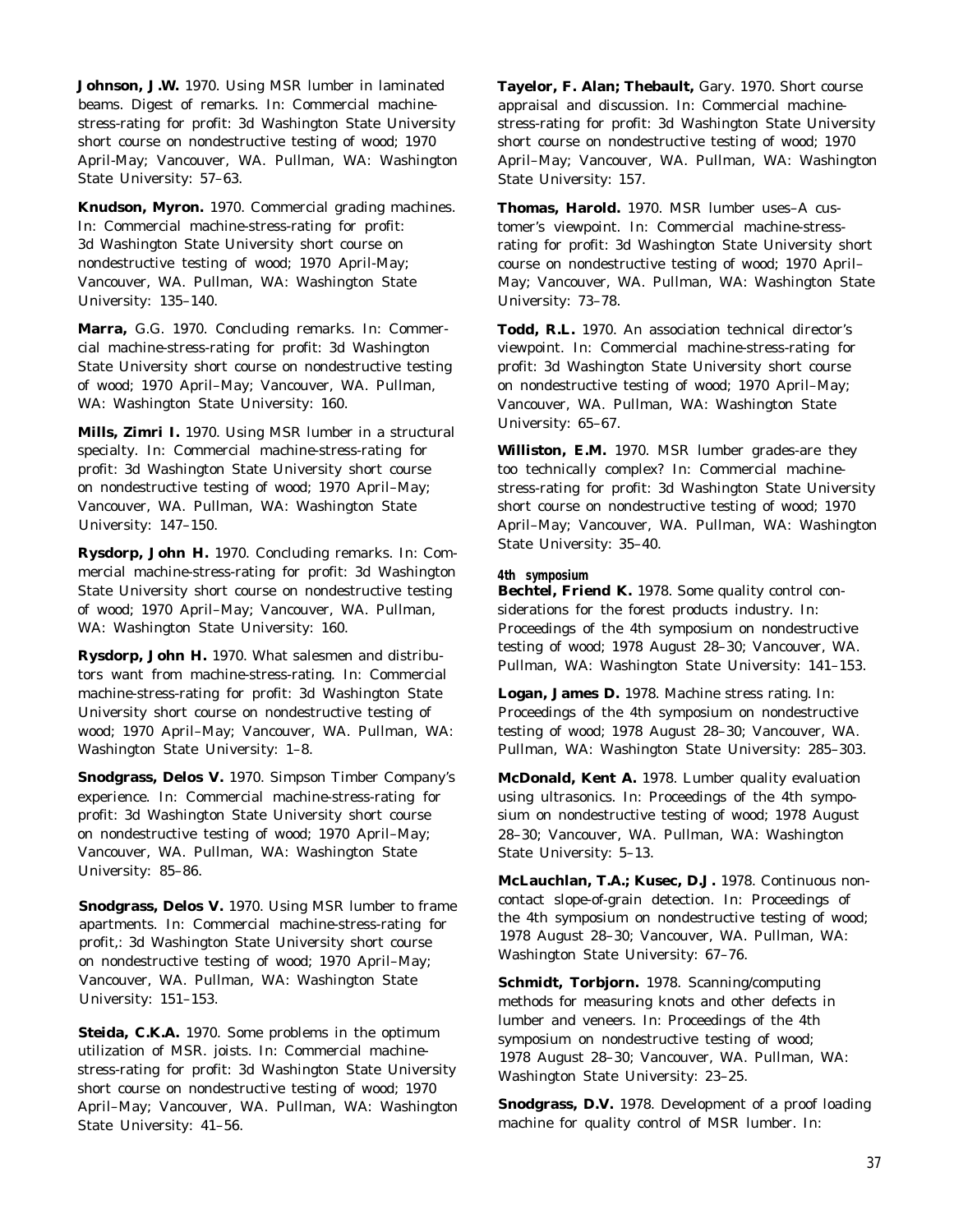Proceedings of the 4th symposium on nondestructive testing of wood; 1978 August 28–30; Vancouver, WA. Pullman, WA: Washington State University: 215–221

**Todd, Ray L.** 1978. Development of markets for MSR lumber. In: Proceedings of the 4th symposium on nondestructive testing of wood; 1978 August 28–30; Vancouver, WA. Pullman, WA: Washington State University: 279–281.

**Tory, J.R.** 1978. Machine stress grading in the United Kingdom: Theory into practice. In: Proceedings of the 4th symposium on nondestructive testing of wood; 1978 August 28–30; Vancouver, WA. Pullman, WA: Washington State University: 77–82.

**Warren, W.G.** 1978. Recent developments in statistical quality-control procedures for MSR. In: Proceedings of the 4th symposium on nondestructive testing of wood; 1978 August 28–30; Vancouver, WA. Pullman, WA: Washington State University: 193–213.

# **5th symposium**

**Cramer, Steven M.; Goodman, James R.** 1985. Predicting tensile strength of lumber. In: Proceedings of the 5th symposium on nondestructive testing of wood; 1985 September 9–11; Pullman, WA. Pullman,

WA: Washington State University: 525–545.

**DeBonis, Albert L.** 1985. A new generation MSR machine from Accutech, Inc. In: Proceedings of the 5th symposium on nondestructive testing of wood; 1985 September 9–11; Pullman, WA. Pullman, WA: Washington State University: 491–508.

**Kharadly, Mos.** 1985. Microwave diagnostics for stressrating of dimension lumber. In: Proceedings of the 5th symposium on nondestructive testing of wood; 1985 September 9–11; Pullman, WA. Pullman, WA: Washington State University: 445–464.

**McDonald, Kent A.; Bendtsen, B. Alan.** 1985. Localized slope of grain-its importance and measurement. In: Proceedings of the 5th symposium on nondestructive testing of wood; 1985 September 9–11; Pullman, WA. Pullman, WA: Washington State University: 477–489.

**Samson, Marcel.** 1985. Model for predicting modulus of elasticity of lumber measured by stress-grading machines. In: Proceedings of the 5th symposium on nondestructive testing of wood; 1985 September 9-11; Pullman, WA. Pullman, WA: Washington State University: 425–443.

**Snodgrass, Delos V.** 1985. Improvements on a long span E-tester. In: Proceedings of the 5th symposium on nondestructive testing of wood; 1985 September 9–11; Pullman, WA. Pullman, WA: Washington State University: 509–524.

**Suddarth, Stanley K.** 1985. End use evaluation of proof loading of lumber. In: Proceedings of the 5th symposium on nondestructive testing of wood; 1985 September 9–11; Pullman, WA. Pullman, WA: Washington State University: 109–120.

# **6th symposium**

**Bechtel, Friend K.; Allen, James R.** 1987. Methods of implementing grain angle measurements in the machine stress rating process. In: Proceedings of the 6th symposium on nondestructive testing of wood; 1987 September 14–16; Pullman, WA. Pullman, WA: Washington State University: 303–353.

Hamm, E.A.; Lam, F. 1987. Compression wood detection using ultrasonics. In: Proceedings of the 6th symposium on nondestructive testing of wood; 1987 September 14–16; Pullman, WA. Pullman, WA: Washington State University: 137–165.

**McDonald, K.A.; Cramer, S.M.; Bendtsen, B.A.** 1987. Research progress in modeling tensile strength of lumber from localized slope of gram. In: Proceedings of the 6th symposium on nondestructive testing of wood; 1987 September 14–16; Pullman, WA. Pullman, WA: Washington State University: 113–123.

**Palka, L.C.** 1987. Automatic lumber grading. In: Proceedings of the 6th symposium on nondestructive testing of wood; 1987 September 14–16; Pullman, WA Pullman, WA: Washington State University: 247–267.

**7th symposium**

**Chazelas, Jean-Louis; Bucur, Voichita; Vergnes,**

**Alain.** 1990. Local physical properties of wood around knots. In: Proceedings of the 7th symposium on nondestructive testing of wood; 1989 September 27–29; Madison, WI. Pullman, WA: Washington State University: 289.

**Chui, Y.H.** 1990. Vibration testing of wood and wooden structures practical difficulties and possible sources of errors. In: Proceedings of the 7th symposium on nondestructive testing of wood; 1989 September 27–29; Madison, WI. Pullman, WA: Washington State University: 173–188.

**Geske, Earl A.; Ross, Robert J.; Larson, Gary R.; Murphy, Joseph F.** 1990. PC–based E measurement. In: Proceedings of the 7th symposium on nondestructive testing of wood; 1989 September 27–29; Madison, WI. Pullman, WA: Washington State University: 299.

**Kenway, Daniel J.; Stewart, Sherry** C. 1990. Computer aided lumber grading. In: Proceedings of the 7th symposium on nondestructive testing of wood; 1989 September 27–29; Madison, WI. Pullman, WA: Washington State University: 189–206.

**Samson, Marcel; Huot, Bernard.** 1990. Machine stress-rating nonuniform lumber at high speed. In: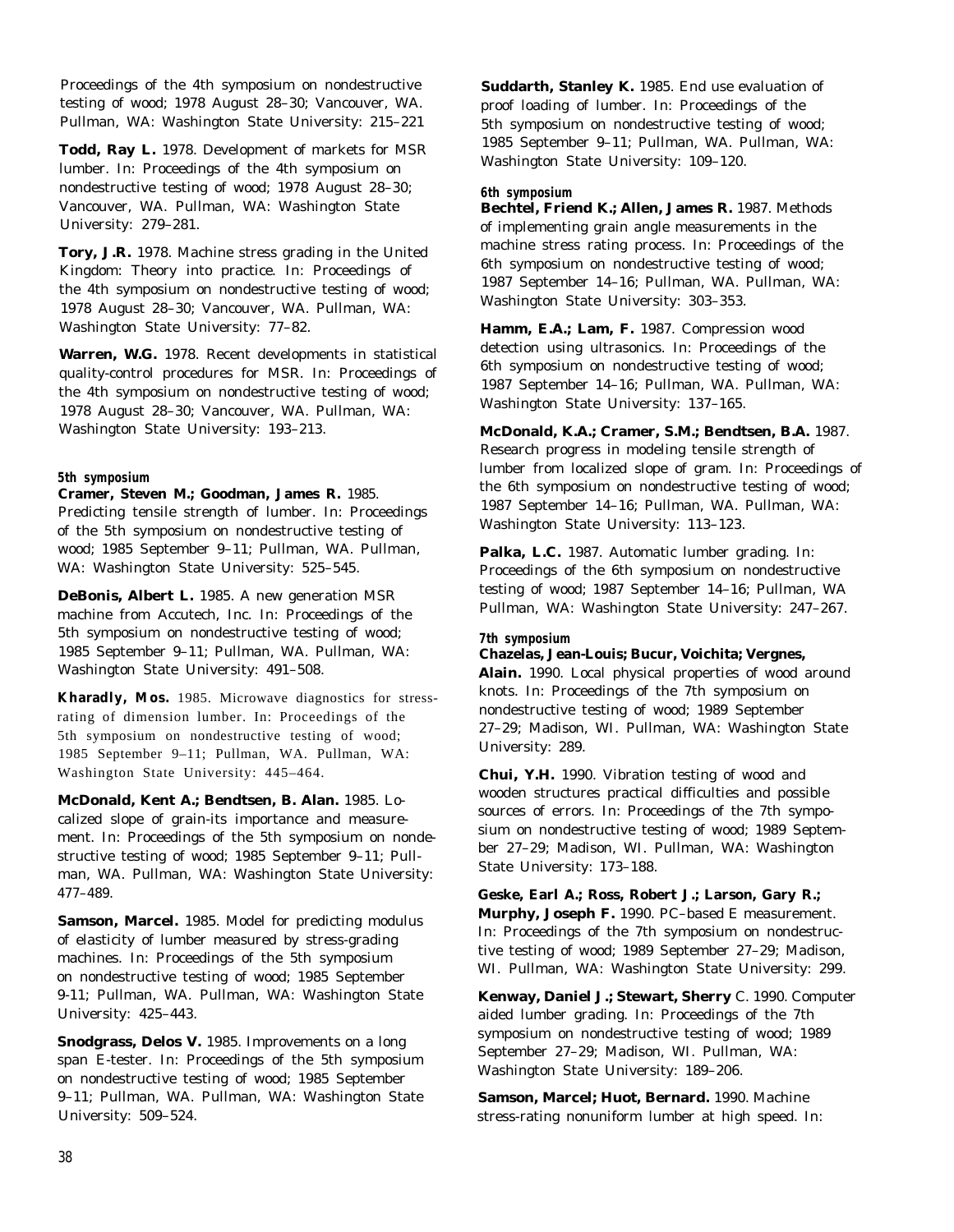Proceedings of the 7th symposium on nondestructive testing of wood; 1989 September 27–29; Madison, WI. Pullman, WA: Washington State University: 153–171.

**Smith, Ian.** 1990. A direct derivation of machine settings in machine controlled stress grading of softwood lumber. In: Proceedings of the 7th symposium on nondestructive testing of wood; 1989 September 27–29; Madison, WI. Pullman, WA: Washington State University: 141–151.

**Smulski, Stephen J.** 1990. Relationship of stress wave- and static bending-determined properties of four Northeastern hardwoods. In: Proceedings of the 7th symposium on nondestructive testing of wood; 1989 September 27–29; Madison, WI. Pullman, WA: Washington State University: 301.

# **8th symposium**

**Divos, F.; Csupor, K.; Broker, F.W.** 1992. Ultrasonic and stress wave-based nondestructive testing of wood. In: Proceedings of the 8th symposium on nondestructive testing of wood; 1991 September 23– 25; Vancouver, WA. Pullman, WA: Washington State University: 272.

**Hamm, Ernie A.; Lum, Conroy.** 1992. Application of ultrasonics and a slope of grain indicator to detection of compression wood in lumber. In: Proceedings of the 8th symposium on nondestructive testing of wood; 1991 September 23–25; Vancouver, WA. Pullman, WA: Washington State University: 105–130.

**Ohlsson, Sven; Perstorper, Mikael.** 1992. Elastic wood properties from dynamic tests and computer modelling. In: Proceedings of the 8th symposium on nondestructive testing of wood; 1991 September 23–25; Vancouver, WA. Pullman, WA: Washington State University: 269.

**Sandoz, Jean Luc.** 1992. Nondestructive evaluation of building timber by ultrasound. In: Proceedings of the 8th symposium on nondestructive testing of wood; 1991 September 23–25; Vancouver, WA. Pullman, WA: Washington State University: 131–142.

**Sato, Keiichi; Fushitani, Masami.** 1992. Development of nondestructive testing system for wood-based materials utilizing acoustic emission technique. In: Proceedings of the 8th symposium on nondestructive testing of wood; 1991 September 23–25; Vancouver, WA. Pullman, WA: Washington State University: 33–43.

**Steele, Phil; Araman, Philip; Kumar, Lalit; Wagner, Fran.** 1992. The influence of volume maximization on value maximization of lumber sawn from hardwood logs. In: Proceedings of the 8th symposium on nondestructive testing of wood; 1991 September 23–25; Vancouver, WA. Pullman, WA: Washington State University: 268.

# **Tanaka, Toshinari; Nagao, Hirofumi; Nakai, Takashi.**

1992. Nondestructive evaluation of bending and tensile strength by longitudinal and transverse vibration of lumber. In: Proceedings of the 8th symposium on nondestructive testing of wood; 1991 September 23–25; Vancouver, WA. Pullman, WA: Washington State University: 57–72.

**Verkasalo, Erkki; TenWolde, Antoni; Ross, Robert J.; Youngs, Robert.** 1992. Stress wave NDE of bacterially infected red oak lumber. In: Proceedings of the 8th symposium on nondestructive testing of wood; 1991 September 23–25; Vancouver, WA. Pullman, WA: Washington State University: 271.

# **Poles, Pilings**

### **2d symposium**

**Jensen, L.C.** 1965. Sonic detection of internal decay in wood poles. In: Proceedings of the 2d symposium on nondestructive testing of wood; 1965 April; Pullman, WA. Pullman, WA: Washington State University: 207–221.

# **4th symposium**

Agi, J.J. 1978. Nondestructive testing of marine piling. In: Proceedings of the 4th symposium on nondestructive testing of wood; 1978 August 28–30; Vancouver, WA. Pullman, WA: Washington State University: 187.

**Frederickson, Larry.** 1978. Specifications for the restoration of deteriorated piling utilizing the patented sea form method. In: Proceedings of the 4th symposium on nondestructive testing of wood; 1978 August 28–30; Vancouver, WA. Pullman, WA: Washington State University: 177–181.

**Graham, R.D.** 1978. Inspecting and treating western redcedar and Douglas Fir poles in service. In: Proceedings of the 4th symposium on nondestructive testing of wood; 1978 August 28–30; Vancouver, WA. Pullman, WA: Washington State University: 29–31.

**Kennedy, John.** 1978. Ultrasonic testing of wood and wood products. In: Proceedings of the 4th symposium on nondestructive testing of wood; 1978 August 28–30; Vancouver, WA. Pullman, WA: Washington State University: 185.

**Knannlein, James R.** 1978. Piling inspection visual and core sampling. In: Proceedings of the 4th symposium on nondestructive testing of wood; 1978 August 28–30; Vancouver, WA. Pullman, WA: Washington State University: 175.

**Pellerin, Roy F.** 1978. Nondestructive testing of wood-a possible method for timber piling. In: Proceedings of the 4th symposium on nondestructive